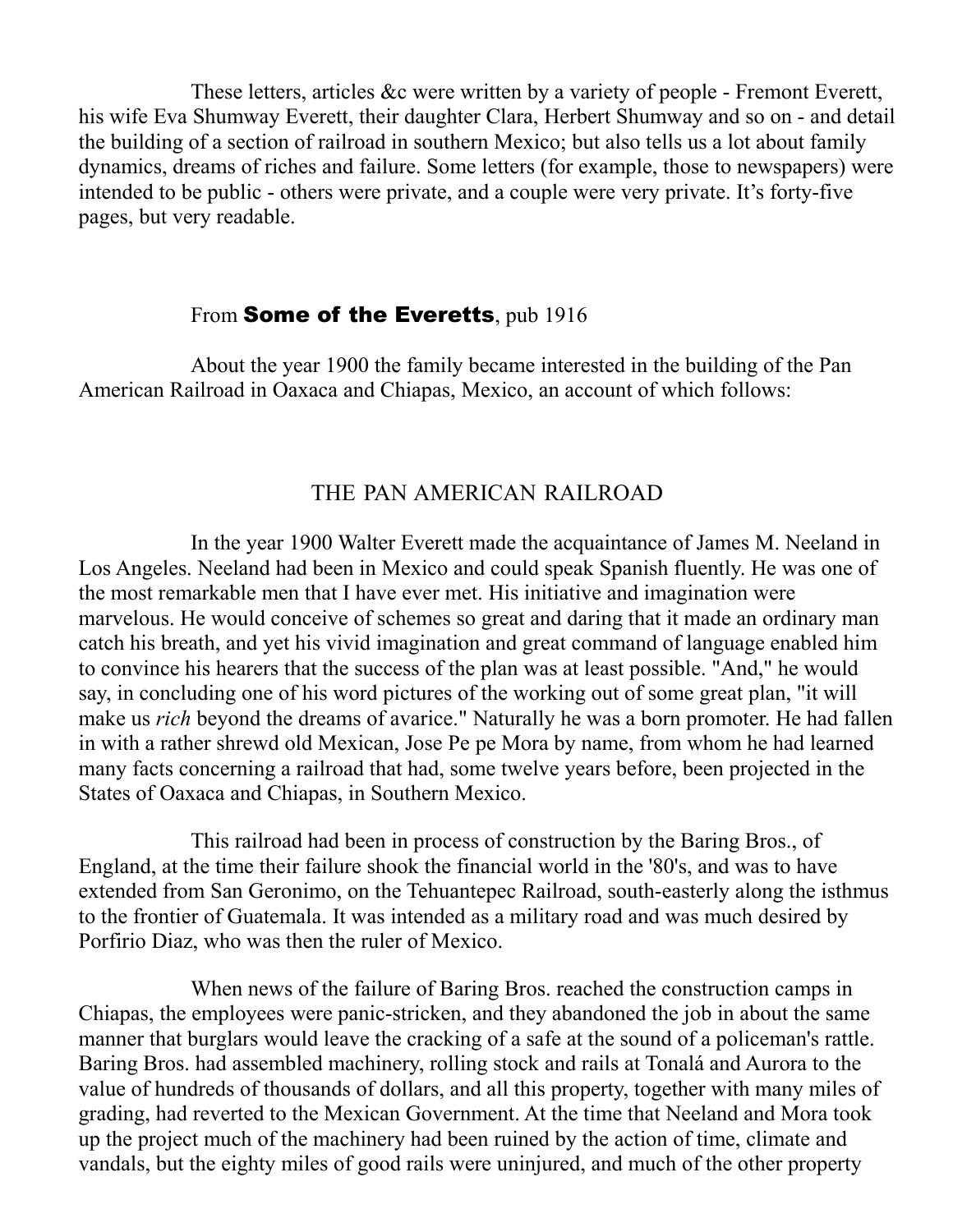#### still held value.

The Mexican Government would give this property, together with a large bonus in government bonds, to any one who would build the road, so Neeland and Mora assured Walter. Neeland drew rosy pictures of how easily he would make all participants "rich beyond the dreams of avarice" if Walter would finance the scheme. Walter became interested and he and Neeland came to Nebraska and laid the matter before father, Burton and myself. Neeland represented himself as a practical railroad builder with much experience. "You fellows put up the money and I will put on my overalls and go down and build the road," was his airy statement. Experience proved to us that he was incompetent, where executive ability was required, as a child of ten years. He was a promoter, pure and simple, and a good one.

Our family became interested. Franklin Everett, always wise, far-seeing and cautious, said to us—his sons: "You fellows can put your money in there blindly if you want to, but I am going to see for myself." He got A. B. Lyon to go with him, and in spite of his age, about sixty-eight, and extremely poor health, went to Mexico, and drove over the proposed line in a two-wheeled ox cart. He was too weak and sick to ride a horse and there was no other means of conveyance. In spite of the great hardships he endured and his constant sickness, he came back enthusiastic. "The greatest chance I ever saw," was his report.

About this time, it was in [1](#page-1-0)901, Hon. H. P. Shumway<sup>1</sup> and I determined to go into Mexico and get our own ideas at first hand. We visited Chihuahua, Mexico City, Puebla and many smaller places and were impressed with the opportunities that the country offered. But we had heard so much of the "deadly climate" and "bad water"of the tropics that we really failed to enjoy what should have been a most delightful trip.

Mexico City, under the splendid government established by Porfirio Diaz (one of the greatest men that the nineteenth century produced in any country), was making wonderful progress. For hundreds and perhaps thousands of years, a city had existed there. Originally its site had been a mountain lake. Gradually the water had passed away and as it grew dryer the city had grown up. Perhaps at first it was built on piles—anyway at the time of the conquest by Cortez the standing water still made causeways necessary in parts of the city. The city was entirely without drainage, and even where the surface was free from water, it stood at all times within a few inches of the top of the ground. It would seem that with a dense population, under such conditions, pestilence in some form would have been at all times present. But such is the disinfecting power of almost constant sunshine and the pure breezes that sweep down from the mountains that surround the valley, that even under the conditions I have described the death rate was far lower than one would expect. With good sanitation, it would become a health resort. Diaz was at the time of our visit putting in a system of sewers. The streets were being torn up and trenches dug. The accumulated filth of ages was being exposed and the stench was horrible; but when the work was completed

<span id="page-1-0"></span><sup>1</sup>The Shumways and the Everetts had both lived on Portland Prairie, but the Shumways were in Minnesota and the Everetts in Iowa. Herbert Shumway's sister, Mary Evelyn, married Fremont Everett, the author. Herbert lived in Wakefield, Nebraska.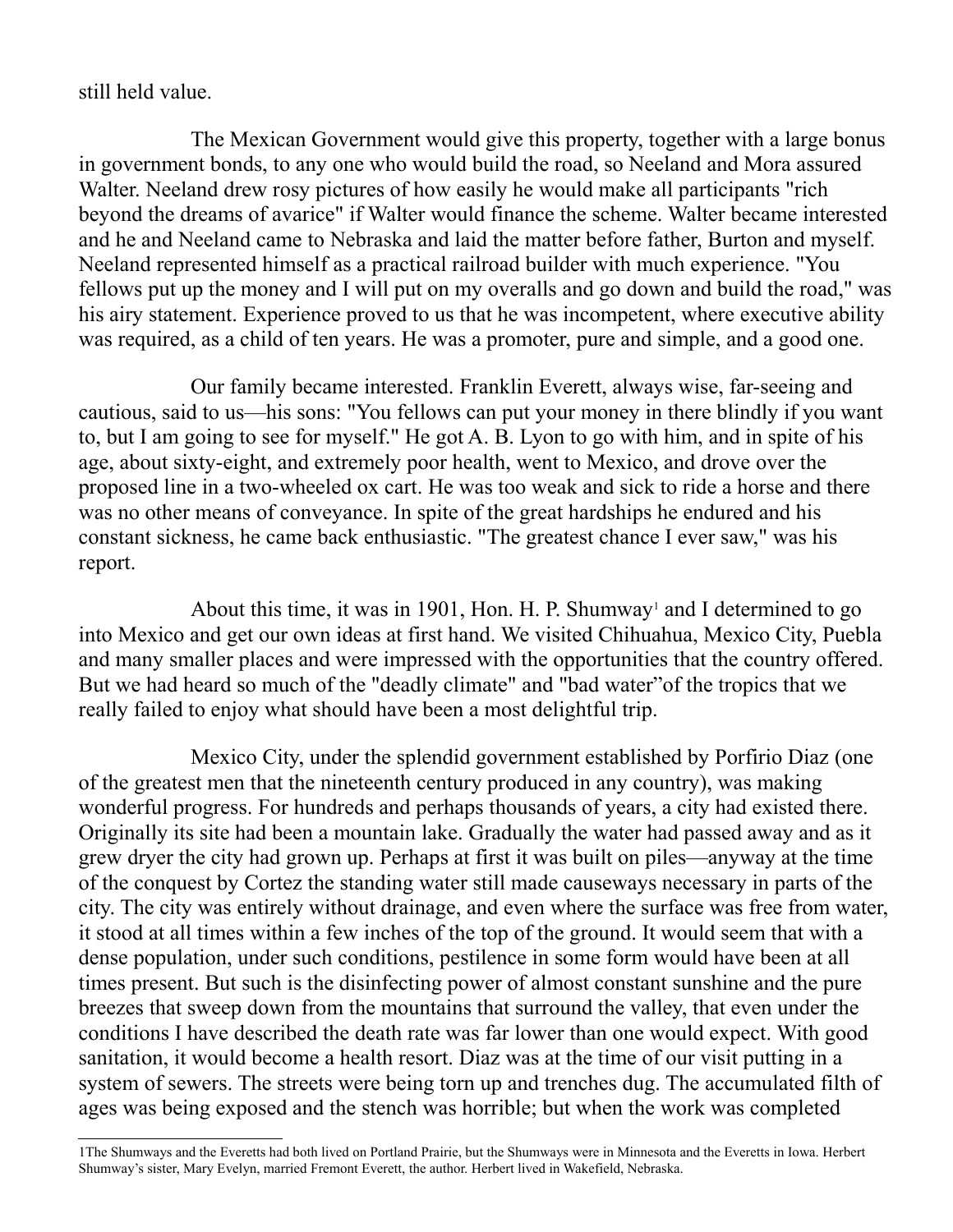Mexico City was freed from danger of great filth disease epidemics, and made one of the most delightful residence cities of the world.

From Mexico City we went to Puebla, thence to Oaxaca. While there we visited the celebrated ruins of Mitla.

Shumway and I had often heard of the wonderful ruins of Mitla, situated some fifty miles to the southward of the city of Oaxaca, and we determined to take advantage of our stay at Oaxaca to visit them. We had been in Mexico so short a time that we had not acquired enough Spanish to enable us to get about conveniently. It chanced that we stopped at the only American hotel in the city. It was kept by a widow lady and her daughter, a young girl of some sixteen or seventeen years. In making inquiries of our landlady as to the best methods of reaching the ruins, it developed that she and her daughter had never seen them, although they had lived within a short distance, above mentioned, for many years; and we, feeling the necessity of some one who could speak the language, after some hesitation, ventured to suggest that if she and. her daughter would make the trip with us we would pay all expenses. To our delight the offer was accepted in the same spirit in which it was made, and the next day we all climbed into an old-fashioned coach drawn by four very decrepitlooking horses, and started to see the ruins.

There is at Mitla a considerable town, and we found there what, in Mexico, passed for a good hotel. We were obliged to stay the night there, as it took the entire day to drive from Oaxaca to Mitla.

I shall never forget the joke on Herbert, occasioned by the fear which we both had of drinking the water; for at that time we imagined that all tropical streams were more or less polluted and poisoned. After driving all day in the dust we, of course, were tormented with thirst. We sat in our room after the day's drive was over and H. P. said, "I am going to buy a bottle of beer." Now, both H. P. and I were teetotalers. I laughed at him, saying that the beer would probably be worse than the water. However, he invested in a bottle of beer and drank the same eagerly. H. P. congratulated himself that he had been able to quench his thirst without danger of contracting some disease. The beer was warm and stale and there was no ice in town. We had not long been in bed when I was awakened by his groans. "What is the matter, H. P. ?" said I. "Oh, that beer has made me so sick!" and a very sick man he was. However, nature came to his relief and he threw up the beer, after which we got a fair night's sleep.

Next day we visited the ruins and examined them carefully. Their celebrity rests upon their antiquity and the mystery which surrounds their origin, rather than any intrinsic merits in the ruins themselves. They are certainly beautiful, but an American contractor, given the proper material, could reproduce them in a few days. Considered as the work of a race of savages, who were ignorant of even the simple principle of the arch, and who, to cap their openings, used huge oblong blocks of unhewn stone, the ruins were certainly remarkable. The greatest wonder is, how, without the aid of any modem machinery, or even,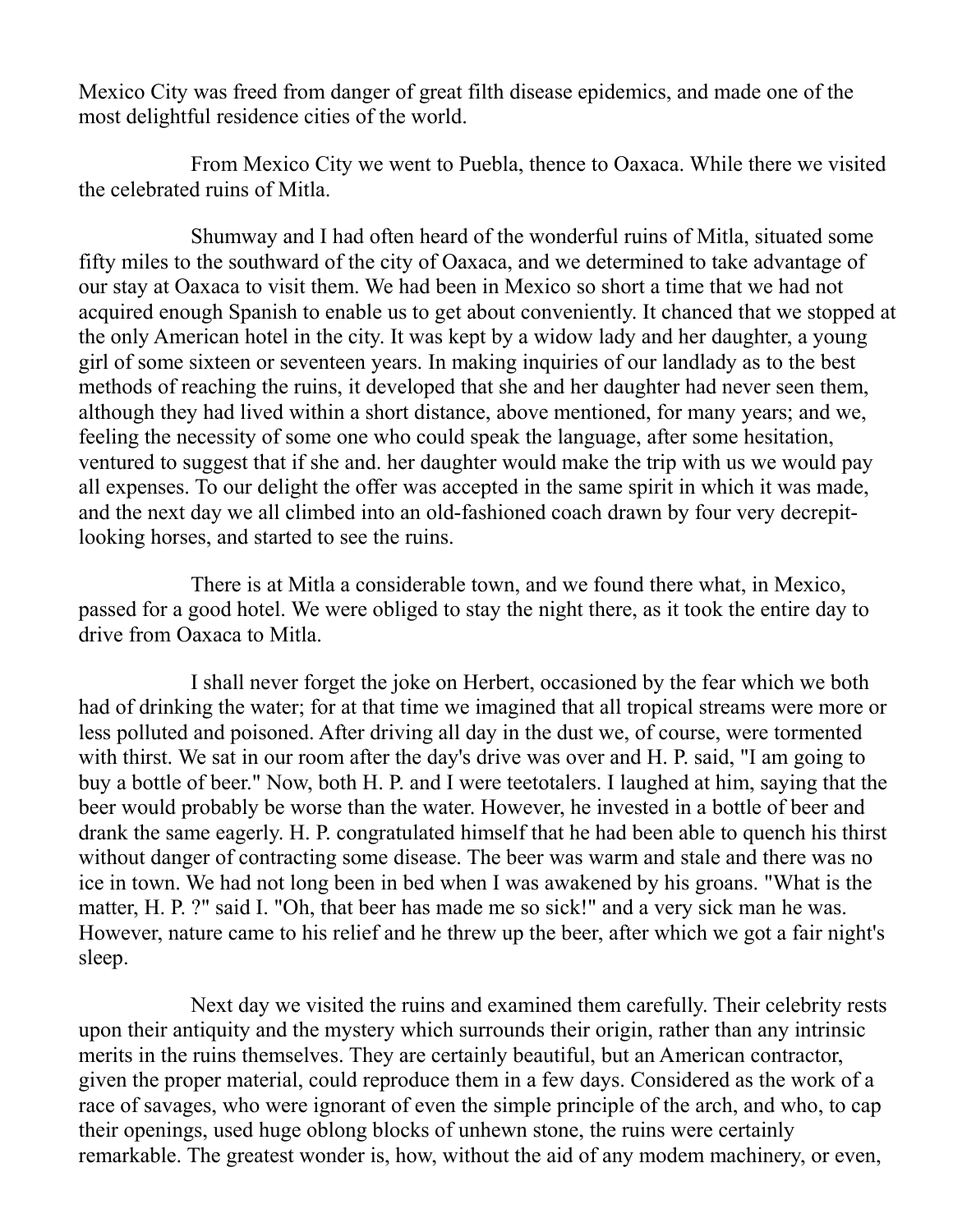so far as we know, without draft animals of any kind, they were able to place in position lintels and caps of stone weighing many tons. It would seem, to look at these huge blocks, that it would be impossible to get enough naked human strength around them to raise them to the positions in which they were placed. Absolutely nothing is known of the race who built these ancient buildings, as even the natives found in the country at the time of the conquest by the Spaniards knew nothing of their origin.

We returned to the city of Oaxaca, and shortly thereafter went to Vera Cruz. One scene which we witnessed while in Oaxaca gives so clear an illustration of social and agricultural conditions in south central Mexico, at least the conditions that prevailed at that time, that I must relate it.

Passing along the country road at some distance from any large town, we came upon a great field of wheat, ripe and being harvested. In this field were a party of reapers, probably twenty in number, who were supplied with the old-fashioned hand sickle. Behind these reapers, wrapped in his blanket, came an overseer, and behind the overseer, gleaning the lost heads of wheat, was a woman. The scene struck me so forcibly that I stopped and said "Herbert, see Ruth! see Boaz! See the reapers! That certainly is a reproduction of the old Bible scene, as described in the book." And he agreed with me. In short, in that part of Mexico, and at that time, people were living in the same stage of civilization as when the fair Moabitess became the bride of Boaz.

While in Oaxaca some American whom we met there told us the following

story:

*One of the sons of a wealthy landholder in that district had been sent to the United States for his education. (I will say here in passing that very many of the wealthy ranchmen of Mexico sent at least one of their sons for a period of three or four years to some good school in the United States.) This young man returned to his native state filled with new ideas which he desired to introduce, and being a man of wealth, before leaving the United States, he ordered shipped to him at Oaxaca a number of American steel plows. The natives having always plowed with a. crooked stick, shod with a point of iron, looked askance at this American innovation. In Mexico the will of the master of the hacienda is never gainsaid by the peons, and grudgingly they accepted the new implements and went to work. A day or two later the young master went abroad to his fields to examine the work being done and, to his great astonishment, found that one handle had been sawed from each plow. He said, "Why did you cut the handle?" "Why, master," answered the majordomo, "we never used but one handle on a plow; why should we leave two on these?"*

On reaching Vera Cruz we really felt more fear of sickness than at any other point we had visited in Mexico. At that time there was no pretense of any sewerage system. The town of Vera Cruz, situated on the unhealthy gulf coast, was paved with small cobble stones. On each side of the streets was a gutter, down which flowed all the filth of the city. The only real scavengers the city had were the buzzards, of which there were myriads. They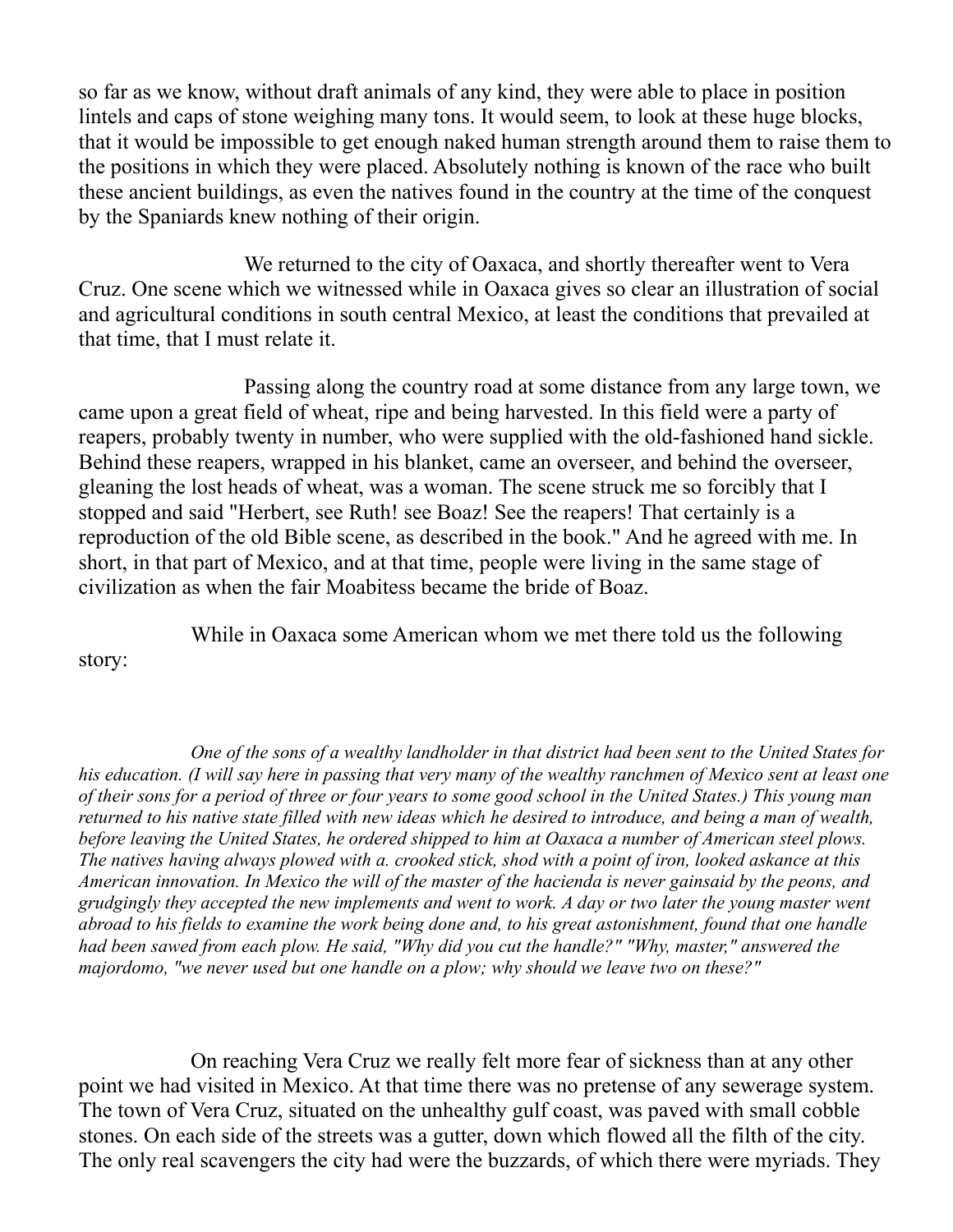were everywhere—on the roofs of the houses, on the passing cars, utterly fearless, for they were protected by law. They are tamer than our domestic chickens, but to us northerners they seemed uncanny.

As we sat in our room, in the second story of the best hotel the town afforded, we could see their curious prying eyes peering in at us from the roofs adjoining and from across the street. I confess the look of the filthy creatures got on my nerves. After sitting for an hour, I said to H. P., "Those buzzards are watching us and waiting to pick our bones, and the best thing we can do is to get out of Vera Cruz as quickly as possible." He jumped up with a shout of delight and said, "Say, I have been hoping to hear you say that; I did not want to be the first one to say it." We started north at once and thought we would never go into Mexico again; but by the time we reached home the unpleasant things had, to a certain extent, faded from our minds. We thought of the wonderful opportunities the country seemed to offer and soon were enthusiastically favorable to Mr. Neeland's scheme.

Hon. H. P. Shumway and our family having announced their approval of the railroad scheme, we laid the matter before Mr. J. O. Milligan, Mr. John D. Haskell and Mr. Darius Mathewson, all of Wakefield, Nebraska, and all men of high character and large means.

After a careful consideration of our reports and also the report of an expert engineer, who had gone over the proposed line, they agreed to join us in the enterprise. At about this time, also, Walter Everett became acquainted with Mr. Max Newmark and Mr. Berthold Baruch, two prominent Jewish gentlemen of Los Angeles, who were also men of high character and large wealth. These gentlemen became interested in the proposition and also joined us with their advice and capital. To assist us in financing the railroad work we obtained from President Diaz a concession for the establishment, at Tuxtla Gutierrez, capital of the State of Chiapas, of a bank of issue. This concession was exclusive and authorized us to create and operate the only bank of issue in that state. Under the law of Mexico we were authorized, upon paying in a capital of two hundred and fifty thousand dollars in Mexican silver, which silver must actually be in the bank building when we opened for business, to issue paper currency based on said silver to the amount of seven hundred and fifty thousand dollars. Our plan was to use these bank notes in paying expense of building the railroad, the bank loaning to the railroad construction company.

I will say here that this plan failed because the peons, who were hired to perform the labor, were not accustomed to paper money and our bank notes would not circulate among them to any considerable extent. This, however, we could only learn by experience.

It was arranged that Walter Everett should be president of both the railroad company and the bank and be here, there and everywhere, as it were, looking after the general .interests. Fremont Everett was to be general manager of the Banco De Chiapas, Edward B. Everett was to be treasurer of the railroad company; J. M. Neeland, our promoter, was to be general manager of the railroad; Delbert E. Lyon was to go as cashier of the bank;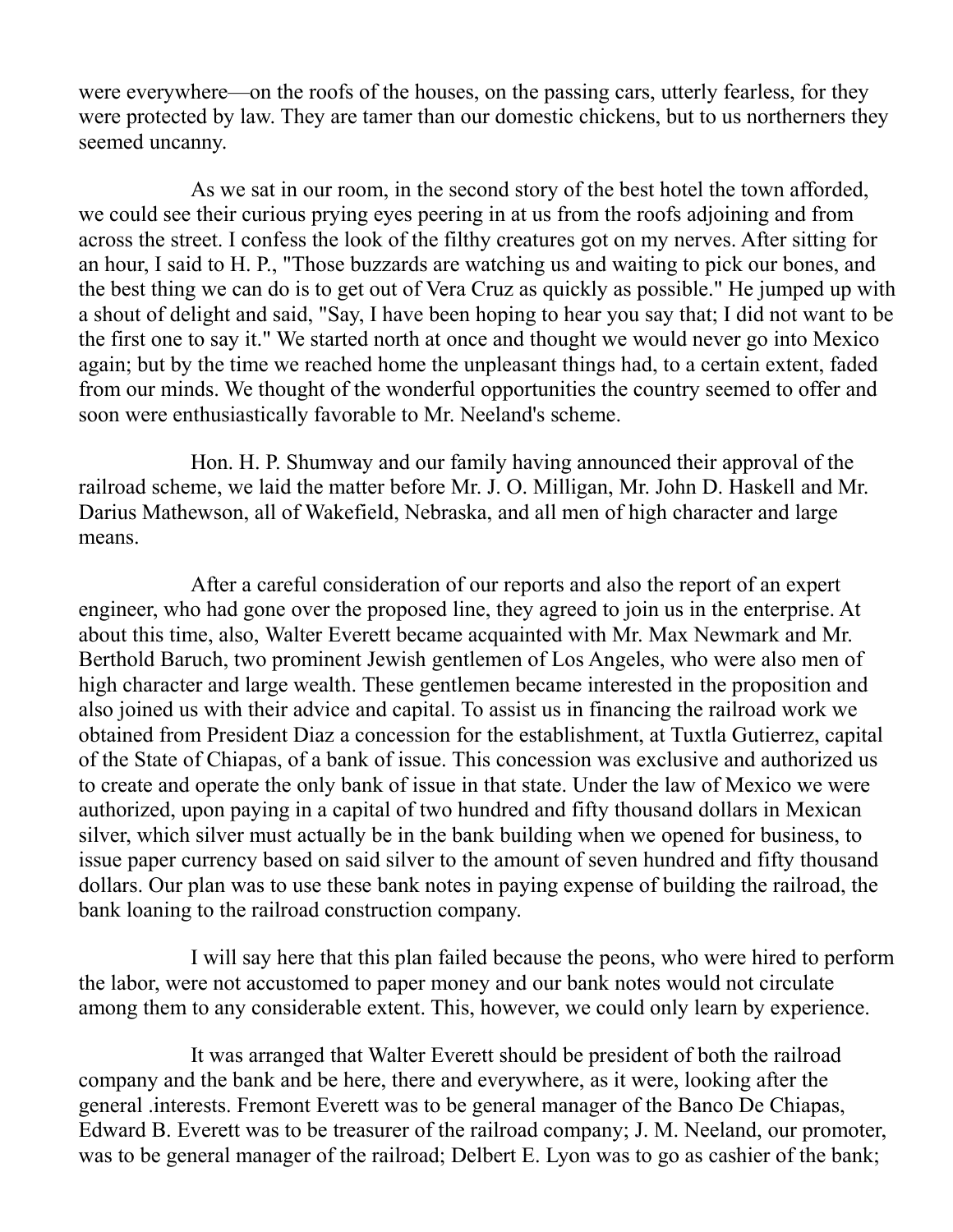his uncle, John B. Lyon, as skilled man and adviser in mechanical lines; and Alfred B. Lyon, as confidential agent and paymaster.

Later a son of J.O. Milligan joined us in our work and proved himself a most efficient and energetic man.

On Christmas night of 1901, the writer, Fremont Everett, his wife and daughter, and Delbert E. Lyon left Lyons, Nebraska, to go to Tuxtla Gutierrez, capital of the State of Chiapas. About the same time John B. and A. B. Lyon went to Tonalá, in the same state, for the purpose of taking up the work of railway construction. My family, Burt Lyon and I went first to Mexico City, where we were delayed for some weeks in the necessary work of gathering up and transporting the two hundred and fifty thousand silver dollars necessary to the opening of the Banco De Chiapas. A part of this silver was bought in the city of Mazatlan and transported by steamer to Tonalá. It was found impossible to buy any considerable amount of silver in Mexico City, and for weeks telegrams and letters were flying about the republic in search of the necessary silver.

As descriptive of things in Mexico City at that time I herewith copy a letter from my daughter Clara to the home paper in Lyons:

#### $\bullet^2$ [2](#page-5-0) LETTER FROM MEXICO - **CLARA EVERETT TELLS of the MANY STRANGE SCENES in MEXICO CITY.**

Mexico City, Mexico, Jan. 29. Mr. Basler, Editor of Lyons *Sun*:

Dear Mr. Basler — As you requested me to write, I will do so and tell you about some of the sights which seemed strange to me.

A short time before entering Mexico City we passed many fields of the maguey. This plant resembles in appearance our century plant, and from it is obtained pulque or native whiskey of the Mexicans. Pulque much resembles milk in color.

The other morning we visited the Mexican market. On entering we passed through a gate on a side street into an open court paved with rough stones. Seated in rows on the pavement were women and men, in looks and dress much resembling our Indians. In front of them, arranged in piles, which they were constantly handling over with their dirty fingers, was nearly everything in the line of eatables. Passing on, we saw various booths, some filled with odd Mexican crockery, such as pitchers, water jugs and bottles; others contained collections of old knives, pistols, brass candlesticks, Catholic beads of ivory and steel with a little ivory cross attached. Then here would stand a man with various colored cotton handkerchiefs for sale, another with lace dangling from his arms and shoulders.

The dress of the poor laborer of the city is usually white cotton trousers held up

<span id="page-5-0"></span><sup>2</sup> Where this published letter ends is unclear ...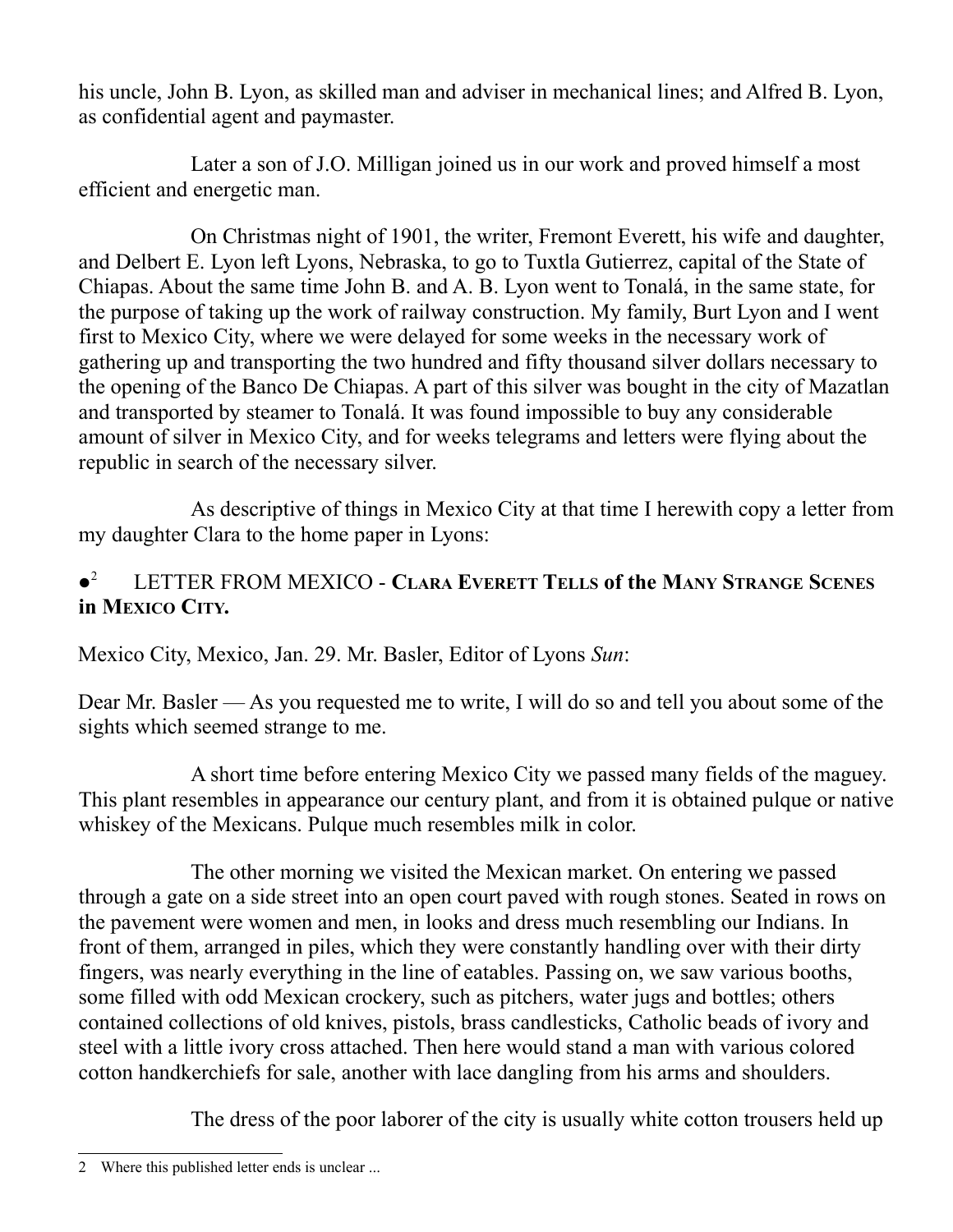by a red sash, blouse of same material as trousers, and head topped with a peaked sombrero, Spanish name for hat. At night and in the morning when it is cold they wear a blanket with a hole in the middle, through which they put their head. There are a great many beggars here in the streets. Women with babies in their arms come to you and beg. The babies hardly old enough to walk grab at a centava if held out to them. It is pitiful to see how poor and ragged the poor and low classes are. Labor is very cheap. Men called *cargadores* will carry your heavy trunks from the depot to your hotel for 50 cents Mexican, a little less than 25 cents our money. Two of them, each with a trunk on his back, carried ours up to a room on the third floor after having carried them several blocks. They use their backs for carrying anything very heavy. You may see them on the streets loaded down with lumber, sacks of straw or stone, or balanced on the head so nicely they need not be steadied by the hands, even when running, are baskets of bread, fruit and sweets.

It is not customary for people of the better class to carry heavy bundles on the street. We often hire a boy to carry our purchases, as he will carry it a mile for a centavo. The wealthy make a display of their wealth by having a fine carriage procession every night between six and eight o'clock. Down San Francisco street, a principal street of the city, where there are no electric car lines, will extend carriages sometimes three and four deep up one side and down the other, slowly or sometimes stopped in blockade. The occupants are richly dressed. The coachman and footman sit in front in fine livery. Once in a while an auto is seen in the procession.

The houses of the better class are usually three stories high and built around patios or gardens. In place of windows are double glass doors, which open onto iron-railed balconies overlooking the street or patio. People prefer living in the second or third story, as it is warmer and also more healthful. The wealthy often rent their lower floor for a saloon or some similar purpose.

At night a street seems enclosed by high walls, as the buildings are built in a solid block, no alleys being between, and as shutters closed over the glass doors hide the lights within. Policemen are stationed one on each corner, lanterns in hand, although the light of the lantern is dimmed by the electric glare. As we pass through the street, crouched in the deep doorways, where they will spend the night, are seen various specimens of humanity.

We have only felt one earthquake, although there have been several, one rather violent one occurring early in the morning, failed even to awaken us. We found a scorpion in our room, which escaped into a hole in the wall before we could kill it, which caused us more worry than the earthquakes. We can depend upon every day being fine and so much resembling the day before that no one thinks of remarking on the weather. As a result of this some of the peons cook and eat on the street. Seated on the pavement around a small stove, on which rests a dish of Mexican food, may be seen a family. First one dishes out a dainty portion with his hand and then another.

While in Mexico City we lived at a hotel, and one day Mrs. Everett discovered a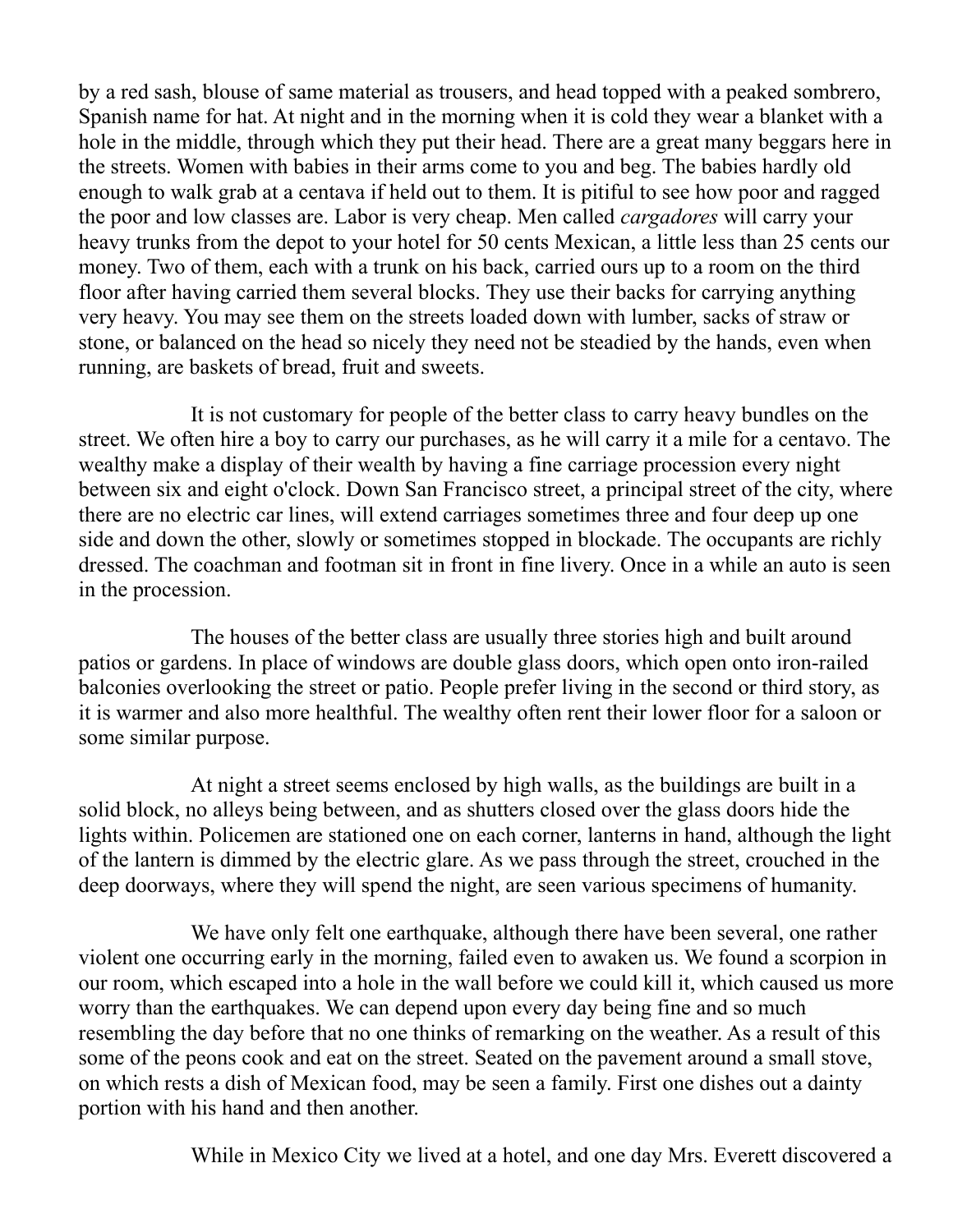scorpion clinging to her skirts, and as we had always heard that the sting of a scorpion was deadly, we went to the landlady and gave the alarm. "Oh," said she, "the scorpions here are nearly harmless, but when you get down in the hot country (where we were going) they are deadly." I will pause here to say, while in our construction camp in southern Oaxaca, my wife was stung twice by scorpions, and when she mentioned the fact that they were deadly the natives replied they were not very bad there, but they were deadly in Texas. As a matter of fact, a scorpion sting is but little worse than that of a honey bee.

At last, after many weeks delay and within the time that our concession with the bank would expire, we succeeded in getting, or thinking we had gotten together all the silver necessary. We started from Mexico City sometime in February, 1902, for our ultimate destination, the capital of Chiapas. At that time railroads from Mexico City southward were generally under construction and very few of them finished. We were forced to go to Vera Cruz over the Mexican National Railway where we took a dirty and exceedingly cranky Mexican coast steamer to the town of Coatzaqualquos<sup>[2](#page-7-0)</sup>, now called Port Mexico. From there we took the Tehuantepec Railroad across the isthmus to San Geronimo, a town on the Tehuantepec Railroad about thirty-five miles from the Pad fie Coast. This town, San Geronimo, was the initial point of the Pan American Railroad construction, which we were about to undertake. The concession called for a railroad from San Geronimo to the border of Guatemala, a distance of about three hundred miles.

When we arrived at San Geronimo we found that the actual construction work was to be first started at or near Tonalá, a point about one hundred and twenty-five miles down the coast from San Geronimo. We learned also that there was no method of reaching Tuxtla except to go across the country on horseback or to take a coasting steamer from Salina Cruz to Port Arista, which was the port of entry for Tonalá, and thence over a mountain road by wagon. The time when the bank must be opened was so near at hand that I bought a horse and saddle at San Geronimo and undertook the journey across country, as being the quickest method of reaching the capital of Chiapas, while my wife and daughter took the easier but more circuitous route by steamer to Tonalá. Fortunately we fell in with a most worthy couple, a missionary and his wife, McDonald by name, who were also going into the State of Chiapas in the course of their work. They had been in Mexico some time and spoke the language fluently. This made it much pleasanter for my wife and daughter, who traveled in their company.

The method of placing passengers on board these coast steamers was very amusing to on-lookers and somewhat startling to passengers, especially to ladies. Few of the towns along the coast of Mexico have any harbor, simply an open roadstead. The steamer would sail as close to the shore as safety permitted, and goods that would not be injured by sea water were thrown into the sea and floated to shore, while things that would not bear this rude treatment were conveyed by lighters; but the water close to shore was too shoal for even the lighters to reach the bank, therefore the passengers were usually carried to the lighters in the arms of a brawny Mexican, and when the lighters reached the steamers, the passengers

<span id="page-7-0"></span>2 Coatzacoalcos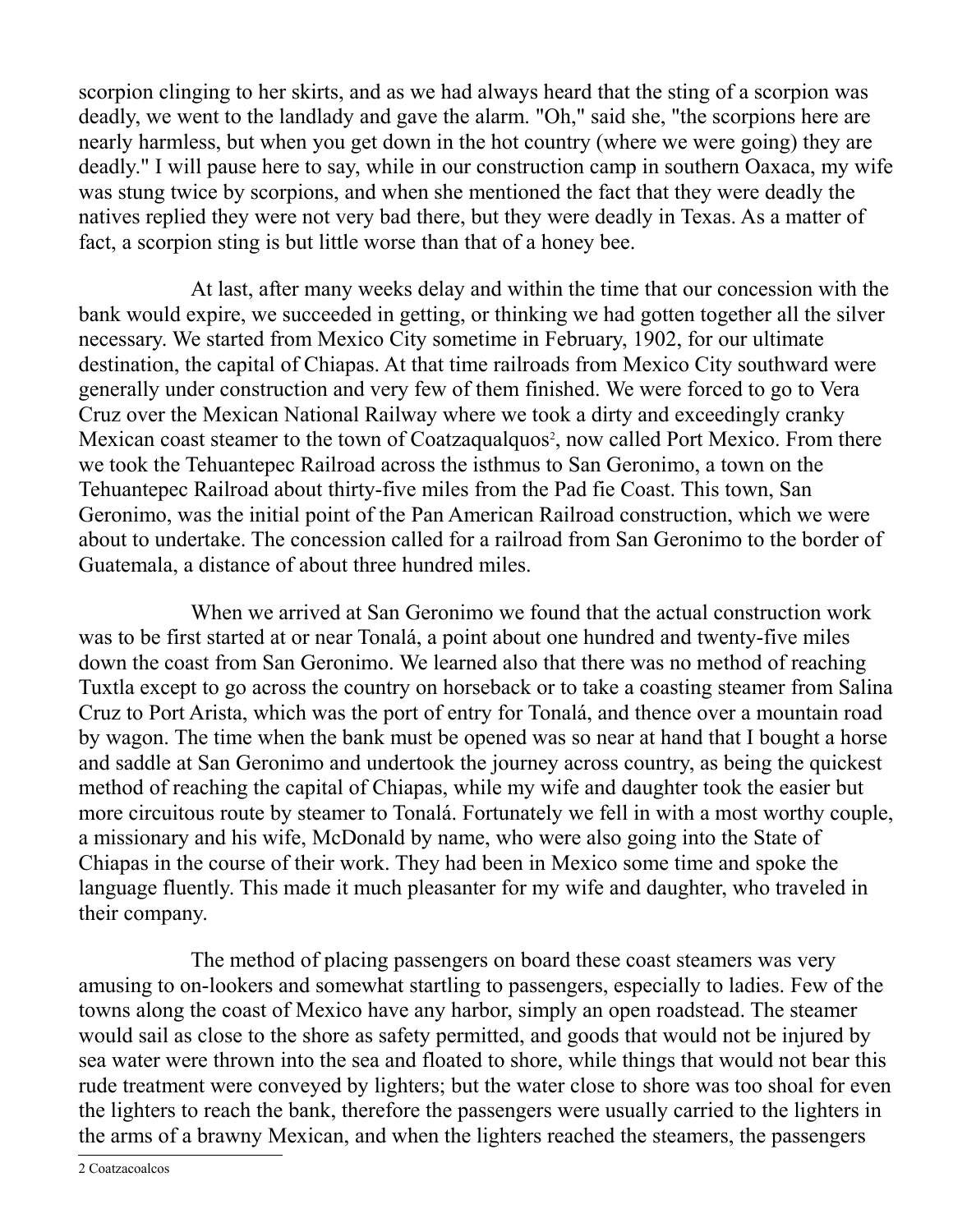stepped into a large box, to which a cable was attached, and quickly swung to the deck of the steamer like any other bale of goods. My wife was inclined to hesitate in getting into the lighter, and while she hesitated she was seized from behind by a sturdy Mexican, and before she knew what had happened was safely deposited in the lighter.

When they reached Tonalá they were provided with a two-seated platform spring wagon, which I had shipped from Omaha for use there, and our party secured four horses and a driver to take the ladies from Tonalá to Tuxtla Gutierrez, a distance of about one hundred and twenty-five miles across the mountains. In the meantime I had traveled in company with the Government inspector, who was, under the law, an official of our bank and who must be present at the opening thereof, and his wife across country on horse-back.

I reproduce herewith a letter written by me at the time of this trip, which is more exact than I can give from memory:

#### **TAKES A WILD RIDE -**

#### FREMONT EVERETT TELLS OF A THRILLING NIGHT'S EXPERIENCE - TRIP THROUGH DARKEST **MEXICO**.

Hacienda, Llano Grande, Chiapas, Feb. 21, 1902. H. H. Basler - Lyons; Nebr Dear Friend:

I have a few hours here while my horse is resting and will write you a letter, which you may publish or not, as seems to you best. In it I will endeavor to describe my first night in the State of Chiapas.

On February l6th I left Mrs. Everett and Clara to go with friends by steamer from Salina Cruz to Tonalá. This I did that they might be spared the 200-mile ride on horseback, that I was about to take. I bought in San Geronimo a lazy, obstinate little mountain horse, of which I at once formed a very poor opinion, a very good saddle and a pair of saddle bags. These latter I packed with a change of underclothing, the important papers which I carried, and a package of small silver coins and copper centavos, the money current among the poor Indians of the mountains which I must cross to reach Tuxtla, the capital of Chiapas. Then, in company with Sr. Don Clemente Castillo, the Government inspector, of our bank, his wife, child and two servants, started up the valley of the White Water River, called in Spanish the Augua<sup>[3](#page-8-0)</sup> de Blanco.

The journey for the first three days was uneventful. The river valley is mostly covered with small timber, but the country is semi-arid and very large .trees, are not numerous. However, the rainy season lasts four months, so that good cereal crops can be raised where the people are not too lazy to plant and cultivate them. Although this is the dry season, the valley is well watered by streams from the mountains and we never rode far without crossing a rapidly flowing brook. Many of the trees are loaded with beautiful flowers

<span id="page-8-0"></span>3 Probably *Agua*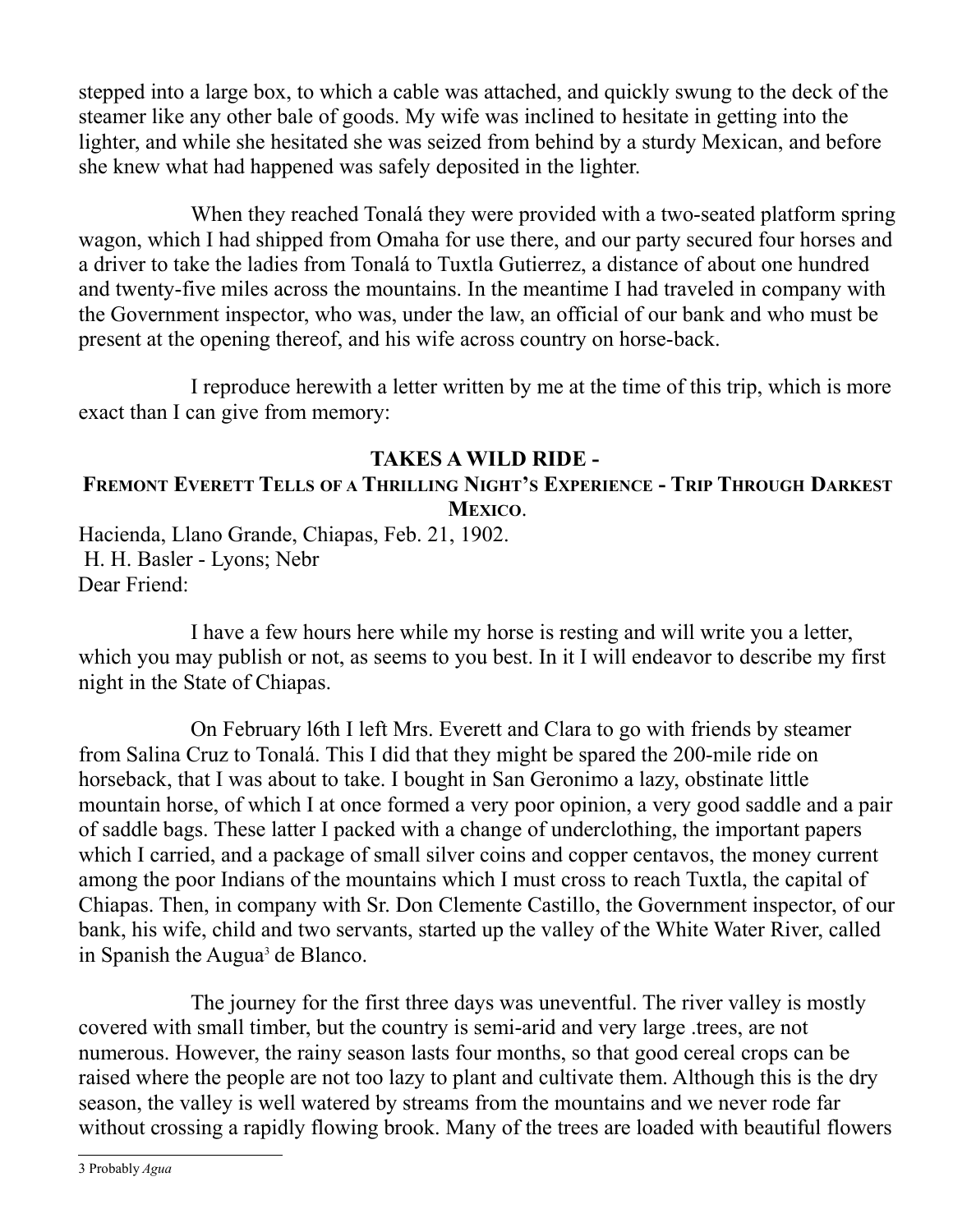and there are growing wild many cannas, begonias and other house plants of the north. Cocoanuts, oranges, lemons, limes and bananas are plentiful. But my story: These three days were in Oaxaca; the third day near night we entered Chiapas and camped at an Indian hut just over the boundary. As the sunshine is very warm in the middle of the day, we had planned to sleep until midnight, then get up and ride by moon-light. At two o'clock in the morning we were mounted and Senora Castillo led the way, riding an ambling little mule. Suddenly from the roadside bolted a pack of Indian dogs, causing the mule to shy and she was thrown heavily. We got her back to the hut, and as she was unable to ride, it was decided that Sr. Castillo and the child and one servant should remain with her while the other servant, an Indian mountaineer, and I should ride to this place, thirty-three miles, for a carriage. As Sr. Castillo and his wife had during our journey together treated me with a kindness and courtesy that I have seldom seen surpassed or equaled, I was very anxious to get assistance for the injured lady, and the guide and I set off at a round pace over the mountain road, for we had now left the valley and were crossing a very rugged mountain range.

I soon began to fear that my Indian guide was possessed of a devil, for he dashed along in the dim light of the moon in a way that made me think that my apparently awkward and obstinate pony would surely fall and break my neck. But that broncho was mountain-bred and, like Abe Lincoln, he always rose to the occasion. On and on went the Indian and on and on I followed, hugging close to the overhanging mountain walls, along the brink of the fathomless gulfs into which I dared not to look, winding and twisting among crags and trees, dashing through mountain torrents, the loose stones of their beds rolling and slipping under the feet of our horses. Still all this time we. did have a road, a rough road, it is true, but still a road. Suddenly the wild man in the lead turned at right angles and forced his horse down a faint trail of the mountainside, down, sliding, slipping and stumbling, until at last we reached the bottom of a deep canyon where the moonlight scarcely penetrated. What did the guide mean? Was he leading me away to rob and murder me? I was unarmed and he was a powerful fellow. Still I was completely lost and there was nothing to do but follow him. We rode for a long time along a mountain stream, crossing and recrossing it, as the dim trail wound in and out to avoid overhanging cliffs. Slowly the moon sank in the west and the canyon became so dark that I could not see the guide, who hurried along, leaving me at times far behind. Fearing that I should miss the trail and get entirely lost, I twice called to him to wait, which gave him great amusement and he chuckled at my discomfiture in a most exasperating way. He could not speak a word of English and I very little Spanish, so I could not give him the blessing he deserved. At last he left the torrent bed and turned, in the thick darkness, up a trail that showed dimly on the mountainside, so steep that we dismounted, that our horses, unencumbered, might scramble up. Every moment my respect for my broncho increased; not once did he stumble in the darkness, not once slip. Up and down inclines, over boulders, along black gulfs that would have tried the nerve of a mountain sheep, that pony carried me, quaking with fear, but perfectly unharmed. On the open road in broad day, he was an unbroken cayuse. On the mountainside, in thick darkness, surrounded on all sides by terrors real and imaginary, I would not have exchanged him for Maude S. or any racer that ever trod the turf. Higher and higher we climbed. Now we were skirting the mountainside at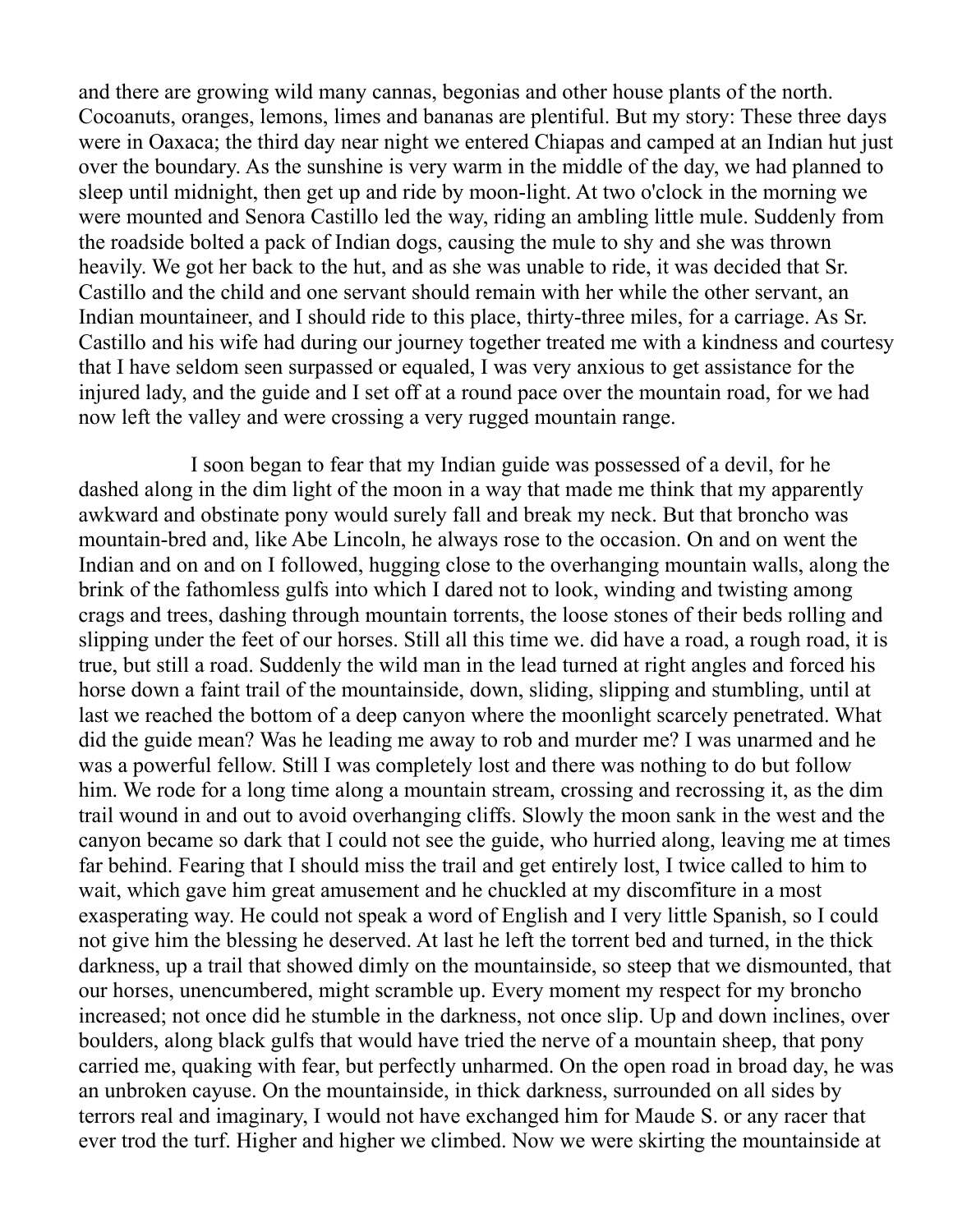a great altitude. At my left the mighty shoulder of the Sierra, beneath me a thread of a footpath. At my right a black and mighty void like that which separated Lazarus and Dives, and faintly from its depths came the roar of a mighty river. About me were giant pines, their leaves sighing softly in the night winds. My fear had passed away, but a great awe fell over me, for, dimly seen in the faint light of dawn, the scene was of stupendous grandeur. A quick turn, a sharp upward scramble, and we were at the summit of the pass and on comparatively level ground. The guide condescended to tell me that he had brought me across the range on a burro trail—a short cut. A burro trail, in the thick darkness that precedes dawn, and on horseback.

Evidently the fellow had got, by reason of my calling out for him to wait for me, a very poor opinion of my nerve, for he proceeded to attempt to frighten me by saying "Tigre akee," that is, there are tigers in this place. I have no doubt it was true, but after the real danger through which I had passed, imaginary mountain lions were rather a relief, and I promptly informed the smart fellow that tigers were "muy bueno" (very good), but precipices were "muy malo." He had nothing further to say, and we reached this place, where we were most kindly received and provided with a good breakfast, and a carriage was promptly sent for the injured lady. We had ridden eleven leagues over those mountains in five hours.

I expect to reach my destination tomorrow.

The injured lady was brought safely to the ranch, where I wrote the foregoing letter, and there her husband secured a carriage to transport her the rest of the distance to Tuxtla. One more incident of this trip I must give as illustrating the handicap under which a stranger, unacquainted with the customs of the country he is entering, often labors.

On the day following our leaving the ranch above described we reached the home of another wealthy land proprietor and were invited to stop for dinner, the day being Sunday. It had been heralded abroad that Los Americans were to establish a bank at the capital, and our Government official introduced me as the head of the bank. I was received with extreme kindness and deference, and when it came time for us to eat was placed at the head of the table. Accustomed, as we all are in America, to accept the place to which we are assigned when dining in the home of others, I innocently accepted the place of honor, and without the least thought that I was breaking one of the most sacred rules of Mexican etiquette, calmly proceeded to eat my dinner. During the journey I had become very well acquainted with the wife of the Government official, she having been educated in San Francisco and speaking perfect English. We had conversed much of the time, and she had been interested in learning all she could about the United States, and in turn told me many things about Mexico. Her husband was unable to speak much English and joined but little in our conversation. The lady and I became quite friendly and, after the dinner was finished and she got an opportunity to speak to me aside, she said, "Oh, Mr. Everett, I am so sorry; you made a terrible mistake!" Her evident perturbation alarmed me considerably. "Oh, said she, you should not have accepted the place at the head of the table; by all the rules and customs of our country the honor guest must be offered the head of the table, but he must never accept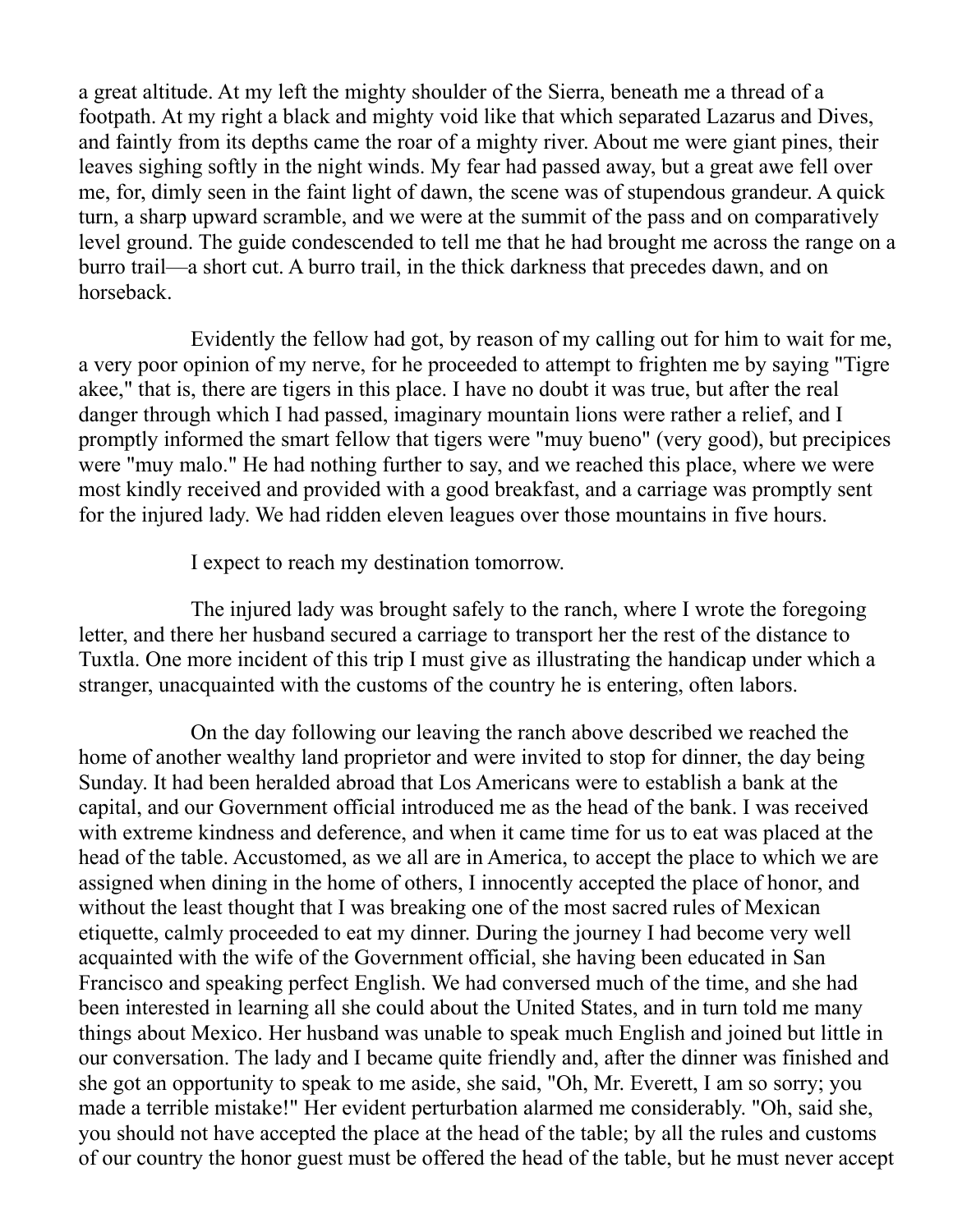it, but must decline it with courteous thanks, as the host always occupies that position himself." Well, it was done and could not be helped, and I didn't let it worry me very much.

The next day we reached our destination to find that we were still many thousands of dollars short of the necessary coin to open the bank, and on the next day but one we must either open it or forfeit our concession. J. M. Neeland and Walter Everett had both reached the capital before I did, and somewhere between the coast and Tuxtla, which is situated high up in the mountains, Bert Lyon was struggling with a band of mules and peons, bringing an additional fifty thousand dollars. Neeland had bought every dollar in silver that could be bought in Tuxtla. As he expressed it, "The merchants here have scraped their tills to sell us every cent of silver money they had." The night before the time for opening the bank had arrived, and Walter and I slept in a room in the best hotel the town afforded, which would be considered a fairly good livery stable in our country. All night long we heard the clink of silver dollars as gamblers plied their trade in the next room. Walter whispered to me the next morning, "They have been counting our money all night. I am afraid poor Bert is gone." This showed the state of anxiety in which we were. The morning of the day of opening was dawning; fifty thousand dollars in silver and our trusted and faithful friend were missing. We went to the bank building early in the day and made all the preparations we could for opening. Mr. Neeland had even invited all the notables of the city to join with us in the afternoon to celebrate the opening of the bank, but we were unable to open because of lack of silver. Hour after hour dragged by and we waited with the most intense anxiety for the appearance of Bert and his mules loaded with silver. We did not at that time know, as we afterward learned, how absolutely safe the country was under the rule of Diaz, and it seemed to us highly probable that our pack train had been waylaid, the silver taken and Bert Lyon killed.

At 12 o'clock, as we sat in the bank room, talking over our troubles, a great shout arose, and we rushed to the door to meet Bert with his peons, mules and silver all intact. Poor Bert had scarcely slept or eaten during the trip in his anxiety to carefully guard the treasure, and he was one of the worst looking white men I have ever seen. His face was covered with two weeks' growth of beard; his hair and beard were matted with dust, his clothing in rags where they had been torn by the thorny brush along the trail, but he was triumphant and exultant; he had achieved the result sought, and arrived with his silver in time. At three o'clock in the afternoon, in the presence of all the notables of the city, we formally opened the Banco De Chiapas.

Bert Lyon, my family and I speedily settled down to life in the little Mexican city. As is the custom with nearly all the business men in Mexico, we lived in the same building in which we did business. The building was a large adobe, well built, and had formerly been a Catholic boarding school. In the kitchen was a huge Mexican stove, and if any of our American young people had seen it they would certainly wonder what it was. It consisted of a long bench built of brick, standing about as high as an ordinary table, and at regular intervals along the center of the top were small holes or depressions in which small charcoal fires were built, and over these fires was cooked all the food used by the school at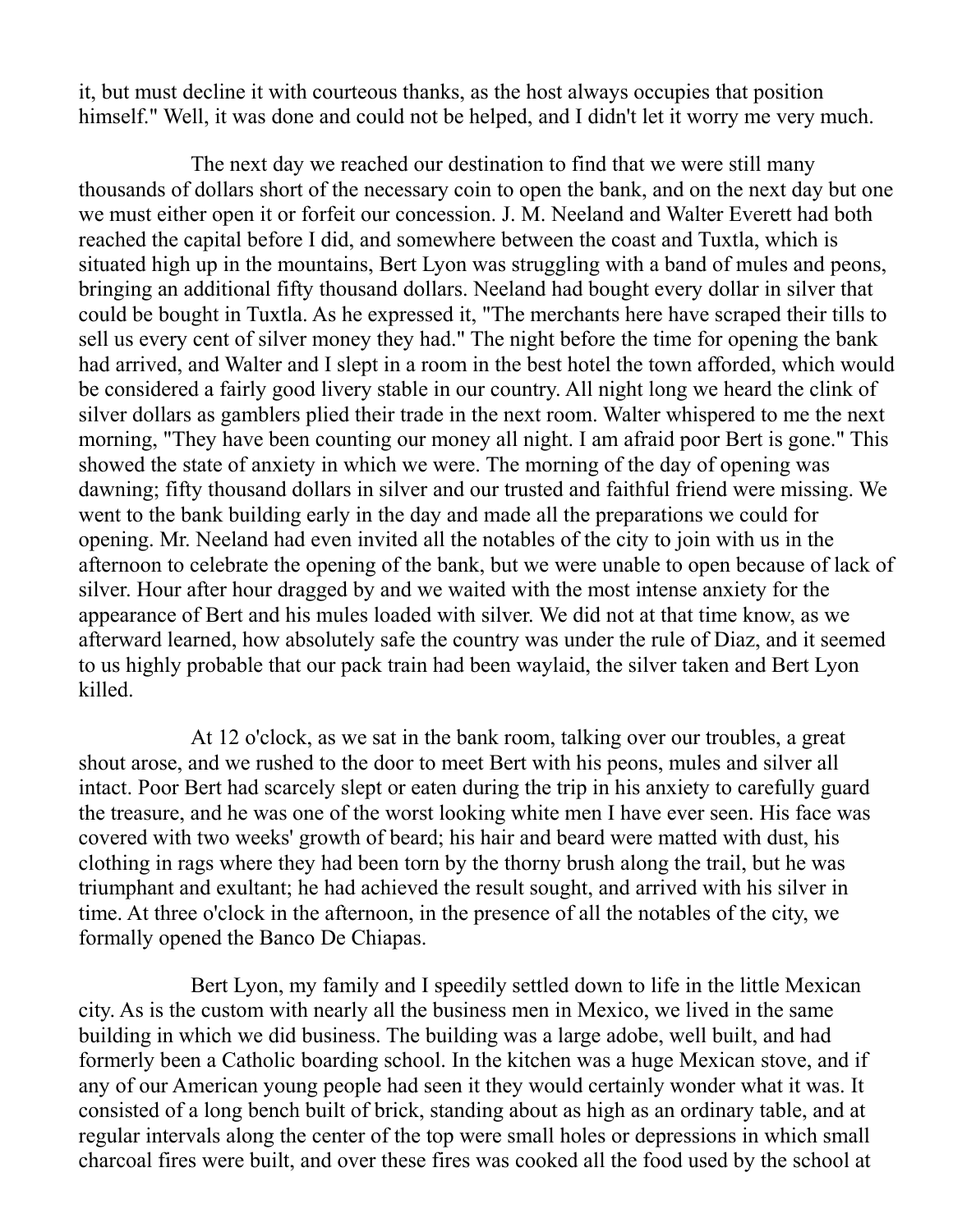the time it was running. We were obliged to use the same means of cooking to some extent, but secured a small stove as soon as possible.

Our isolation, owing to our lack of knowledge of Spanish, was made more bearable by the fact that the missionary. Rev. McDonald, whom I have mentioned, and his wife had decided that Tuxtla was as good a place as any for their missionary work and settled there near us. They were most excellent people and the lady and my wife became close friends.

Bert Lyon learned the language very rapidly, as did also my daughter Clara.

The Mexican people have customs that are altogether different from our own, so far as social matters are concerned. In Tuxtla no young Mexican would have thought for a moment of calling upon a young lady, nor had he attempted to call upon her, would he have been permitted by her parents to see her; but young people must get together somehow, and it was the custom on almost every evening, (for the evenings were always pleasant there), for the young people to go to the plaza. Around this plaza were extensive brick walks. The young women would link arms, just as American girls do, in twos or threes, and march around the plaza in one direction, and the young men and boys of the town would walk around the plaza in an opposite direction; but as they passed each other they would smile and look all sweet things which they were forbidden to say to each other.

I have so far failed to mention that a wealthy lady of Los Angeles, a widow, Mrs. Coronell<sup>[3](#page-12-0)</sup>, who was half Mexican and half American, and spoke both languages perfectly, had joined our party and taken some stock in our enterprise. She being familiar with the customs of both countries, took Bert Lyon, who was young enough to have been her son, under her maternal wing and got huge enjoyment out of leading him to break the ironclad Mexican rules of etiquette. For example, she became acquainted with the daughters of the most wealthy and influential citizens and would invite them to her house, where she introduced them to Bert and to American ways of doing things. So one night, in company with Mrs. Coronell, he went out to the plaza and marched with the young ladies. The young men of Mexico looked on in astonishment and envy. I said to a young Spaniard, who was working for his uncle in the city, "Antonio, why don't you do as Bert is doing ?" (for by this time he and Bert had become friends) "and walk with the girls?" "Oh," said he, "Senor Everett, that will do for Bert, he is American; but it would not do for me."

The Mexican people thought it very wonderful that my wife and daughter should go freely about the town entering the stores to do their trading, and of course we could not know how badly they may have thought of us. However, as we represented the financial power of the town in the bank, we were always treated with the utmost courtesy, at least to our faces. Next door to us and separated only by the adobe wall was the residence of Senor Ramon Rabasa, State Treasurer, one of the few honest Mexicans whom I met while in that

<span id="page-12-0"></span><sup>3</sup> Mariana Williamson de Coronel, as she was known despite a later unsatisfactory marriage to a Mr Smith. A famous collector of native American art and a close friend of Helen Hunt Jackson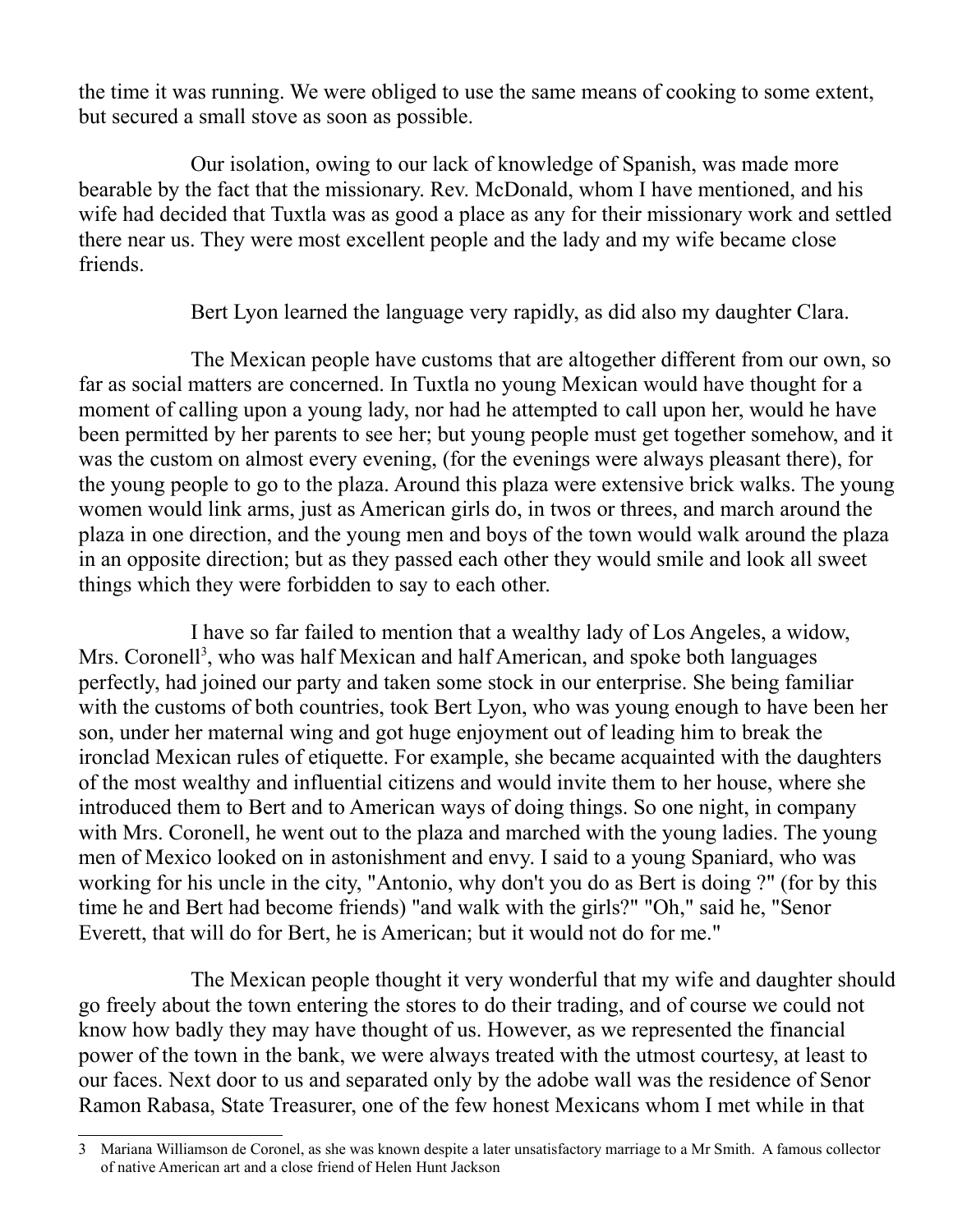country. He had a daughter named Guadalupe, whose pet name was Lupie, a girl about Clara's age, and they immediately became fast friends. Clara would go over to Lupie's at any time she felt like it with perfect freedom, and after we had lived there a few weeks Lupie actually came to our house, a distance of about three steps, without a servant following her, and she felt as if she had had about as much adventure as an American girl would to make a trip to Europe alone. I tell these things that you may know something of the manners and customs of the new country to which we had come.

Bert Lyon and I had just got the bank opened and fairly running when I began to receive letters from Mr. Neeland, who was acting as general manager of the railroad company, and Mr. Ed Piantoski<sup>[4](#page-13-0)</sup>, who was our chief engineer, each one desiring me to come to Tonalá and make the other be good. Each claimed that the other was hampering him. Piantoski, who was supposed to be in charge of the actual work of construction, stated that Mr. Neeland was constantly interfering with his plans and countermanding his orders. Mr. Neeland in his letter claimed that Piantoski would not do the work as he wished him to do it. I had no real authority in the railroad company, for I had gone there as a bank manager and not as a railroad official. However, they both thought that in the absence of Walter I represented the Everett interests, which was true, and that I ought to settle the troubles between them. It was one hundred and twenty-five miles over the mountains to Tonalá, and an ox cart or a saddle horse was the only means of transportation. I finally left the bank in charge of Bert and made a hasty trip to Tonalá, where I talked with each of the two men, and as is usually the case found that both were somewhat in the wrong. Of course, I tried to point this out and to get them to work together in harmony, giving each of them a little friendly lecture which, also is usually the case, had no other effect than to get them both down on me. Having no authority to order anything and neither of the two men having any inclination to listen to my advice, I returned to Tuxtla, having accomplished nothing except to satisfy myself that without some change in the management the road would never be constructed. In the meantime, John B. and A. B. Lyon were down at the railroad work; but because they were friends of the Everetts, they were regarded with jealousy by Neeland and Piantoski and were pointedly ignored by both. They were deeply interested in all our plans, having taken stock with us; and had come there to do something or anything that could be done to push the work. They wrote me, and they also wrote to Walter, stating the conditions, urging that something be done, because the time within which the first fifty kilometers of the road must be finished was rapidly passing and we were liable to lose our concession. Walter responded promptly and when he reached the scene of action took personal charge, ignoring Mr. Neeland as general manager, because we had discovered by that time that he had no qualifications for the position he held and that he simply hampered the efforts of others without doing anything himself. For days and weeks he sat in the office at Tonalá reading and writing letters without going out upon the work or giving any assistance in any way, his excuse being that he had eniwas in his feet. Now, eniwas are the product of an egg laid in the skin by some insect, which, by the way, I never saw. The eggs hatch and form themselves a little pouch or pocket just beneath the skin and feed on the living flesh and blood of the

<span id="page-13-0"></span>4 probably Piontkowski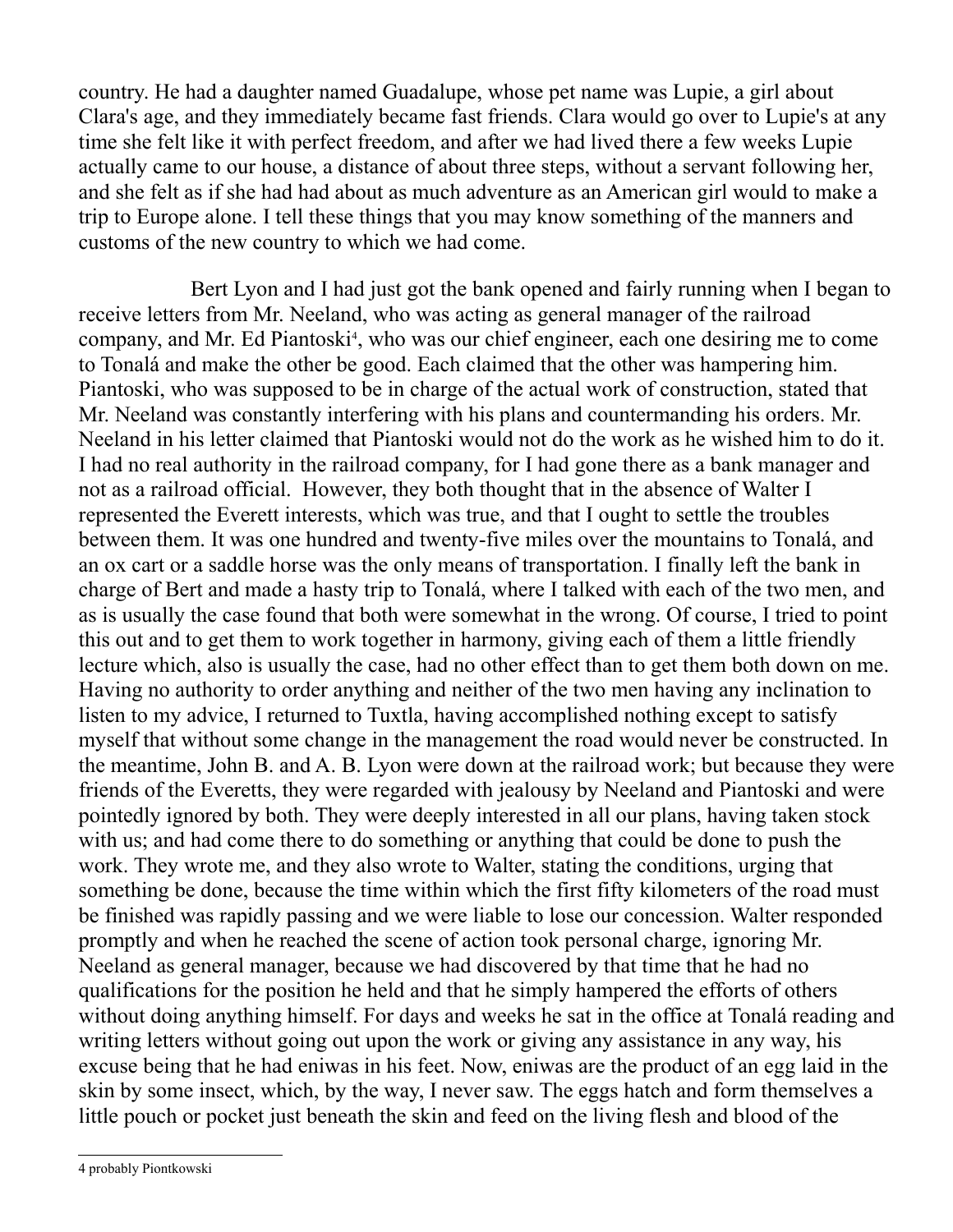victim. However, they are not the least painful, and the first intimation you have of their presence is a small swelling about the size of a pea. The treatment is very simple, consisting only of opening the skin sufficiently to remove the pouch, which, strangely enough, causes no bleeding, and washing the opening with some antiseptic. The wound quickly heals.

Walter pushed the railroad work vigorously for some weeks and Mr. Piantoski cooperated well with him. The work went rapidly forward, but Walter had duties that called him away and out of Mexico, and as soon as he went away the old strife between the manager and chief engineer started again. I found that I was powerless to remedy the trouble, being without any legal authority, and I notified the men who were furnishing the money, father, Mr. Milligan and the others, which resulted in a meeting in Mexico City, at which all the interests were represented, and it was agreed, with the consent of Mr. Neeland, that Mr. Piantoski should be given full and autocratic power. In short, he was to be the commander-inchief; the rest of us were to take orders from him. He promised that if he could have full power he would push the work to the limit, and I wish to say for Mr. Piantoski that he made good. He worked with feverish energy and the work went forward rapidly. Piantoski was an able young man. His chief fault was an excess of vanity and an overpowering fear that his merits would not be fully recognized.

About this time it was decided that it was best to sell the bank at Tuxtla so that I might give my entire time to the railroad work, our force of Americans being so exceedingly small, and I moved my family from Tuxtla to Jalisco. I had no authority except to handle funds. It was my business to see that the money was there, that the men got their pay every Saturday night, and so far as possible that nothing was wasted. This work I performed to the best of my ability and with fairly good results.

Mr. Piantoski and a special friend of his, who acted as conductor of the train, a Mr. Cameron, and they and their wives arrogated to themselves all the authority in the camp. I could not ask the simplest and most harmless question about business without being snubbed. If I happened to ask an employee a question he was likely to say, as some of them actually did, "I am working for Mr. Piantoski." Naturally, as one of the men who was putting in money to construct the railroad. I resented this treatment, feeling that while Mr. Piantoski was entitled to all authority, we having delegated it to him, I, as a representative of the men who were building the road, was entitled to respectful treatment. However, the all important thing was to finish the fifty kilometers before the expiration of the time fixed by our contract with the Mexican Government, and I took quietly all kinds of snubs and disrespectful treatment, but I did not forget.

On Sundays when work was not proceeding, Piantoski, his pet conductor, and their wives, would take the construction train and go some distance along the partly constructed line, and hold a picnic, on which joyous occasion the men who were building the road were sneered at and dubbed farmers—which we were, and of which we were proud but which was intended by the speakers as a term of contempt. On one occasion the pet conductor remarked, "Well, I guess we will build some road this year. I hear they have a good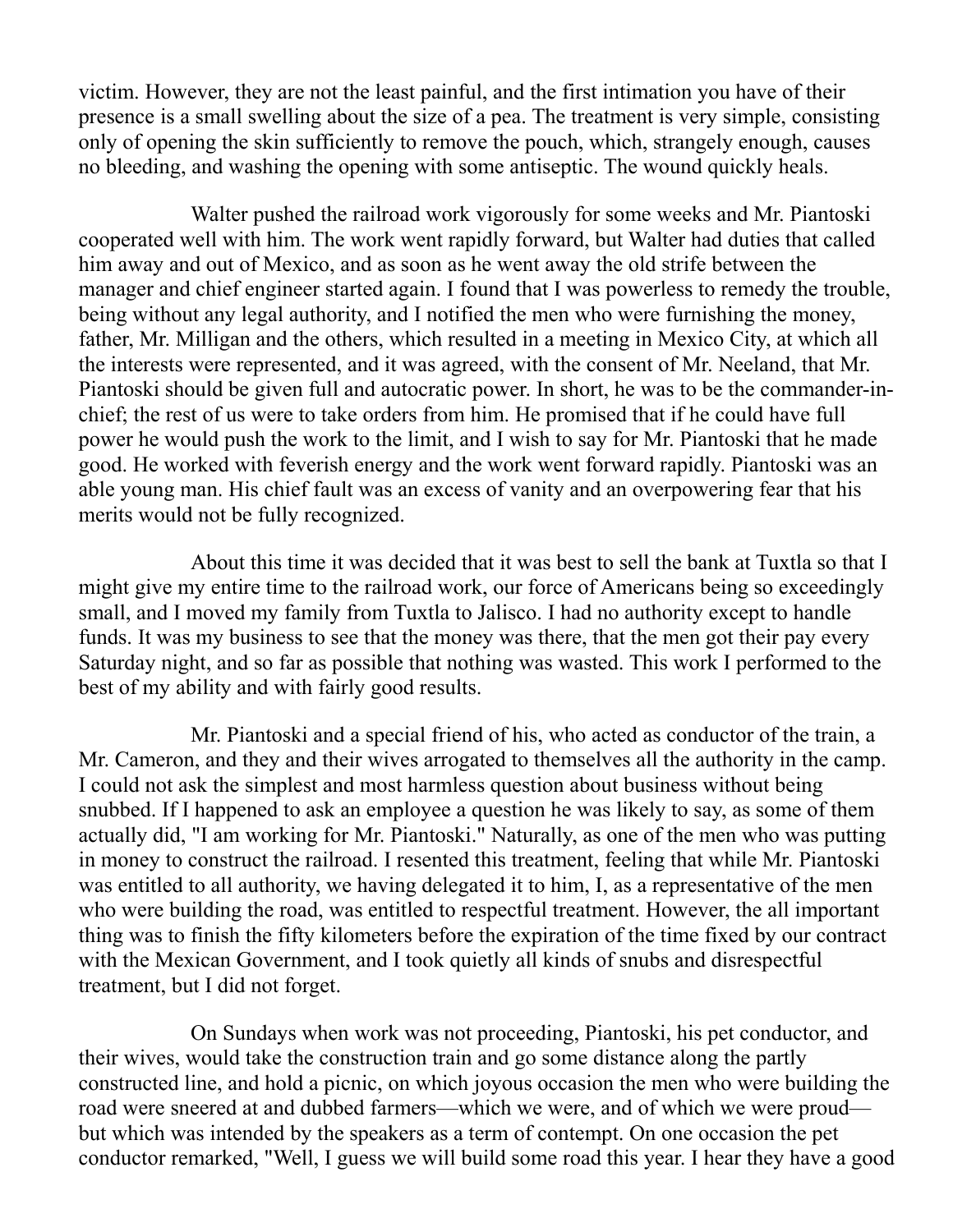corn crop in Nebraska." These things always got back to the men who were concerned and they did not fail to reach our ears. When the fifty kilometers were finished and done in time, I informed Mr. Piantoski that his services were no longer required; for the finishing of the fifty kilometers ended the period for which absolute power had been granted to him. When I told him of his discharge he said, "Mr. Everett, I was hired by the president of this company, and I decline to accept a discharge from any one else." Now, Walter had paid us a flying visit a few weeks before, had learned of the insults to the men who were doing the work and was just as indignant as I. He gave me a letter addressed to Piantoski discharging him, but suggesting that I not deliver it if Piantoski accepted a verbal discharge from me; so when Mr. Piantoski made his not unexpected answer, I replied: "Ed, I wanted to spare your feelings all I could in this matter, but since you must have a formal discharge, here is a letter written to you from the president, to be delivered upon the completion of the fifty kilometers," and I delivered it to him. I never saw a man more crestfallen. It was evident that he believed that his successful completion of the fifty kilometers would outweigh any influence that I might have.

By this time I had learned something of the actual work of railroad building and something of the Americans who were in that part of Mexico, and we were fortunate in securing the services as chief engineer of a Mr. Bowman, who had all the ability and but few of the faults of Mr. Piantoski; but what was far more important, we secured the services, as superintendent of construction, of Henry Heintz, a young American of German descent, one of the most energetic and effective workers I have ever met. He had had, at that time, fifteen years' experience in railroad work in Mexico. He spoke the language fluently and knew Mexican character to a nicety. To him we granted the same full powers that had been granted Piantoski, but gave him frankly to understand that the men who were backing the enterprise must be treated with respect. However, in his case this was entirely unnecessary, as he knew his place and kept it. None of us ever attempted to interfere with his management or override his authority, and he on his part gave us the most respectful treatment, and we became his firm friends. To him more than to any other one person is due the credit of our successful completion of the first division of the road. It was no uncommon thing for him to get up in the middle of the night to ride from the camp where he was to some other camp to see that the men got to their work at the proper time in the morning and that all things were going well.

I seemed to possess something of the faculty for smoothing down rough places and satisfying men who had become dissatisfied, and I looked after the paying out of the money. For the actual construction work I was entitled to no credit whatever. The first division of the road was completed under Mr. Heintz's management within the time specified, and the road was, for a new road, a very good one. However, we were tired of Mexico, its hardships, its privations, and I may add, its dangers, for during the three years in which we were building the road we lost by death out of the handful of Americans who furnished the brains for the work John B. Lyon, who died of a liver trouble, undoubtedly induced by the tropical climate; young Mr. Milligan, who had become division superintendent, and was a most estimable and efficient young man; William Mann, brother-in-law of Walter's, who was with us but a short time before he was stricken by one of the fierce fevers of the country and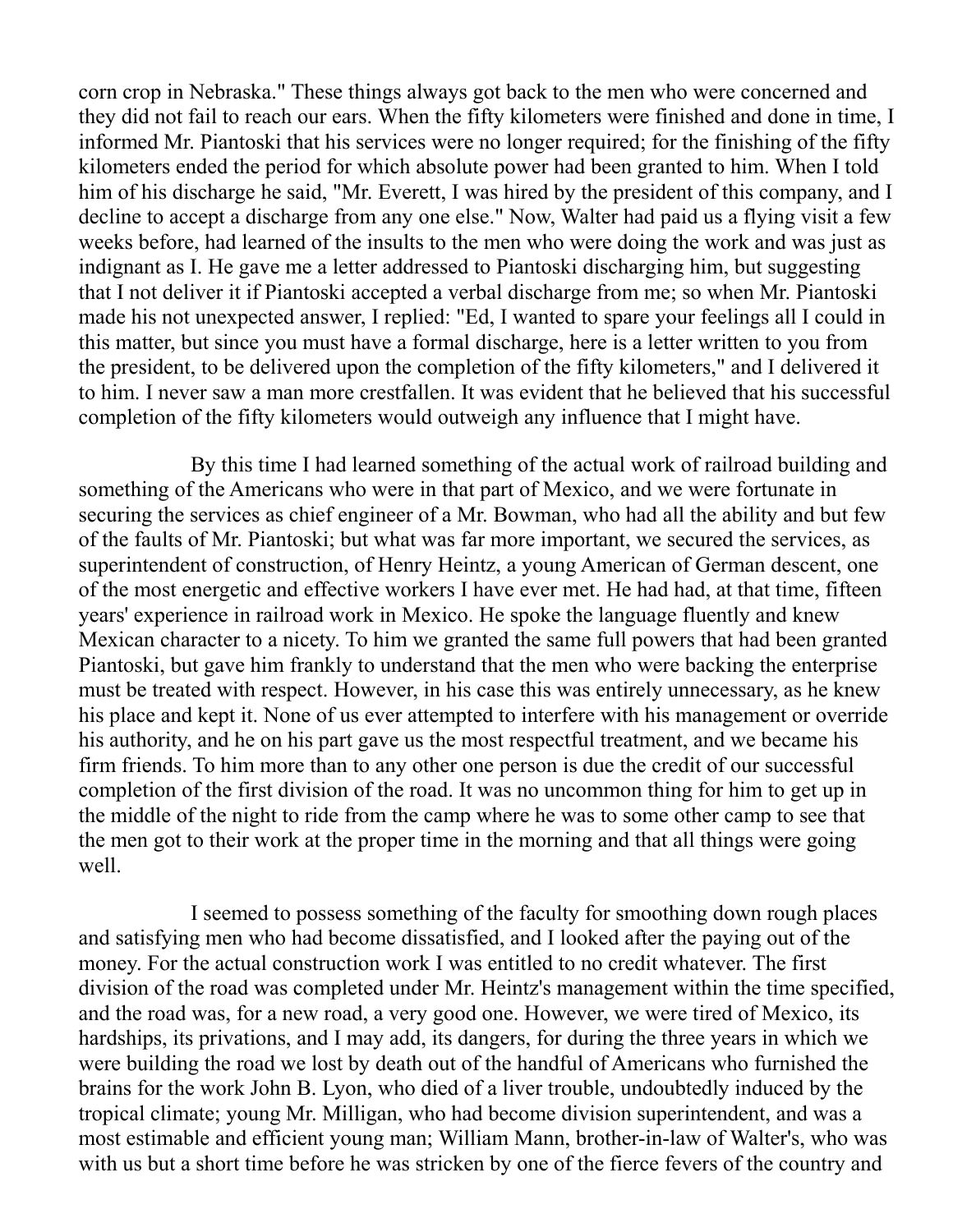died in a few hours; our master mechanic, a Mr. Jennings, who was a wonder in his line, also died suddenly of fever. These men died natural deaths, and in addition thereto we had two startling tragedies. First was the death of our humble but trusted employee, old Chinese Tom, our cook. Tom had been with us from the start and we all regarded him with affection, because of his faithfulness and zeal in protecting the interests of the company; also he was always kind and accommodating. One night, after every one had left the cookhouse, excepting Tom and his helper, another Chinaman, the men in the office, some fifty feet distant from the cookhouse, were aroused by a tremendous hubbub and outcry in the cookhouse, and rushed there, to find old Tom dead, literally chopped up with an ax, and his helper desperately wounded, with one arm entirely cut off, but still living, and the cookhouse turned into a shambles. Who did the murder we never knew. Indeed, we could hardly form a theory as to who did it or why it was done. The wounded Chinaman died in a few days, but absolutely refused to tell us who was the assailant or why the crime was committed.

The other tragedy occurred something like a year later and was the shooting in the night of our chief engineer, Mr. Bowman. He was found dead in his room after the sound of a pistol shot, and it has always been a question of doubt whether he shot himself accidentally or whether someone from the outside killed him by shooting into the room where he slept. He was dead and that was all we could learn about it. So both those murders have passed into history with their mysteries absolutely unsolved.

More than half of the white men who went from the north to assist in this work went to their graves within three years. These things and the tremendous strain of financing the project began to get upon our nerves. This Pan American Railroad is the only road, that I have ever heard of, which was built without the issue of bonds. The construction work was all done and paid for out of the pockets of the men who took up the work until we had finished this first division, but we began to want to get out from under the burden. An opportunity came to sell the road to people in Kansas City and the sale was effected. At about that time and before the road was delivered the bonds were placed upon it and a part of our pay for the road was taken in these bonds. At the finishing of this first division, also, the Mexican Government paid the first subsidy, and we drew at that time about twelve hundred thousand dollars in cash from the Mexican Government.

All of the survivors of the expedition, excepting A. B. Lyon, returned to their homes in the north, but A. B. remained in Mexico and married a beautiful young Mexican lady, who has since visited with him in his old home town and made a most favorable impression among all of Fred's many friends. We were all glad to return to our native land and to be relieved of the pressure which had been upon us, but after all there is no period of our lives to which we look back with so much pleasure as the three years in which we struggled with all sorts of difficulties in the wildest part of Mexico.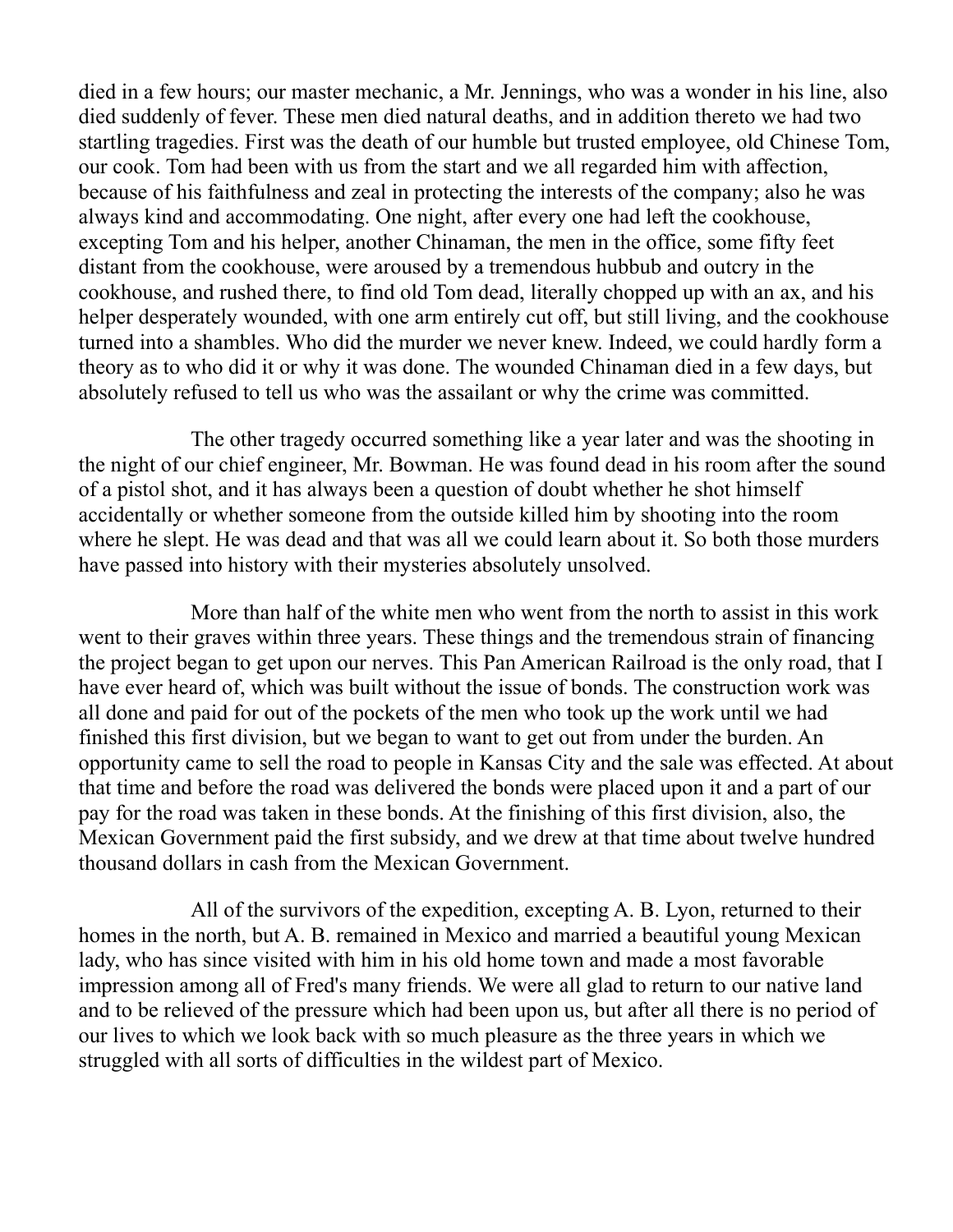# letters from Herbert Shumway

#### newspaper clipping LETTER FROM MEXICO

City of Mexico, Apr 23 1901-Friend Wheeler - The ride down from Chihuahua was very pleasant, taking nearly two days and nights. The greatest thing of interest to me on the trip down was the great drainage canal was the great drainage canal, a few miles north of this city. This was commenced in 1607 to drain the valley of Mexico. This was a most stupendous undertaking to be done by mere human strength. It is almost four miles long and from 150 to 250 ft. deep. The Indians were compelled to labor as slaves, and tradition says 115,000 of them were worked to death in the building. It is the most impressive example I have ever seen of what the pure physical strength of human beings can accomplish.

But this city! There is so much to say that I am discouraged. Words can convey no conception of it to one who had only seen the cities in the US. But the great churches and cathedrals is what impresses me the most. There are so many of them and they are so massive, rich and grand. They were mostly built during the 16th and 17th centuries, there are but few less than 150 years old. One can only consider with awe the wonderful power of the Church of Rome at that period, which enabled her to build such magnificent monuments in this new hemisphere. I have seen nothing in Chicago or New York that is any comparison to these churches. The cathedral is a most massive building, with sister churches that open into it about 400 ft square. The main room is 177 ft by 400 ft with an arched roof of stone and brick 179 ft from the floor, supported by 14 immense pillars of stone about 10 ft in diameter. And such massive walls! We climbed up the tower over 200 ft and the walls there were 46 inches thick. Words can convey very little idea of the interior. There are two immense organs at least 150 ft high and the altars and shrines were of carved woods, gold, silver and precious stones. The vessels holding the holy water of which there were several were almost five feet across and two feet deep [and] were cut from onyx. The paintings on the walls and ceiling were very fine and there are some famous paintings brought from Europe. I have never seen such a picture of worth and grandeur in a church. It is built on the site of the Aztec temple. The first church was completed in 1524 but the main cathedral was started in 1573 and completed in 1667.

One afternoon we went out to visit Quadalupe [sic] almost 7 miles north of the city. This is the holiest shrine and the most costly church in all America. It is not very large, the nave 122 ft by 200 ft and 125 ft high. But the interior! I have never seen anything so rich and beautiful. The altar has solid silver railings, and has a dazzling beauty with its gold, silver and precious jewels. In 1895 a crown was placed over the Tilma of the Holy Virgin. This coronation was perhaps the greatest gathering of Catholic Ecclesiastics ever held in America. The jewels for the crown were donated by the wealthy ladies of America and Europe and is a galaxy of gems. The first shrine was built in 1532 and through the centuries additions have been made, more especially to the interior until now the small church is said to have cost about \$12,000,000 besides jewels donated.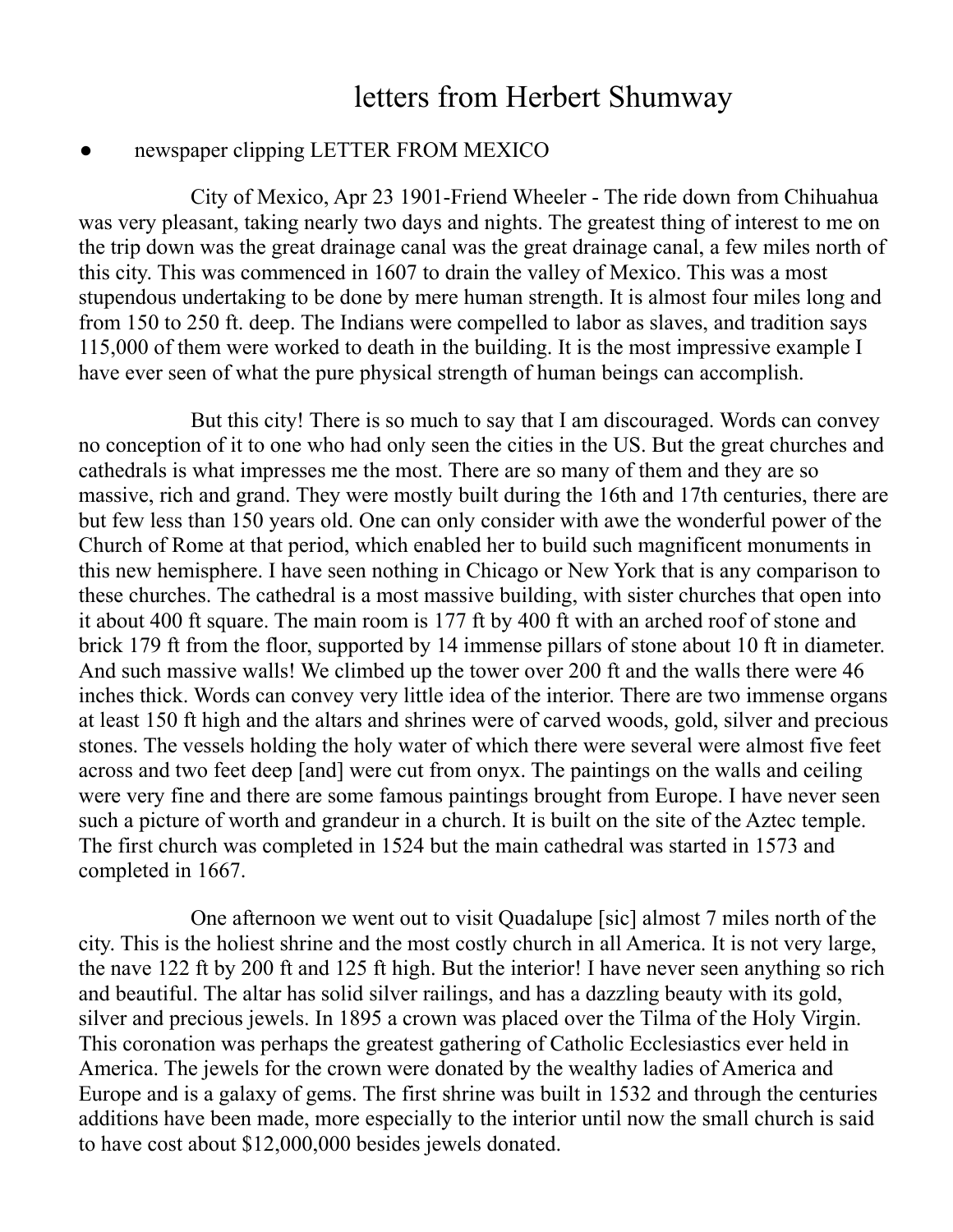Time forbids much of a description of the National Museum and art gallery. They are far better than I expected to see and contain relics of priceless value. Marello [sic], Rafael and have each a painting here. But I can better appreciate Clave's and Ramirez. The great sacrificial stone upon which the Aztecs offer human sacrifice impressed me very deeply.

The National Library is very fine. One could spend days there. There are two books printed in the 15th century and quite a collection of American and English books.

The rock of Chapultepec is a wonderful place, crowned with the magnificent castle, which now contains the school for cadets, the West Point of Mexico, and the residence of President Diaz. By getting a permit we were allowed to examine the famous castle. But there is so much of interest that one cannot write about it.

This valley has an altitude of 7000 feet and the finest climate I ever saw. It is midst of summer here now and a little warm about three hours in the middle of the day, while a person wants to rest. The rest of the day is rather cool, but as I have on my winter underclothing it is not uncomfortably cold. There are few flies or fleas or small insects here. The air is pleasant and invigorating. It is a pleasure simply to exist here. I attended a Masonic meeting and found the work practically identical with that in Nebr.

The work of the different protestant missions require more than a passing word. They are doing a great work here, it seems to me, with wonderful success. Their adherents are now estimated to number 70,000. Seeing something of what they are doing here, I can appreciate as never before the need of such work and the fruit which it bears. It seems to me that it is the noblest work that a human being can devote his life. Sunday Mr. Everett and I attended the M.E. Church in English, for there are many Americans here, and listened to a very able sermon from Rev. Bassett of Iowa, and then attended services in the Mexican M.E. church. There was quite a large attendance, and to look into the faces of those persons it seemed as if their inmost being had been lifted and exalted by their religion. We could not understand the Spanish, but they sang "Rock of Ages," and "Jesus like a Shepard lead me." It seemed to me it was the sweetest music and carried one the nearest Heaven of anything I have ever heard in my life. I shall never miss an opportunity to hear the Mexican-Christians sing those old songs. In singing they have sweet, musical voices and the worship seemed from their hearts pure and undefiled religion.

We have had an unexpected delay here of nine days, to get some of the concessions signed in which some of our party are interested. But it has given us a good opportunity to see the city and study its people in customs of which I have not time to write. But it seems during the 16th and 17th centuries Mexico enjoyed a period of great activity, as is shown by the magnificent monuments left. During the 18th and until the latter part of the 19th it was in a deep sleep, from which she is just arousing. And it looks for the immediate future to show a progress and development equal to that of Japan. President Diaz is doing a wonderful work, and I believe is one of the greatest men of this age and that of the future will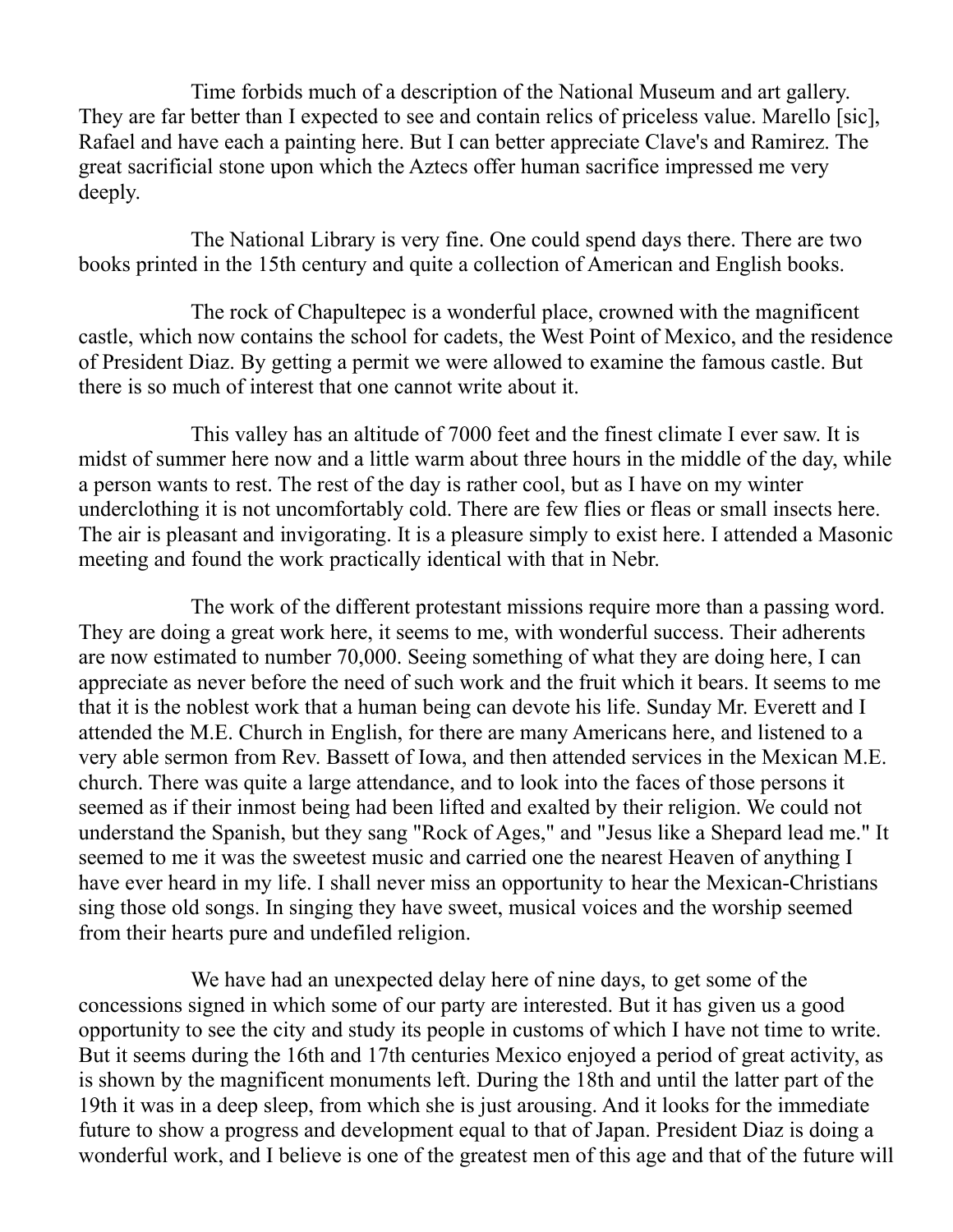give him a place in Mexico's life similar to that held by Washington and Lincoln in our own.

Tonight we start south in a very arduous trip of about 2000 miles.

Very Respectfully, H P Shumway

### newspaper clipping LETTER FROM MEXICO Oaxaca, State of Oaxaca, May 4, 1901-

Friend Wheeler - Leaving Mexico we took the Mexican railroad to Orizaba. This is one of the most delightful rides in America and no one should come to Mexico without going down there. A few miles after leaving the city we pass the prehistoric pyramids at San Juan Teotihuacan. There are two, one 216 and the other 151 feet high, and I should think about 800 and 600 feet square at the base. They are about half as large as the famous pyramids of Egypt. They are built on the level plain, and it is a wonder who built them and for what purpose. I am surprised that so little attention has been given them. For seven hours we ride over the undulating plateau covered with hundreds of thousands of acres of Maguey from which the Mexican drink pulque is made. The plain is very fertile, dotted over with villages and such lots of churches, "grand old churches, centuries old." It seems as if the entire wealth of Mexico during the 16th and 17th centuries must have been given to building churces, for they are everywhere, so immense, grand and rich. We pass by the volcanoes Popocelesert<sup>[5](#page-19-0)</sup> and Ixtaccihuart<sup>[6](#page-19-1)</sup> and Orizala<sup>[7](#page-19-2)</sup>, 18250 ft, claimed to be the highest mountain in North America. The view of these mountains is very impressive. The peaks in the Rockies are along the ranges so even Pikes Peak appears very small in comparison for these peaks rise almost out from the level plain about 11,000 feet and about 4,000 feet covered with perpetual snow giving them a sublime beauty. About 2 o'clock the train stopped to get water, just as we commence to leave the high plateau of 7,000 feet and drop to the low land of the coast. There is one of the most charming lovely views I ever saw. Malteata [?] lies just at the foot of the Mt 2000 feet below, in a lovely little valley while the road runs 13 miles to reach it. While Nagoles lies in plain view a few miles beyond but in another drop in the valley of 1,000 feet. It is worth many miles travel to see that picture. To follow that valley down through the mountains was a great engineering feat. In 29 miles the road makes a descent of 4100 feet. Orizala is a lovely little city with its tropical plants and flowers, and after our long ride over the plateau it seems like an oasis in the desert.

Vera Cruz is a hustling seaport, but we found little of special interest there, excepting yellow fever which caused us to abandon our trip through the Isthmus and go back to the highlands and down here. We received at Vera Cruz a most impressive temperance

<span id="page-19-0"></span><sup>5</sup> Popocatepetl

<span id="page-19-2"></span><span id="page-19-1"></span><sup>6</sup> Ixtlahuacatl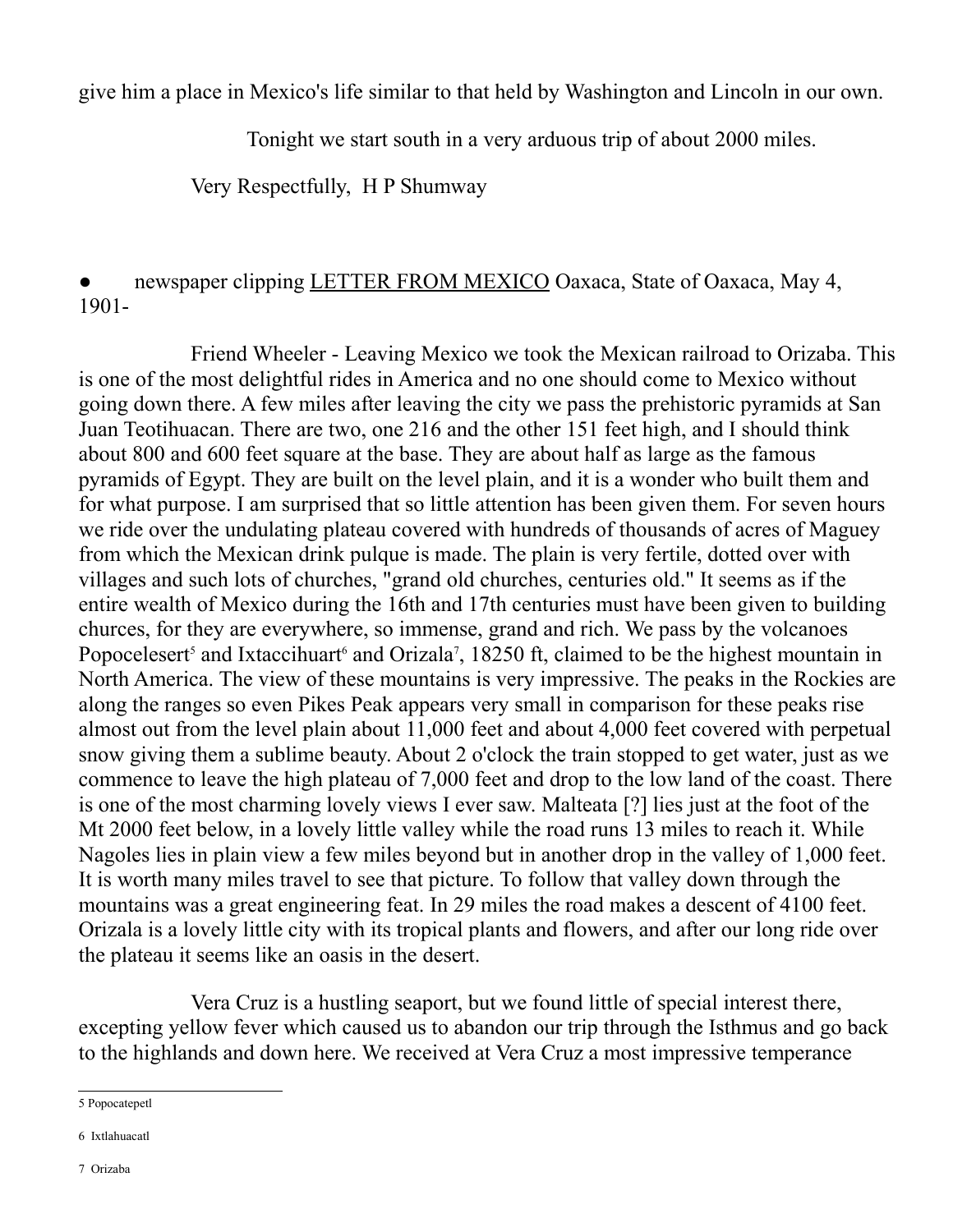lecture. In inquiring of various persons about the probabilities of taking the fevers, the first question almost invariably would be "Are you addicted to the use of strong drink?" And when we would answer "No" they would say that we would probably get through all right but it would be almost sure death to one who had drank much liquor.

Yesterday we went down to the ruins of Mitta<sup>[8](#page-20-0)</sup> 30 miles from here. They are much more interesting than I expected to find. They are scattered over ground about 2 by 2 1/2 miles and show remains of immense buildings. The Mexican government is excavating and exploring and are finding courts and rooms and catacombs and finely preserved walls richly ornamented with hewn stone. In one court are six obelisks still standing about 12 ft high and 4 feet in diameter. Some of the walls still standing I should think were 20 feet high. Over all the doorways are immense stones instead of arches. I measured one which was 3½ feet wide, 4½ feet high, and 22 feet long. The walls in various places are covered with hiereglyphics which have never been deciphered. The doors are not over  $5\frac{1}{2}$  feet high showing that the builders were a small race of people. There being no tradition among the Indians of the builders of the temple at the time of the Spanish conquest, shows that the builders were exterminated by a people who were themselves exterminated before the conquest. While on the road there we stopped to see the Big Tree at Tule. This is a gigantic wonder for a tree. The trunk 6 feet from the ground is 154 feet in circumference.

Oaxaca is a very fine city of about 30,000. Being in the tropic with an elevation of over 5,000 feet is delightful. During the last four years the extremes have been 65 and 80, and during the last year 67 and 78. It rains every afternoon during the summer months, so it is a little cooler in summer than in winter. The water is cool and wholesome, a very rare thing in Mexico. Being so far south the sun is directly overhead at noon this time of year, and the days are surprisingly short. Daylight comes about 5:15 and dark quarter to seven. Santo Domingo church here rivals Quadalupe<sup>[9](#page-20-1)</sup> as the richest church in Mexico. It is claimed this cost \$13,000,000 and looks much the richer, for nearly the whole interior, even the dome is covered with beaten gold, and one can appreciate the richness of gold. While Quadalupe has so much solid work that don't make the show. It is claimed that at Quadalupe 26 tons of silver was used in the railings alone around the alter.

To us from Nebraska the farming seems very crude indeed. Now that I have seen farming here I can for the first time realize the farming mentioned in the Old Testament. The plows are a long pole with a sharpened stick morticed in, a handle fastened on so it can be held upright, then it would stir up the ground about 4 inches deep. We did not see a steel plow among the farmers in Mexico. To cut the grain they would gather what stocks they could hold in one hand and then cut it with a sickle. Children would gather these handfuls up carefully, put them in bundles, and a man would follow with withes and bind the bundles. We saw one field with 50 at work harvesting. In plowing the big fields there would be an overseer on horseback and from 20 to 35 teams at work. One three-horse Nebr. team would do more work

<span id="page-20-1"></span><span id="page-20-0"></span><sup>8</sup> Mitla?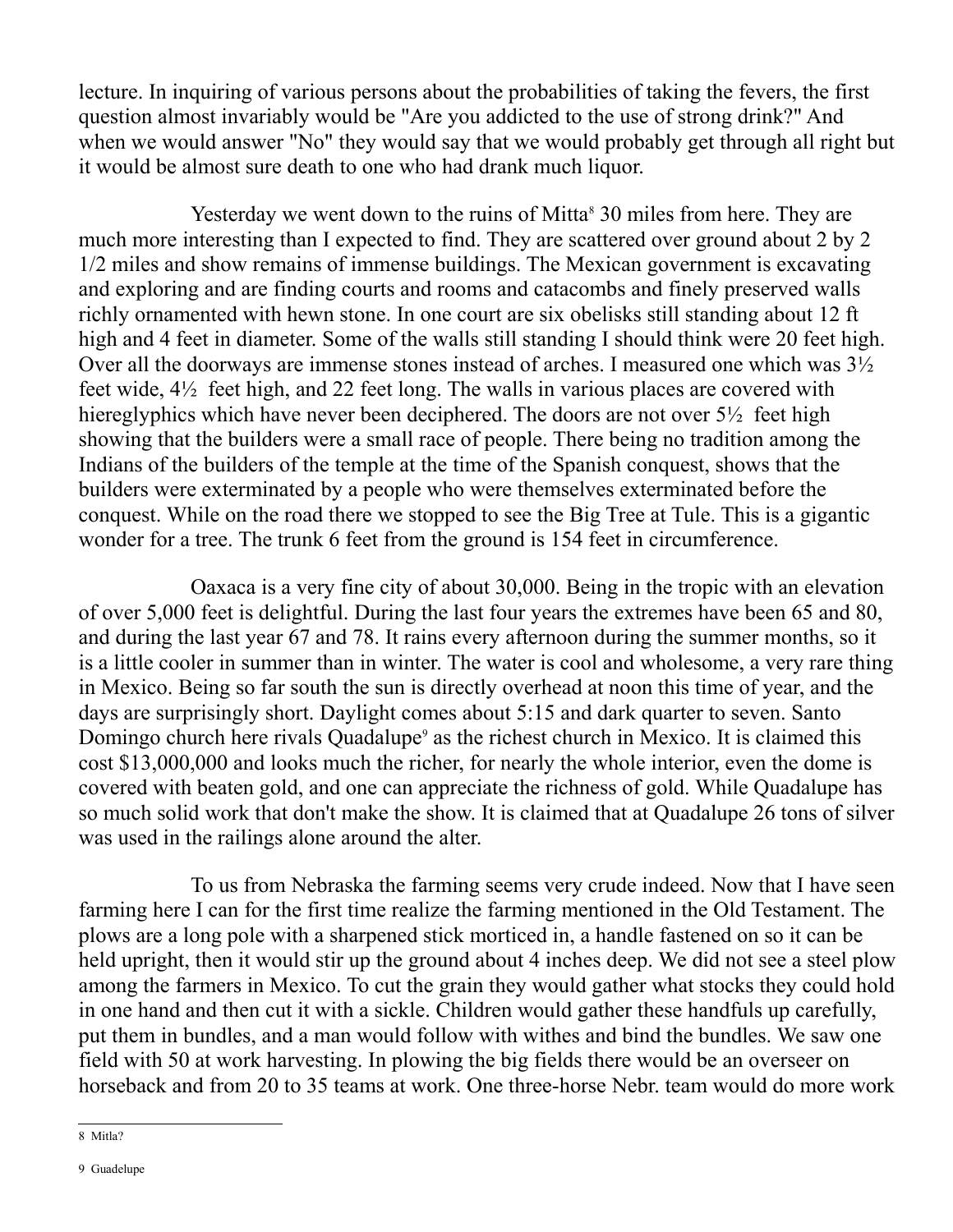than the whole bunch.

Threshing was the queerest. They would make a stone floor, erect a revolving part in the middle, fasten a long pole to that, tie to the pole ususally 22 mules and drive them round and round until the wheat was threshed out. To clean the wheat they would stretch an oxhide between poles, punch holes in it, and toss it up and down until all the wheat runs though the holes. No wonder only the richest can afford to eat bread.

I cannot understand the seasons here. There are two, the wet and the dry. But they seem to sow and reap irrespective of months. Many large fields of both wheat and corn would be divided into four parts. In one they would be preparing the ground, the next would be growing, the next ripening while in the next they would be harvesting and threshing.

As a farming country Mexico is exceedingly poor. I should think that about twothirds of Mexico was semi-arid, comparing unfavorably with eastern Colorado. With irrigation the soil would be exceedingly productive, but there is no water to irrigate only a small portion of the arid part. Western Nebr looks like a garden compared to a great part of what we saw of Mexico.

Everything being in such a primitive condition there, the mines, cattle industry, rich lands along the coast, manufactories, and the improvements in the cities, offer great inducements to American capital and enterprise. But anyone must be very careful about going there unless he has a good position assured or takes a lot of money, human labor is about the cheapest thing there. Many of the farm laborers get only 18 cts a day, Mexican equal to 9 cents our money and it takes a very skilled mechanic to get a dollar a day Mex or 50 cts Amer. But to keep the peons at work and do it anywhere near right they have to have overseers for everything. And there is a great demand for American overseers and managers. The greatest demand is from the plantations in the low lands, where it is very dangerous for northerners to live. One must be very careful about going without money. The government offers great inducements for capital to develop the country and millions are flowing in from the states. Mexico has today great opportunities for safe and profitable investments.

Respectfully yours, H P Shumway

# Everett Letters

June 24 (no year) but seems to refer to Mexico business to Herbert Shumway from Franklin Everett

Friend Herbert

I inclose letter from Mont which explanes it self better than any thing that I can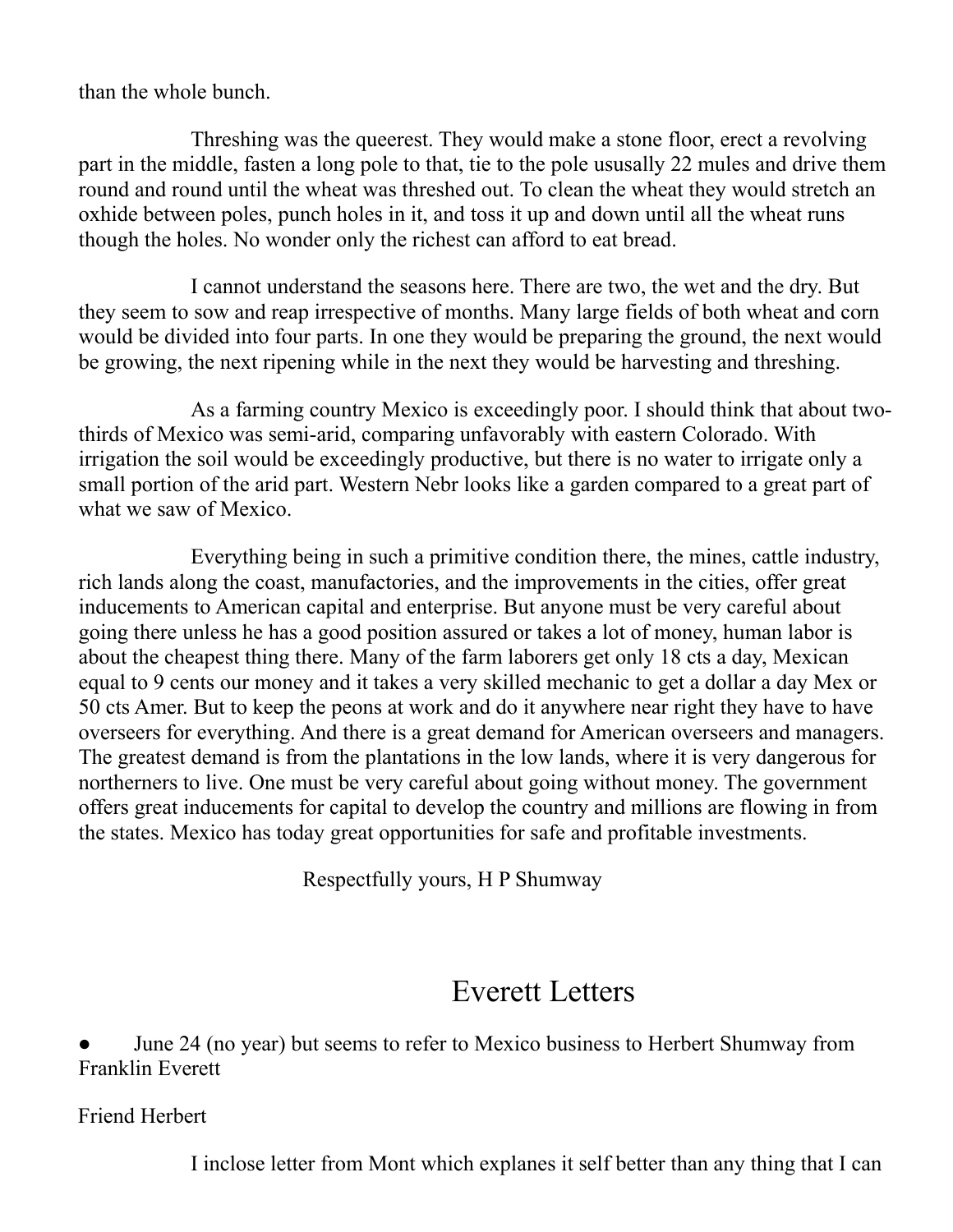say. I dont know how much money has bin sent down there since the meeting in Chicago but if there has bin no ties bought it seems to me that there should not bin very much money spent. Tel Miligan to put in what ever money that he wishes so that he will get as big a bonas as any one gets. How is your lone geting along.

F Everett

Kansas City Tuesday morning, 12/18/1901 to Helen H Shumway from Evelyn Shumway Everett

#### Dear Nellie

Arrived here safe and sound. They called our train about three minutes before our sleeping car tickets were ready, so you see we had no time to spare. Our berths were made and we were in bed before we left Omaha. That hearty laugh at Lyons did me a world of good. I had been bracing myself for what seemed to me to me a tragedy and it was turned into a comedy. I woke up in the night and had to laugh. It did look so funny to see you great big women pounce down on one poor little fellow. I was realy afraid [words torn away] -n't survive. I sha--[words torn away] for signs of softening of the brain. Our train is over an hour late from here, but Mont says we can get on our sleeper, so by by. Expect to get a letter from you in Mexico. Love from Eva

### P S Have Ruth [Shumway] write

enclosed letter dated on train near La Junta Col. 12/18/1901 to Helen H Shumway from Fremont Everett

Dear Nellie - Eva says I may write to you- good isent she? Have been eating the pressed chicken that you fixedit was very good but I just thought how much better you would be pressed than the chicken. Now when Eva reads that she wont let me write again. Tell Herbert that I will write him soon. Mont

We did not get the letter mailed so will write a little more and mail at La Junta. We had a good nights sleep but we rode cold all day yesterday. There is more snow here than at Lyons and it seems every bit as cold. They could not by any means get the cars warm. We will stop soon for breakfast. Feel as though I could eat a good one.

Well our journey is so far very uneventful, and there is not much to write. We just eat and sleep and ride.

I just looked this over, think I will let him send it. Eva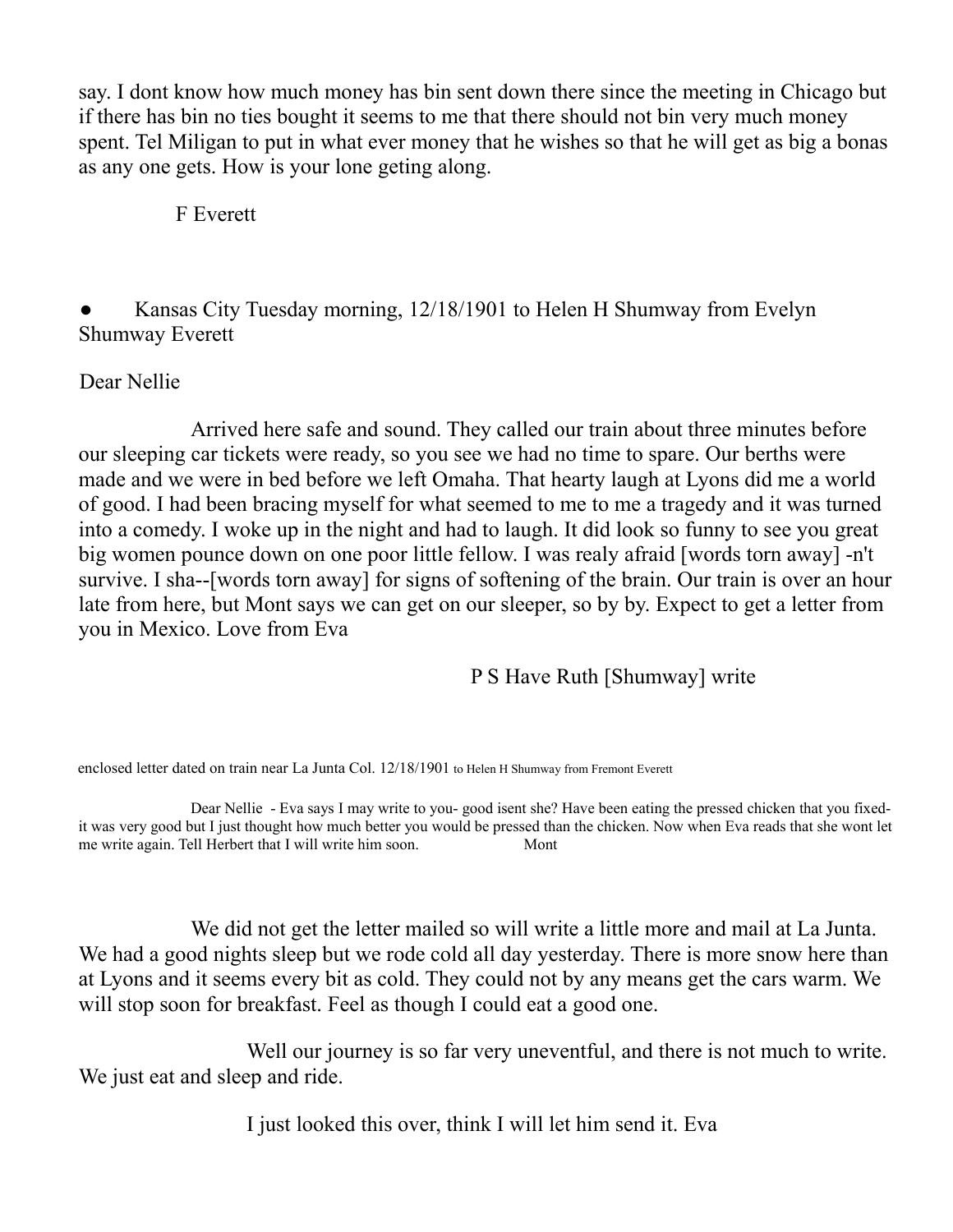Mexico City, Mexico 1/08/1902 to Helen H Shumway from Clara Everett.

Dear Aunt Nellie,

Mamma has just been reading a letter from Uncle Herbert so I decided to write to you.

I wish you were down here. My wouldn't you and mamma enjoy the sightseeing together. There is so much of interest in and around the city. One place that I would like to hear you exclaim over is the Palace of Chapultepec. I suppose Uncle Herbert has told you about that but it is the most magnificently furnished building I was ever in. Then we have ridden a short distance down the Viga Canal and also among the floating gardens. Then we've been out to Coaycan where is Cortez old home and the well where he drowned his first wife. We took nearly all these sights in the first week when there were a party of tourists, whose acquaintance we had made on the sleeper from El Paso down, to go with us. They were very nice people but they have gone now and also some other people, a Mrs. Neeland and a Mrs. Corunell<sup>[10](#page-23-0)</sup>, the latter will be down in Tuxtla this winter she has some interest in the bank, the former's husband is overseer of the r.r. crew and so she goes with her husband, have made it more pleasant for us, but they go to-night with the r.r. party. Mr Neeland and Burt Lyon will open the bank while papa with us waits here until the bills come and then signs them. It will be about a month I suppose before we leave.

We have two large rooms, very comfortably furnished and do very light-housekeeping. We get meals at Porter's Restaurant when we wish. Nearly every morning we visit the flower market and try to jew down the natives who of course expect it and sometimes we get bargains in sweet peas, roses, etc. In the afternoon we study Spanish. We are taking [lessons] of a Spanish girl. She is very pretty but speaks English very little. I am afraid we will not learn very quickly of her but we like the girl very much. Then in the evening the carriage parade down San Francisco St when all the swells of the city make a display of themselves in their fine carriages drawn by beautiful horses, and driven by a coachman all togged out in livery. This lasts from about half past five until half past seven.

Address us at The Hopkins House Room No 9. How is Ruth? Does she still go to school? Tell her to write to auntie and me. We would like it ever so much. Love to all , Clara M Everett

Mexico City, Mexico 1/09/1902 to Helen H Shumway from Evelyn Shumway Everett

Dear Nellie - We received H.P. letter yesterday. He said you had been talking of writing for a week so I expect to get a letter from you soon. I think if you folks knew how we

<span id="page-23-0"></span><sup>10</sup> Mariana Williamson de Coronel, as she was known despite a later unsatisfactory marriage to a Mr Smith. A famous collector of native American art and a close friend of Helen Hunt Jackson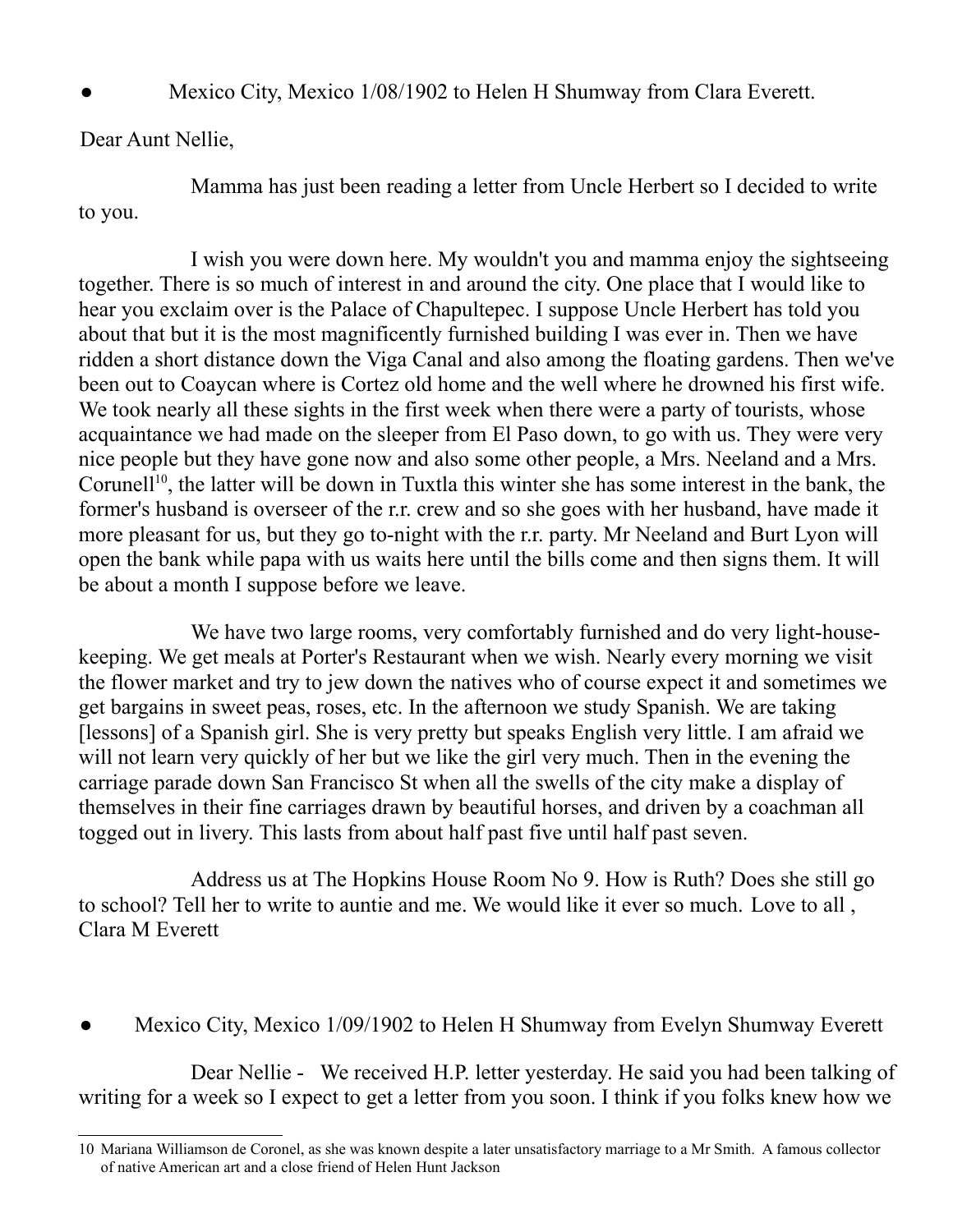long to hear from there you would do better. You want to be sure and come down when Herbert does. You will have to put up with a great deal that is disagreeable, but I think you will feel paid, for it is a wonderful and peculiar country. I enjoyed it at first but am getting tired of seeing so much dirt and filth and wretchedness. We try to see something new every day. Yesterday we hunted pon brokers shops. I found an opal ring for Clara<sup>11</sup> that I thought was pretty and cheap. We have been to all the places of note in and near Mexico. When Mont gets time we are going to take some of the side trips. We have two real pleasant rooms. Pay \$65 a month. We get meal tickets at about \$.65 a meal. Part of the time we lunch in our room. Every thing is so high. butter \$.90 a lb. Cream \$.80 a qt. Crackers \$.50. Chicken \$1.75. I prised a bottle of preserved cherries that held a quart \$2.50, everything else the same. It is so provoking that we have to be to all this expense.

Did Ruth get her spoon and the boys their pins. They are made of Mexican money. Love to all from

Evelyn Everett

undated letter apparently from Mexico City to Herbert Shumway from Evelyn Shumway Everett

#### Dear Brother

You wondered how Clara and I stood the earthquake shock. I do not think either of us was frightened. I ran out on the balcony to see if there was any thing to see. Of course it gave one a peculiar sensation to feel the earth swaying, as Clara said it made one feel rather puny when this great solid stone building would rock so. It broke the wall in the out side room. They say the safest place is in the doorway opening onto the patio. I never was seasick but I was decidedly dizzy that time, and my head was swaying after the earth stoped. I don't worry any over them. I begin to think my nerves are pretty good, even the "alacran" (the most poisonous of the scorpion family) didn't frighten me out. I will send you a picture from time to time that I think you will like. I have not received that letter yet from Nellie that she was going to write so long ago. Love to you all from your Sister.

Evelyn Everett

<span id="page-24-0"></span><sup>11</sup> Clara Everett, Fremont's daughter.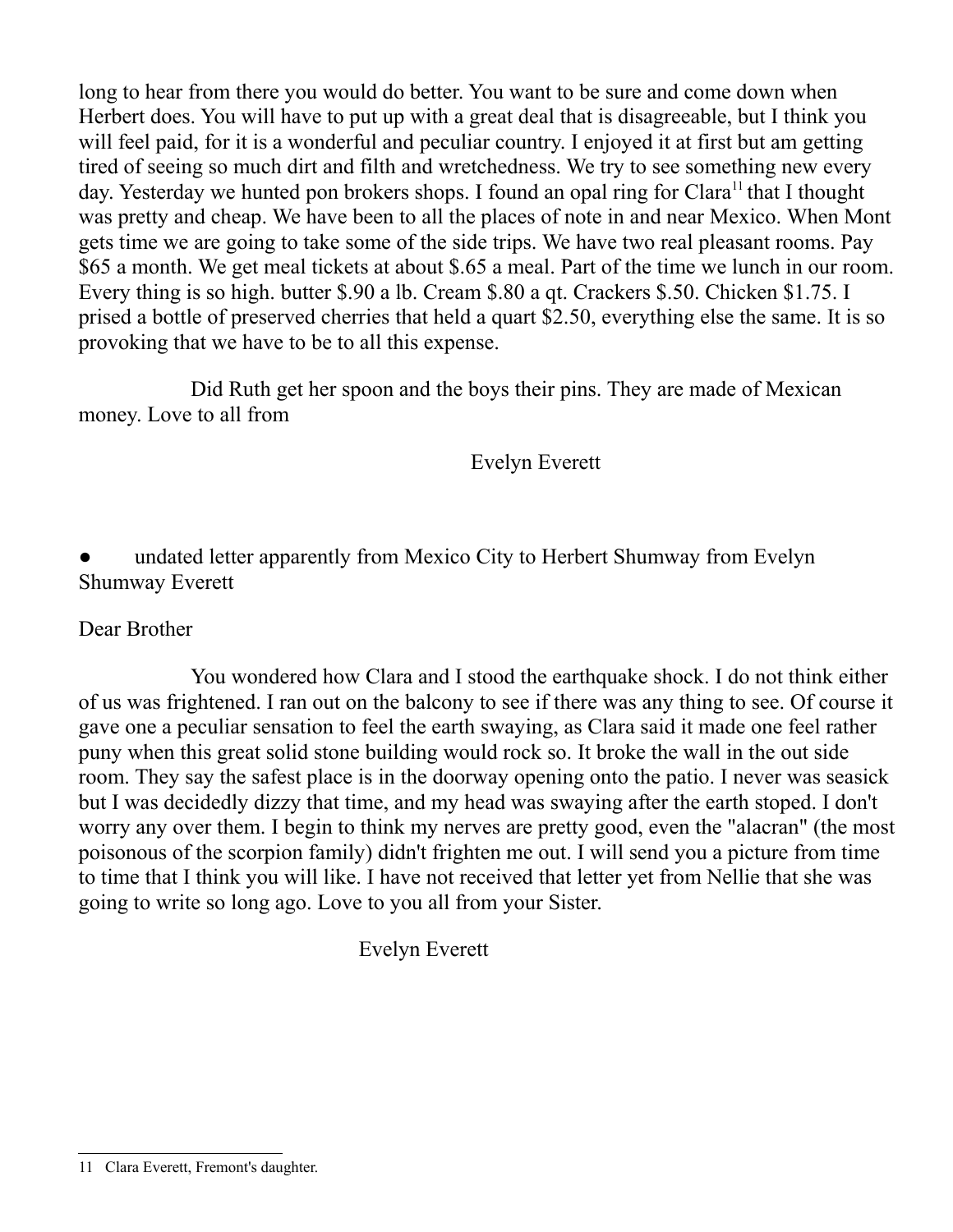Tuxtla, Mexico 3/02/1902 to Herbert & Helen Shumway from Evelyn Shumway Everett

#### Dear Sister and Brother

My long journey is ended at last. Nothing would have induced me to have undertaken it, if I had had an idea what I would be obliged to go through. Herbert you know how the fleas and dirt was at Vera Cruz. Well that was a fine clean palace compared with what we have had since. The last night before we got here we stayed at a hut with pigs, horses, dogs and hens as sleeping companions. The bed room had a roof of mud and straw, for floor the ground and it smelt horrid, so we all took our cots out in the open air, but we could not leave the fleas behind. There were thousands of them. We could not sleep at all. We would have driven on but the team had to rest. When we arrived at San Geronimo we found the teams gone so Mont came across horseback. We had to wait six days for a boat to take us to Tonalá. The hotel was a good-sized barn with boarded up stalls a little higher than your head for bedrooms. One end of the dinning room was a saloon, in one corner a billard table, and the dinning table in the other. Imagine us eating with men smoking, playing and drinking and half a dozen dogs howling and dodging under your chair to get away from the kicks of the men. The people are very kind. They did all they could for us, but it was very hard to endure. Salina Cruz was worse for there were bed bugs as well as fleas. The boarding the boat was quite a novelty. The harbor is not deep enough to let the steamer in very close to land so they send a launch out to carry things to it. The launch can't get within 30 or 40 ft of shore so things are carried out to it by Mexicans. After the freight was loaded I knew our time had come. I wanted Clara loaded first. I was looking around for her when I felt myself suddenly lifted in the air and out in the waves before I knew what had happened, and then I clung for dear life to the neck of a laughing Mexican. How I landed in the boat I don't know, but Mrs McDonald who followed came in with her feet in the air and her dress skirts around her waist. When we reached the steamer a kind of a basket chair was let down by machinery which we got in and were safely put aboard. The whole thing was very comical. We had to pay \$.25 to get aboard the launch and \$1.50 to get on the steamer, and the same to land, only four men carried us to shore in a chair.

We arrived at the port at ten in the morning. Drove to Tonalá in the afternoon Friday. Drove to Aurero [?] Sunday. Started from Aurora Monday morning arriving here Thursday night, and such as sight as we are. The fleas don't poison me but they bite and crawl and my body looks as though some one had jabbed me all over with a needle. Clara looks as though she had the small pox and scarlet fever combined. If we can not get rid of them I shall take her home for it is terrible. They tell us it is all right after we get cleaned up. I hope so. The first day I got a tick on me which you have to burn out or they are liable to leave a bad sore, but I concluded the burn was worse than the bite so have pulled the others out. They have not amounted to much yet. The worst of anything that we have found yet is a tiny insect like a speck of dust that gets on you from the trees. It causes an eruption that looks and itches like poison ivy. It lasts about two days. We got pretty badly covered. All these insects come from the trees, if you keep away from them you are all right. The scenery over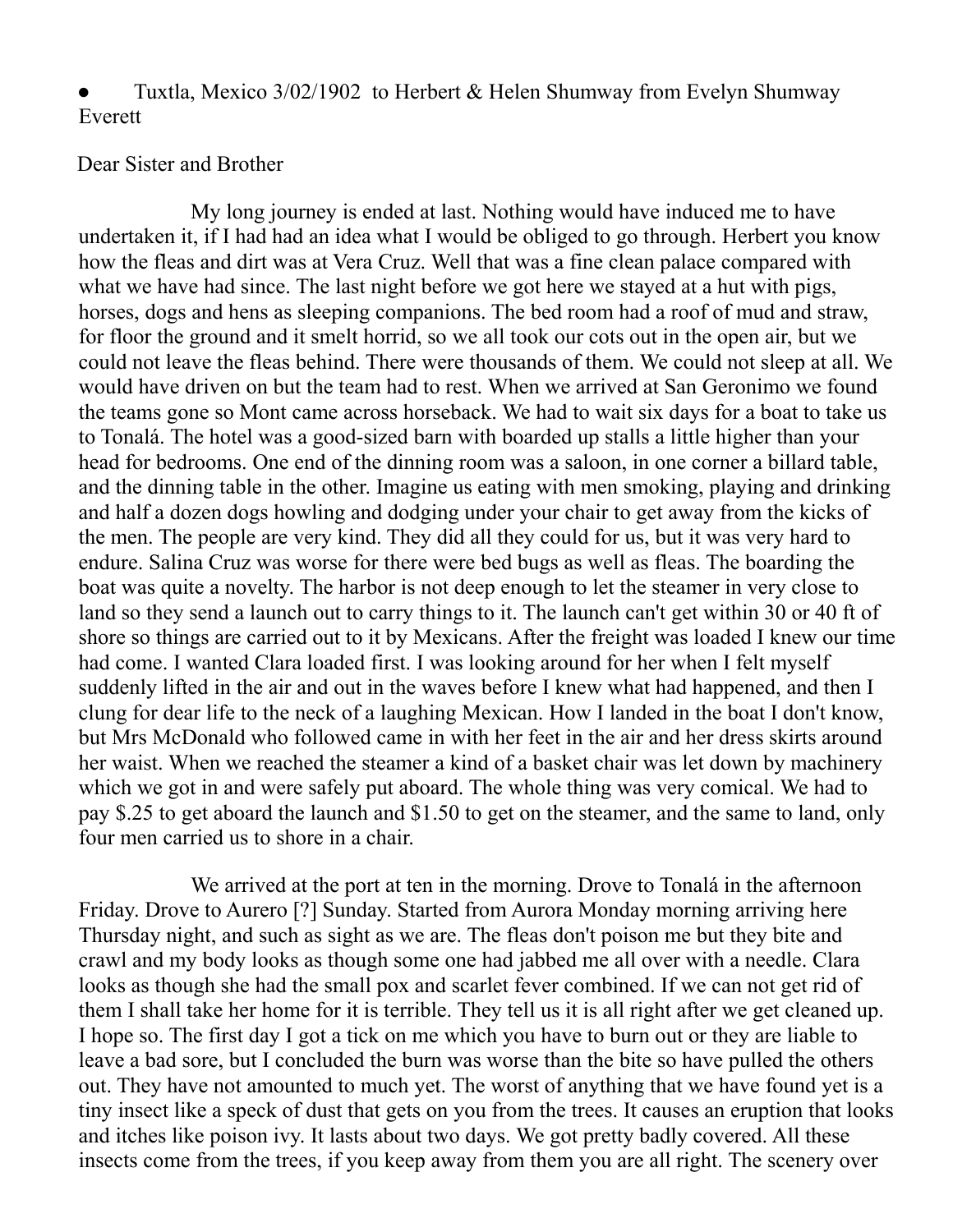the mountains was very fine, and the people treat you so nicely that they put us of the states to shame. Every place we stopped we were treated as honored guests. Every thing they had was at our disposal. It is very pleasant if they are not sincere, but I don't believe they are as bad as they are painted.

The flowers are perfectly lovely. Great trees as large as the oaks in Minn. loaded with bloom. Some look like pink, yellow and white lilys. One that is very beautiful is star shaped with pure white waxy petals and very fragrant. Mont has been waiting some time for me to come to bed, so good night. Love to all and tell Ruth to write. From Evelyn Everett

Salina Cruz  $7/12/1902$  to Herbert & Helen Shumway from Evelyn Everett

#### My dear Brother and Sister

We arrived in Salina Cruz just in time for the boat if it had sailed on time. They came in on time but had such a heavy cargo to load they did not get out last night, expect to go tonight. We have nice clean rooms and good wholesome food here this time. It is a saloon kept by an American. He treats us nicely. Last night at about two o'clock some one came and knocked on the door and called to Mr Hunter for a room. Mr Hunter called back that he could not keep him. The man said can we have this porch, I have been to four places befor this, and I must have shelter, for I have a lady with me. I then opened my door which opened on the porch and told him the lady could share my room. The lady proved to be the wife of our master mechanic. You can imagine her delight when she heard they had found me, she is making her trip down here for the first time without her husband. They could not spare him to go after her. She is nearly prostrated with nervousness today. I hope she will stay, for they say he understands his business and he will not stay without her.

Since we left Laredo there has been four wrecks of trains that left just ahead of us, and one of our cars jumped the track, but all is well that ends well. I don't know why it is so, but I have not been so light hearted since I was a girl. All that heavyness seems to have been lifted. Clara hardly knows what to make of it. Perhaps it is because I have made up my mind not to strugle any more but take things as they come. I think Mr Milligan is allmost perfection. Tell Mr Milligan I would be very proud if I had such a son. He is as thoughtful as a man of forty. Love to all from your sister Evelyn Everett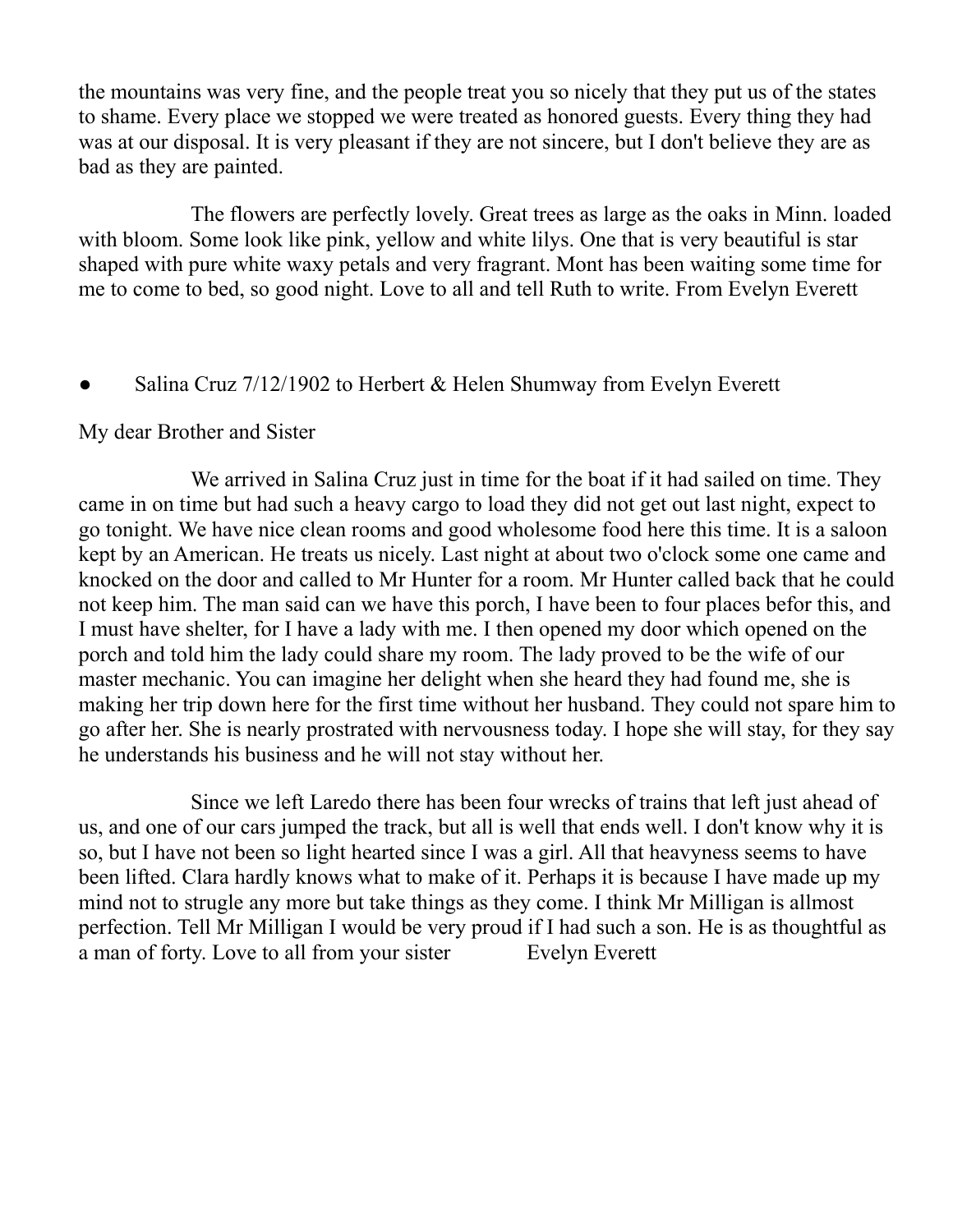Hilesco, Mexico 8/21/1902 to Herbert and Helen Shumway from Evelyn Shumway Everett

#### My Dear Brother and Sister

I wondered and wondered why you did not answer my letter. When Bert came from Tuxtla he brought it down. I don't know why he did not send it. Of course I was very disappointed when I found I was not to go back to Tuxtla. I felt that I could not stay here, but I am well contented now. We brought down part of our things and sold the rest there. We have a nice comfortable room up on a side hill and get our meals at camp. Mont wrote you about the steamer. It was so aggravating. We went down to the train to bring the folks up, and there the steamer lay and the undercurrent so strong the boat could not go out to her. Finely I said we will go down on the beach and wave. If Walt is there he will know us by our dress (for Americans are rare) and he will wave back. Some one answered instantly, and that is all we know. The boat went on without unloading and carried away all the lumber and tools that the company have been wating so long for. They say they will send it back by the first boat they meet coming this way but it may be two weeks or more. Granville did not catch that boat. He came in today on another. He is getting the rough side of Mexico with a vengance. Coming back from Tuxtla in trying to cross a river that was very high on account of a rain, the horse fell and his spur caught on the saddle and he nearly drowned before he could get free.

Oct 1 Clara just found this letter. I supposed I had finished and sent it long ago. I shall be very glad to get back to the states. The steady heat is very trying. We are all broken out with a prickly heat, which itches like poison. The flies are very bad now, but no other insects to speak of, so really we have nothing to complain of. It still keeps raining but not as it ought to. People say stock will die before another rainy season. There is no more water in the streams now than there was when we came down in Feb. I suppose Granville told you about the great earthquake of the 23rd. I wrote him about it. On the 24 a tidal wave came in the port and frightened the people nearly to death. They telephoned for the train. At first Mont did not want me to go down, for every few hours we were having shocks, and another wave might flood the whole country. For miles just back of the port is lower than sea level. I wanted to go for I want to get every thing I can out of staying down here. I tell you the ocean was grand. You can imagine how it must have been disturbed for it was as muddy as the Missouri. The high white crested waves made a picture to be rememmbered. The port is disserted but I suppose they will build it up again when they get over their scare. They say it was the worst shock they ever had. I am so glad I was here to experience it. The rumble that comes first is quite terrifying. Today is the first day that we have escaped from a shock or two.

Now about business. Don't judge Mont until you see him and let him explain. If ever a man was placed in a hard position he is the man. Trying to do as he thinks best and receiving orders from Walt contrary to his judgement. For instance, to discharge draughtsmen (maps not finished). To discharge engineer when his work is not finished and it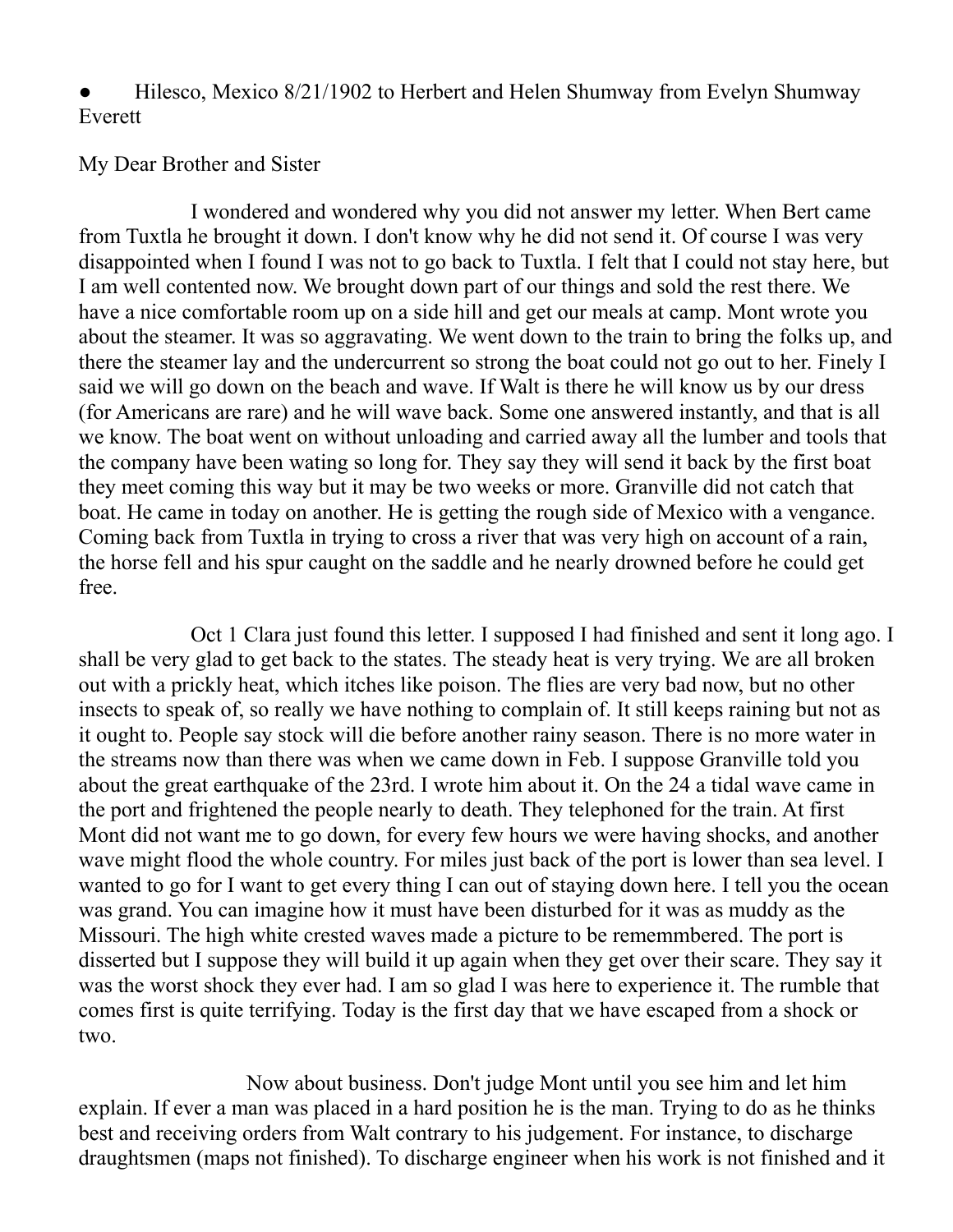would take months and all the expense over again to get another. I was so provoked last night. We got letters from Walt and his father both wondering why he had not obeyed orders and discharged the men. I told him to do it, we could stand the loss if they could. He did not sleep at all last night. He said the worst of all was for me not to stand with him. He said he must go ahead for he was sure he was right. I agree with him but I do get so out of patience with Walt [Everett, Fremont's brother] trying to run things when he knows nothing about the circumstances. I am afraid you will all think it unnecessary to straighten that curve that the inspector insists on. Walt and Neeland insisted that you did not have to go to Tonalá. Mont telegraphed Casasus. He says it must be done befor the government will accept. He dares not telegraph about the curve for fear it will stir things up and you will have all the curves to straighten, and that point is not as unreasonable as going to Tonalá. Those two things done, the inspector says he will accept the road. Mont is keeping the men to complete the road which is not finished anywhere, and to make those changes. He says he dares not take the chances on loosing the whole by trying to save a little now. The maps should have been made and accepted first, then there would have been no trouble, and they are not done yet. You may think you know something, but just come down here and try to build a rail road and that conceit will be taken out of you in a hurry. When this is accepted the rest will go on swimmingly for you have already bought your experience. Think of a mess of greenhorns trying to build a railroad in Mexico, out of the world, where it takes six weeks to get a screw, with a government that has unheard of laws, and a people that are as ignorant as cattle, and you can congratulate yourself that it has been done at all, instead of having a nice little sum [...]

#### H P SHUMWAY & CO - dealers in LUMBER, COAL AND FARM MACHINERY agents for J I Case Threshing Machine Co -

Wakefield, Neb 190; established 1882, oldest firm in Wakefield

agreement dated 2/25/1903

I hereby agree that in consideration of services rendered and to be rendered I will assign to H P Shumway one of the nine points of interest that I now hold in the Pan American Rail Road Company. And this I will do as soon as the stocks bonds and other properties representing the said values in said proposition are in my hands and in shape for transfer.

[signed] Fremont Everett in presence of H H Everett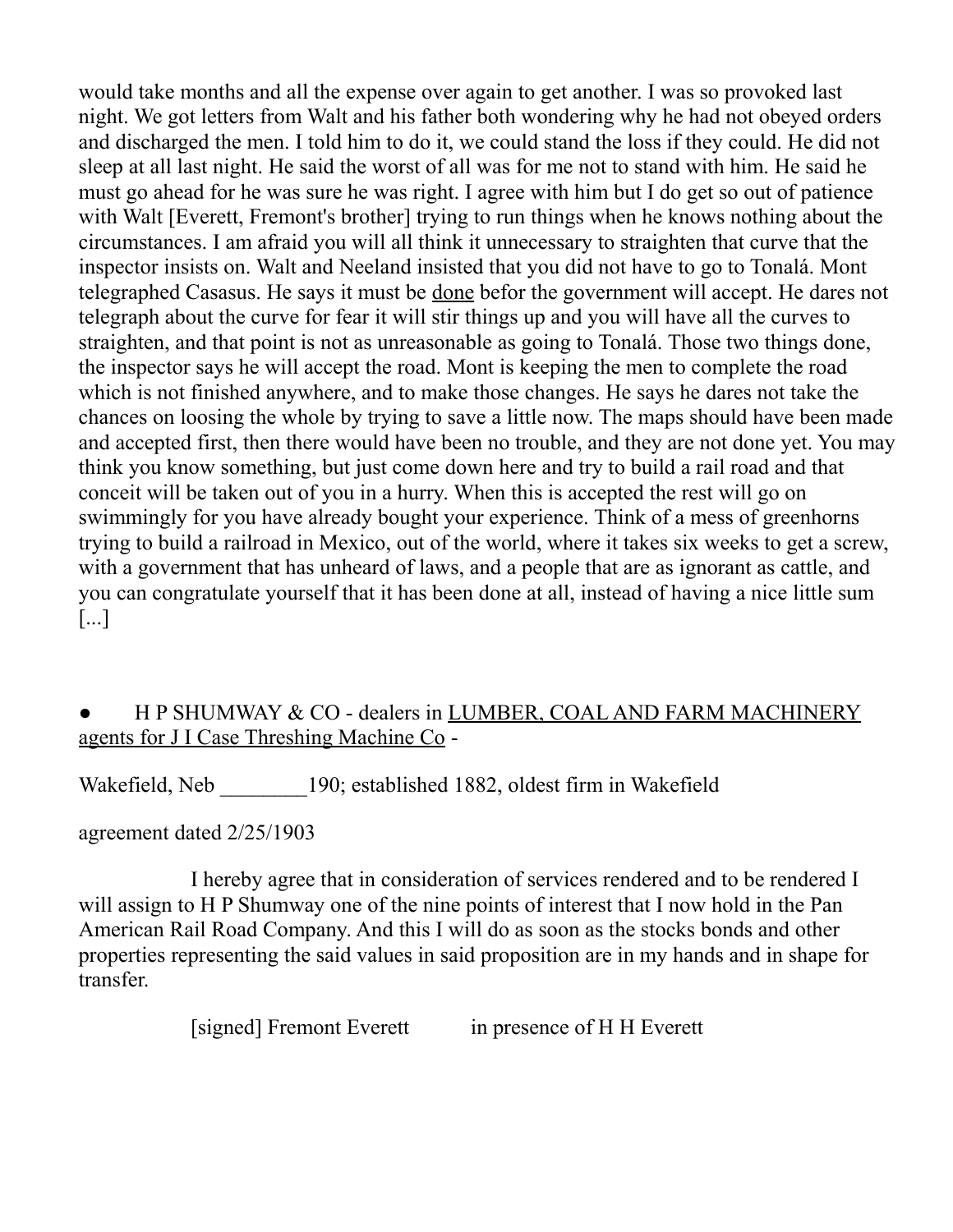undated note from (apparently) Mexico to Herbert Shumway from Fremont Everett

Dear Brother:

As Eva and Clara do not like it down here, I do not think it right to keep them in such a place and so shall go home as soon as I can see my way clear. But will stay until things are all in good shape here. So if you will turn me back the point that I gave you [in reference to agreement dated 2/25/1903] expecting to have you attend to my affairs for a long time, we will settle in some other way.

Your brother, Fremont Everett

letter 2546 - 15th St, Denver Colo dated 4/02/1903 to Herbert P Shumway from Fremont Everett

Dear Bro - Your letter of 31st at hand and I am greatly pleased that Mr M feels as he does. But the fact is that it is the only thing to do.

I am going to go home next week and get into harness again. About the mortgage, I will get a new abstract if you desire. But as you had had the title examined and passed on by Brown I had no thought that you would have any anxiety about the matter. Of course I know the title is perfect but in case of your death it might be best for you to have among your papers an abstract with a lawyer's opinion on it. As Brown passed on it once he will readily do so again. I will write and order a new abstract. You have enough to worry over without worrying over that.

I hope we can buy Evans. If the Nebr people get that, we are in fine shape, as it will give us somewhere near 60% of the deal, and by no possibility can we ever be frozen out.

I presume, now that Granville is gone, that I shall have to go to Mexico again soon. But it will not do for me to go until these legal and monetary matters are all fixed up. Yours, Mont

THE FARMERS BANK, A State Bank Walter Everett Pres't Fremont Everett, Vice Pres't W S Newmyer, Cashier John P Piper, Asst Cashier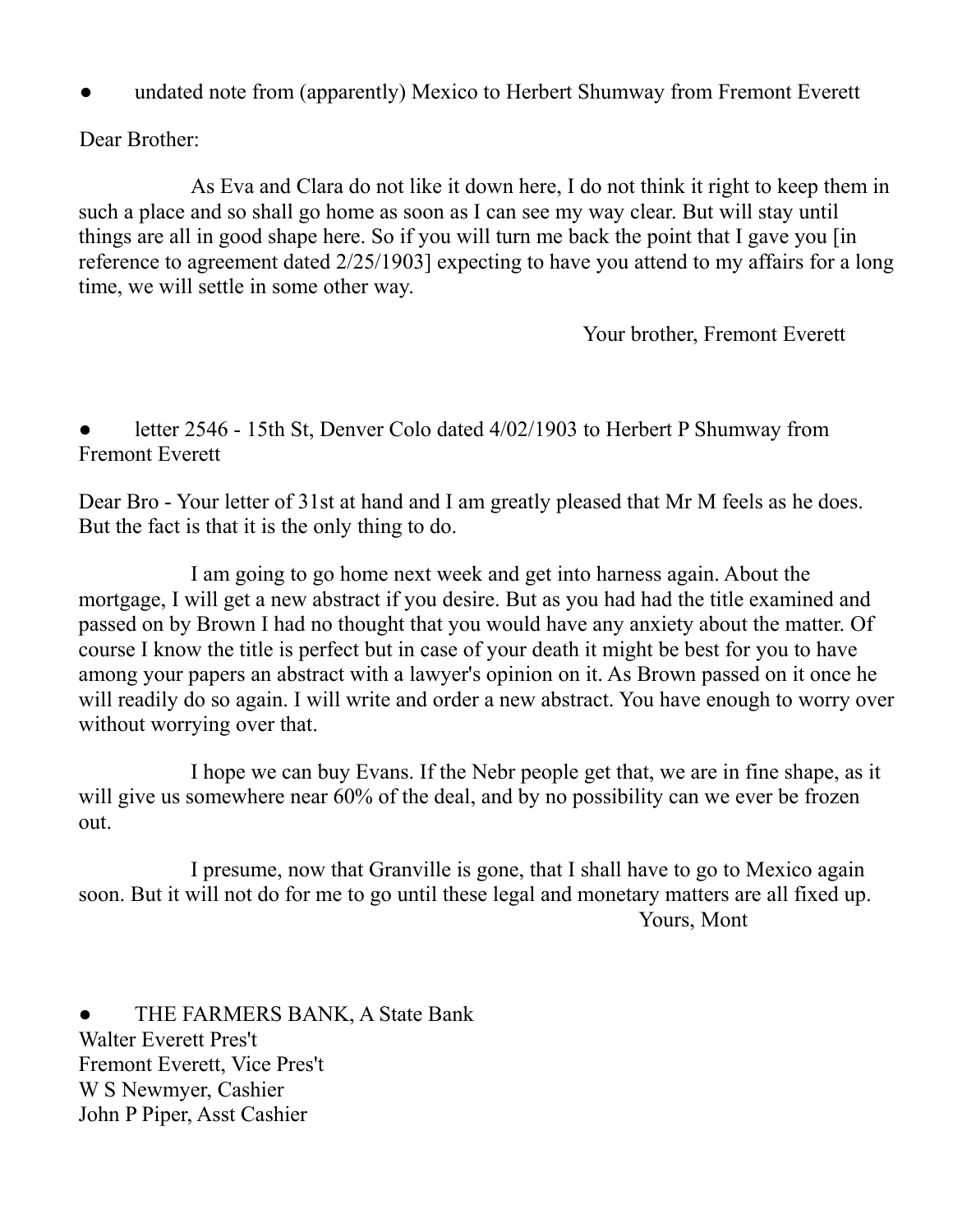Lyons, Nebr 5/10/1903 to Herbert P Shumway from Evelyn Shumway Everett

#### Dear Brother

To say that I am angry and hurt is putting it mild. You know a blow at ones conceit tells. I was conceited enough to think that Mont did something for the company, and that it was appreciated, but it seems that they either don't want us to go down again or that we are only fit to do the disagreeable work. Nell said before when we were down that we were staying because we wanted to. The company did not need us. Mont says I can do as I please. He feels under no obligation to go. I told you, father and Bert that I consented to go, on condition that Mont had one of the leading places. I do not think it was too much to ask, for it would do us so much good down there. I could not sleep last night and woke Mont up in the middle of the night to tell him I was not going, but changed it to I did not think I would go. If we saved the company anything by going we would only have a part of it, if the company loses anything by our not going, it is only part our loss. I don't blame anyone, or ourselves either. Things just naturaly go to some. I feel now like laying back and letting things drift. There will be enough made anyway, and I see no reason why we should sacrifice any more for it. Mont got a letter from Fred yesterday. Mont thinks he sees where he can help, and he says if I will plan on going down and only staying six weeks or two months he will go and get a long the rest of the time with out me. But I don't trust him. I have heard him talk before. If Walt had not been willing to have turned over the office to Mont, I would have seen everything lost before I would have gone a step. On the other hand it shows all the plainer that the company did not want Mont or were indifferent. You don't think we are under any obligation to go, do you under the circumstances?

From your sister Evelyn Everett

note from Fremont Everett at bottom: Dont say a word of what Eva has written to any one.

Lyons, Neb 5/13/1903 to Herbert Shumway from Fremont Everett

Dear Brother:

I should start for Mexico Monday but am subpoened to appear at Tekamah on the 15 and again on the 19.

I have not found a Dr. yet and begin to fear that we shall not get one.

I think that we have done enough business on the plan of relying on fairness and "afterward" settlements. And to avoid all dissatisfaction and misunderstanding I want an agreement similar to the enclosed, signed by yourself, Mr Milligan, Mr Mathewson, father, and Burt so that there can be no mistake as to the understanding among us. Were I not a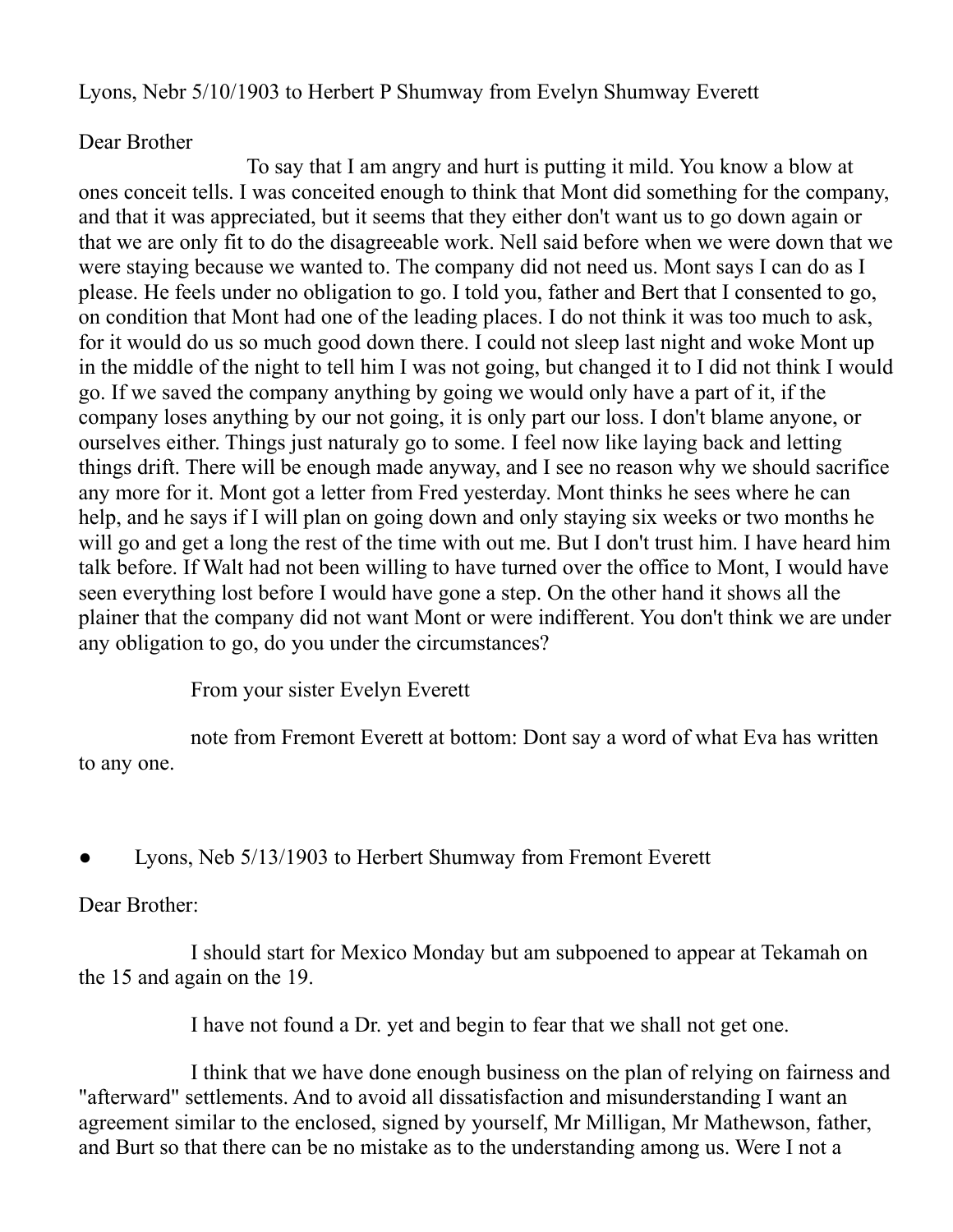member of the executive committee I would ask for a formal contract. But under the circumstances I think it would look better to merely have a signed memoranda, which in our circumstances will be just as good. I met Burt on the road this morning, and asked him what, in his opinion, would be fair - not having mentioned it to him before. "O!" said he, "\$5000 or \$6000." You, Mr Milligan, and Burt all putting it at practically the same figure. But no one can tell what will happen in a year.

I send you the Knox Co papers, including the Bearinger note. I do not want to undertake to settle with Bearinger, as I go so soon, and will leave it all to you. But I think it would be a good idea to try to induce prompt payment by offering to throw off a part or all (as you think best) of the disputed amount. About the difference due me from the Graves estate, just figure it out and when it comes in send it down to apply on my debt at the bank. If the abstract does not get around before I go, you can get it after I am gone.

I do not know as I shall see you again before I start, for I am going as soon as I can get away; but I shall go, easy in mind as to my own affairs, believing that you will treat them as carefully as you do your own. Work Hallie in all you can, but do not leave too much to him because he is my son, but remember he is a boy yet. I dont want to think of my own business after I start away. I want for some months at least to belong body and soul to the Chiapas Construction Co. I dont want any business but ITS business on my mind.

Your brother Fremont Everett

## THE FARMERS BANK, A State Bank

Lyons, Neb undated note to Herbert Shumway from Fremont Everett; believe this dates from 1903-4

### Dear Bro

Better accept appointment. It was in my opinion a mistake to ask it. It would be a far greater one to decline it now it is offered. I do not think an appointment like that helps for a better one, but to refuse it now might hurt.

I think you can have Hallie<sup>[12](#page-31-0)</sup> do a good deal of my farm visiting, dont want you to leave it all to him, but I would like him to have the drill of it, leaving the decision of important things, of course, to you, and you going often enough to keep in touch. If Hallie carries book when he goes and keeps memorandum of everything talked over, you can keep posted. I think timothy, red clover and white clover, mixed, the best grass seed for pasture. Herman Seuers [?] on Barron farm pays \$2.00 per acre cash rent for seeded ground and furnishes his own grass seed. But he has a very desirable farm. Mont

<span id="page-31-0"></span><sup>12</sup> Harold Everett, Fremont's son.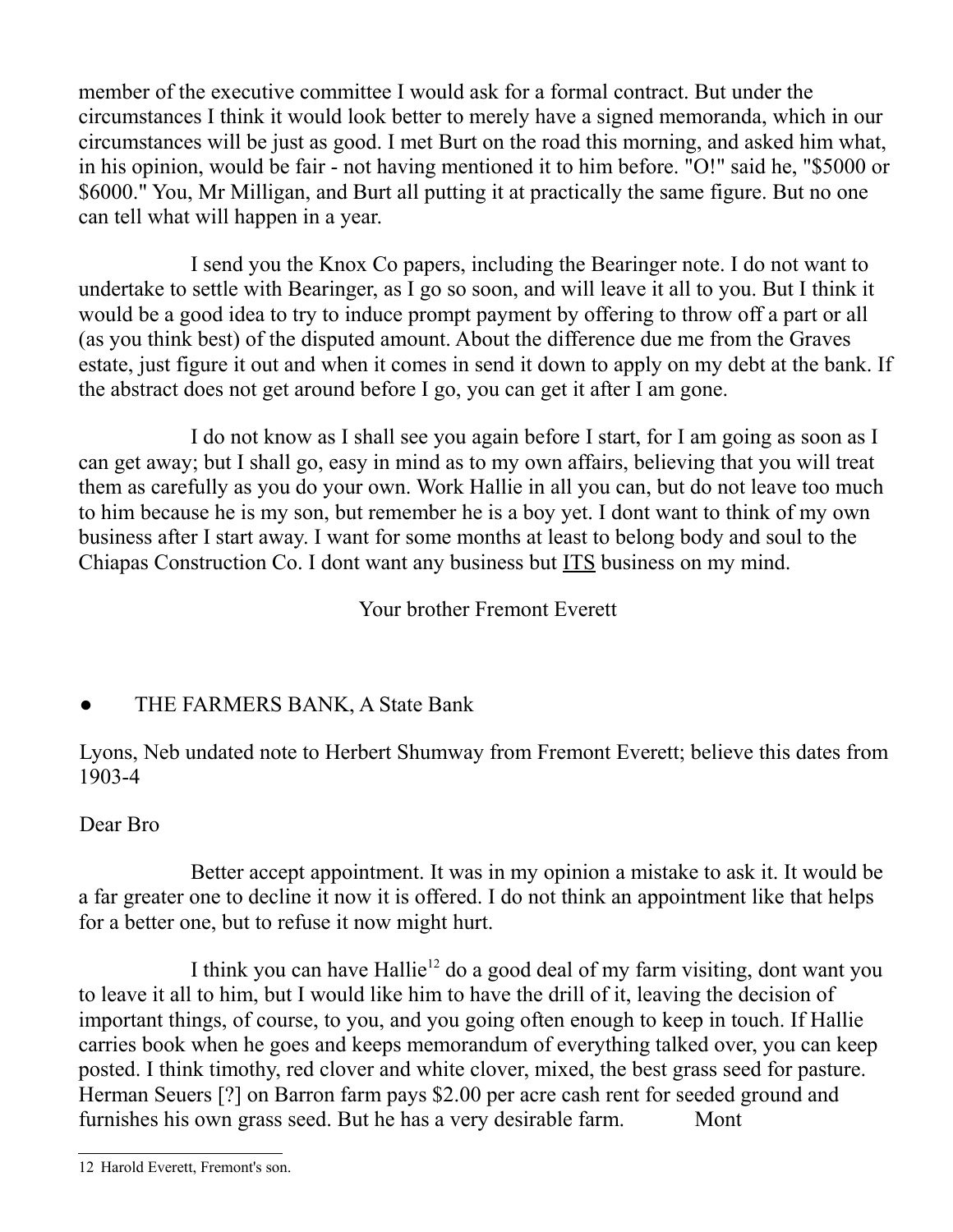#### PAN-AMERICAN RAILROAD COMPANY FERROCARRIL PAN-AMERICANO -Construction Department

San Geronimo, Oaxaca 7/27/1903

Dear Brother:

I wish you would look up the land prices and see what can be got for this land. I have an idea that the W 1/2 of w 1/2 22-29-8 should bring \$2,000 but perhaps \$1800 is enough.

Engine still hung up on V C  $\&$  P. Laid 1/2 Kilometer track with push cars today, can go out 8 kilometers with push cars all right. Am going to keep going until the rails are all used. Work going well at other end.

#### Fremont

CHIAPAS CONSTRUCTION CO JO Milligan, President J M Neeland, Vice President H P Shumway, Treasurer Rob't S McClure, Sec'y Walter Everett, Gen. Man. Fremont Everett, Ass't Gen. Man.

Executive Committee Fremont Everett, J O Milligan, H P Shumway San Geronimo, Oaxaca 10/01/1903 to Herbert Shumway, Wakefield, Nebr from Evelyn Shumway Everett

#### Dear Brother,

I am a little uneasy about Mr. Link Milligan. He left here two weeks ago Monday. Said he was going to the City to meet his wife. We have heard nothing from him since. Perhaps he is home. He had every appearance of having been on a long spree. He came up on the six o'clock train from Salina Cruz Sunday night. We had hard work to get him away from the saloon to come down here at all. We kept him here until a little after nine, and I fixed up his bed for him, but he kept insisting on going back to town to see a man. Of course we could not force him to stay, so Mr Green went up with him and stayed until he went to sleep in his chair, then he took all his valuables and put him to bed, and left him. The next morning he came down to breakfast. He seemed to be in a dazed condition. Mont would ask him about the work down the road, he would say something was wrong, but did not know where to lay the blame. He wanted to be put in superentendent. Mont would have been in favor of it if he had kept himself straight. I can not help worring for fear he did not reach Mexico City. Is he quarrelsome when he has been drinking? Mont and Walt went down the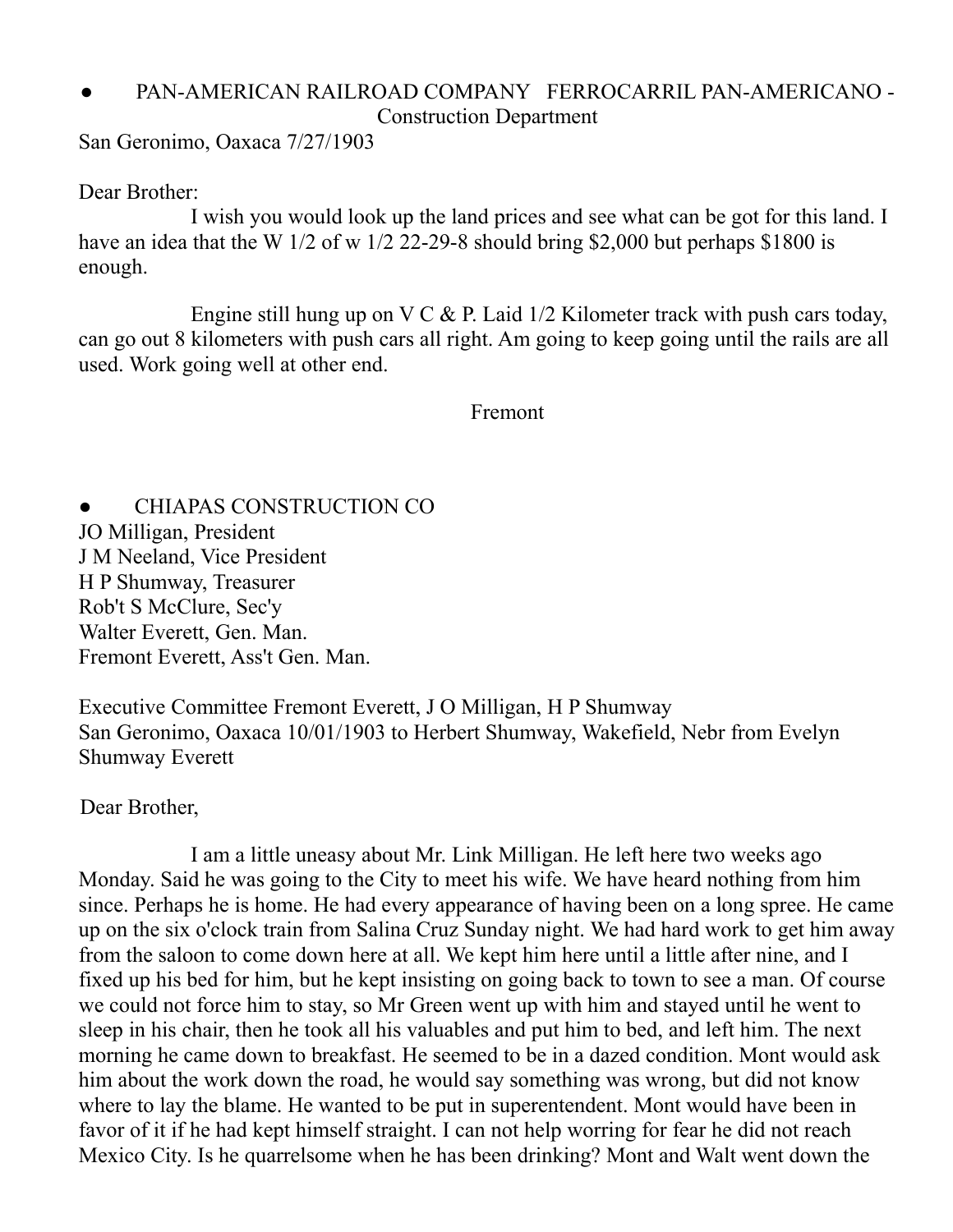line Monday. I do not know what they will do. They may not make any change, but Mont may spend his time going back and forth, perhaps they would be more saving if he was there. If they do that I think I will come home. Don't let Mr Milligan know that Link has been drinking, if the have heard from him, for Link would be so offended at me, and it would do no good, only worrie his folks. If they have not heard, something must be wrong.

Love to all From your sister Evelyn Everett

● CHIAPAS CONSTRUCTION CO JO Milligan, President J M Neeland, Vice President H P Shumway, Treasurer Rob't S McClure, Sec'y Walter Everett, Gen. Man. Fremont Everett, Ass't Gen. Man.

Executive Committee Fremont Everett, J O MIlligan, H P Shumway

San Geronimo, Oaxaca 10/6/1903 to Herbert Shumway, Wakefield, Nebr from Fremont Everett

#### Dear Brother

I want you and Walter to rake up every possible dollar of mine and put it into the deal in some shape either for extra stock or on the bond proposition. I do not know that you can get anything together after paying my interest at Oakland, but I thought perhaps you might raise a thousand dollars out of crops. It is too early for corn to go on the market, but I wish you would hire in my name as much money as you think my crops and farm produce will surely pay. The next 90 days from this date will surely see us through and we must have money and have it quickly. It ought to be safe to hire at least \$2,000 on the stock and grain that I can market during the next six months.

Yours, Fremont Everett

letter dated Lyons, Nebr 12/14/1903 to Herbert Shumway from Evelyn Shumway Everett

Dear Brother,

Mont wanted me to get \$100 either from Laurel or Coleridge to meet a check which he had drawn on the bank. I knew it was no use to write Laurel, so had Will write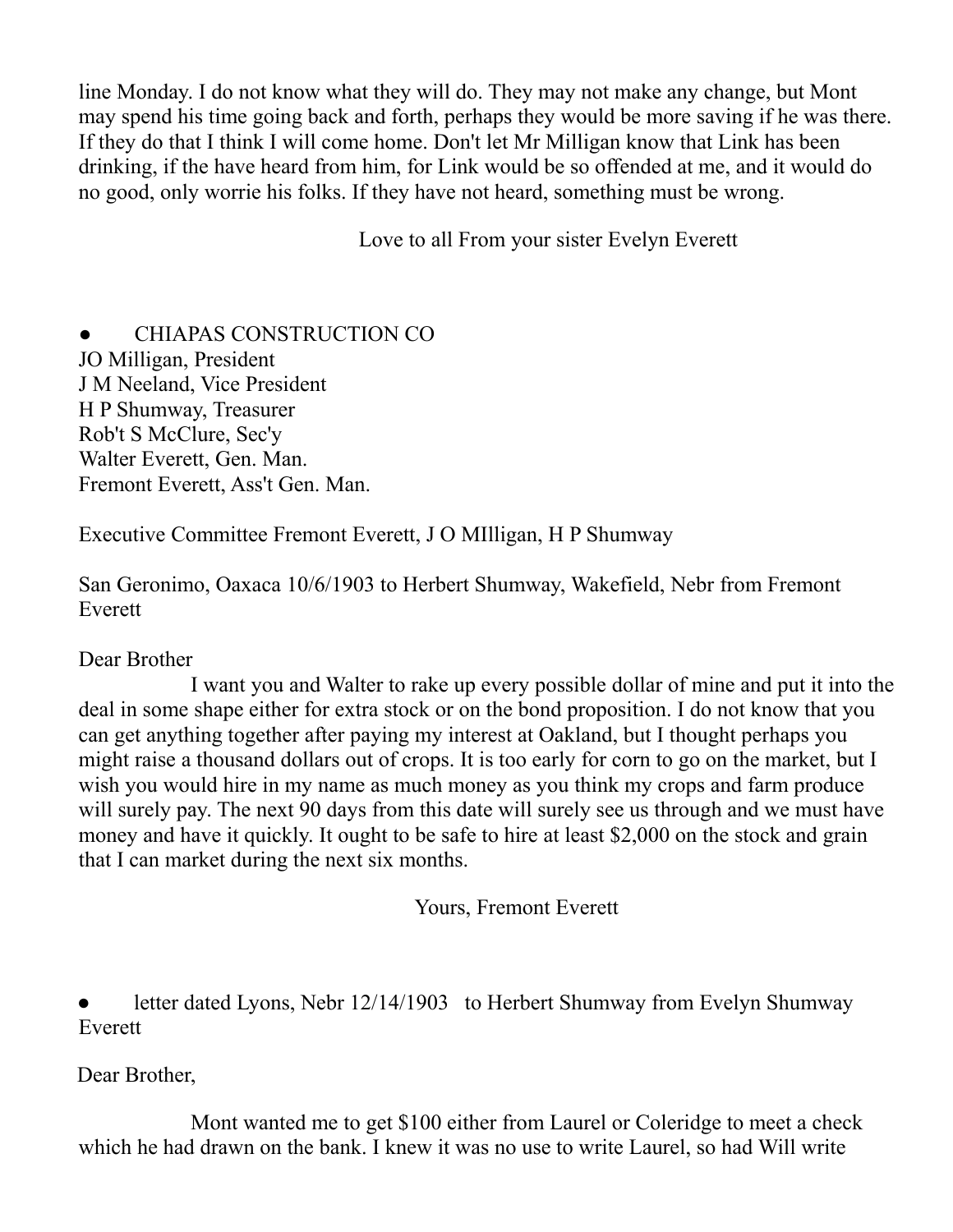Coleridge. They wrote back they could not possibly let him have it. Now it seems to be something must be wrong there. I think I had better not write Mont anything about it, for it is hard enough for him to stay anyway. I do not know what to do unless you take it from the fund you have been getting together for him. I will have to have \$150 or \$200 to last me, if Mont don't come until Feb. It takes about \$60 to take us to Denver and we have our rent to pay in advance &c. Mont made his plans expecting me to draw it from Laurel or Coleridge. What shall I do. Is there any other way? I wish Mont was here, I don't like this worry.

From your sister Evelyn Everett

PS Father E says you had better get that money at Wayne if you can. He just telephoned me.

letterhead of the PIONEER LUMBER COMPANY, Fremont Everett, President; MA Butterfield Vice-President; M E Butterfield Secretary; John Horsch, Treasurer- Coleridge, Nebr 190\_

letter dated 4/28/1904

to Herbert P Shumway from Fremont Everett

Dear Bro; Please write me fully what arrangements you made with Mr Ed Dirks about surveying. He has gobbled about two acres of my land and says you agreed to stand by a new Survey. If you tied me up in that way I must stand it of course. If you did not I am going to bring suit at once. I have a clear case if you did not waive my rights. Please write fully and exactly what was said and done.

Yours, Fremont Everett (He is the man living south of Cave Farm)

The Farmer's Bank, a State Bank; Lyons, Neb. Walter Everett, President Fremont Everett, Vice-President W S Newmyer, Cashier John F Piper, Ass't Cashier

letter dated Lyons 6/16/1904 to Herbert Shumway from Fremont Everett

Dear Brother

I congratulate you most heartily on your trade. It is the best trade of your life. I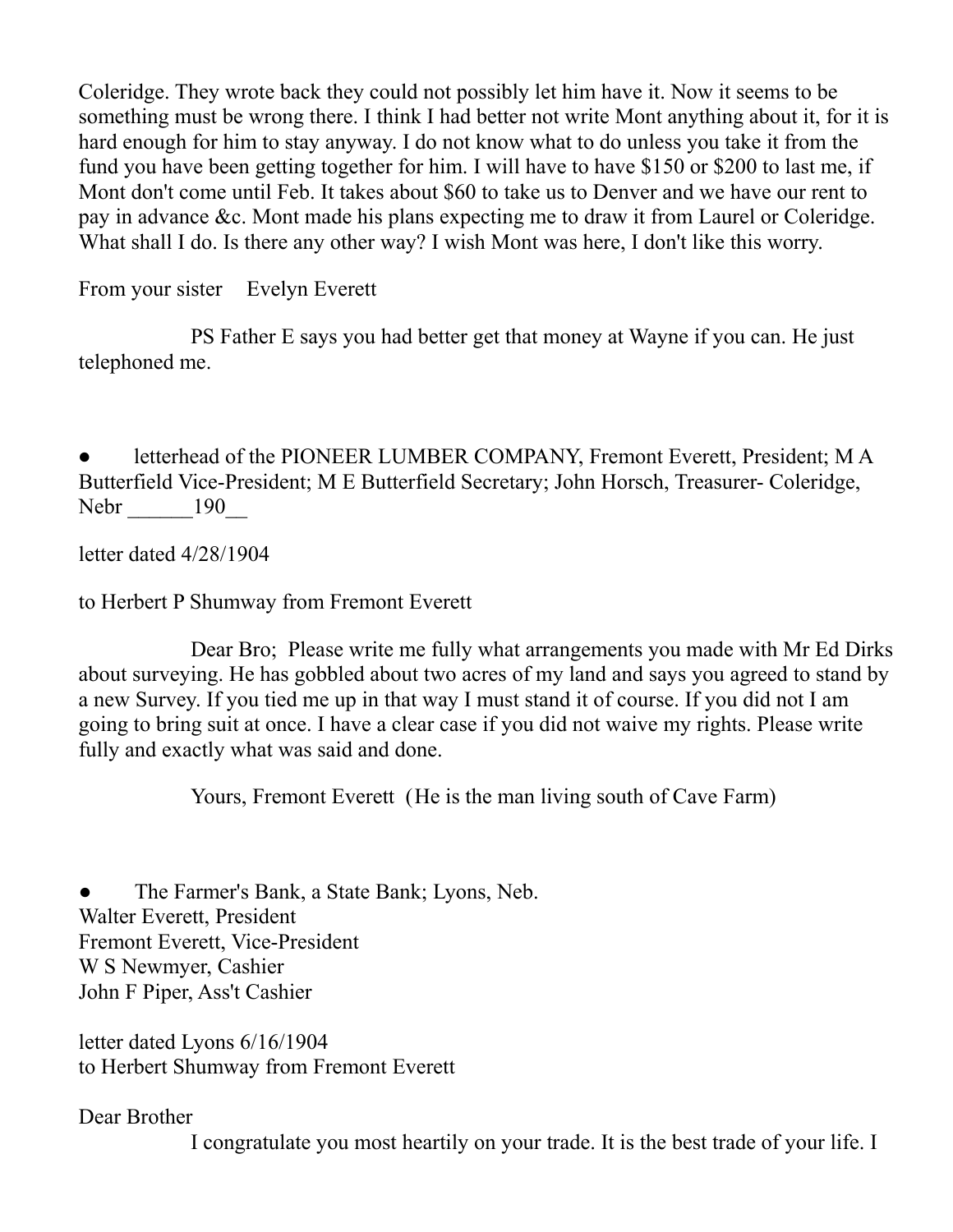would not give the other fellow \$4000 for the building that he allowed you \$10,000 for.

Was he drunk? Or did you hypnotize him? Cant you trade off our Laurel property. If you will find us such a deal as you got, will pay you a most liberal commission.

Eva says she owes you a dollar will pay when I see you. Mont

Fannie will not get here until tomorrow.

● letterhead of The Farmer's Bank, a State Bank; Lyons, Neb. Walter Everett, President Fremont Everett, Vice-President W S Newmyer, Cashier John F Piper, Ass't Cashier

letter dated Lyons 8/16/1904 to Herbert Shumway from Walter Everett

Dear Sir and Friend

Your letters of Aug 14th and 15th both rec'd this morning. As to the note due me of \$7,000 I find that here all right. It was in father's papers. I note waht you say as to the am't due you out of the subsidy, and if we ever get the subsidy will sell bonds equal to your amounts and get you cash.

Very truly yours, Walter Everett

letterhead of PORTER'S HOTEL, la San Francisco No 4, Mexico City, Mexico letter dated Mexico, DF 9/09/1904 to Evelyn Everett from Fremont Everett

My own precious wife:

I saw Mr McDonald and he seemed very pleased to meet me. He says they enjoyed their trip to the states very much.

We learn that Walter intends to return promptly from St Louis. Why he went is a mystery to me. But we got good news yesterday from Burt Lyon. He says that the road is ready for acceptance and that the inspector says that we can open the road the 15th. But I don't see how that can be done with Walter away. For we do not know what papers and blanks he had secured. On the tenth we are going to have an interview with Casasus and learn what we can and we will apply to the government to permit us to open, and then open as soon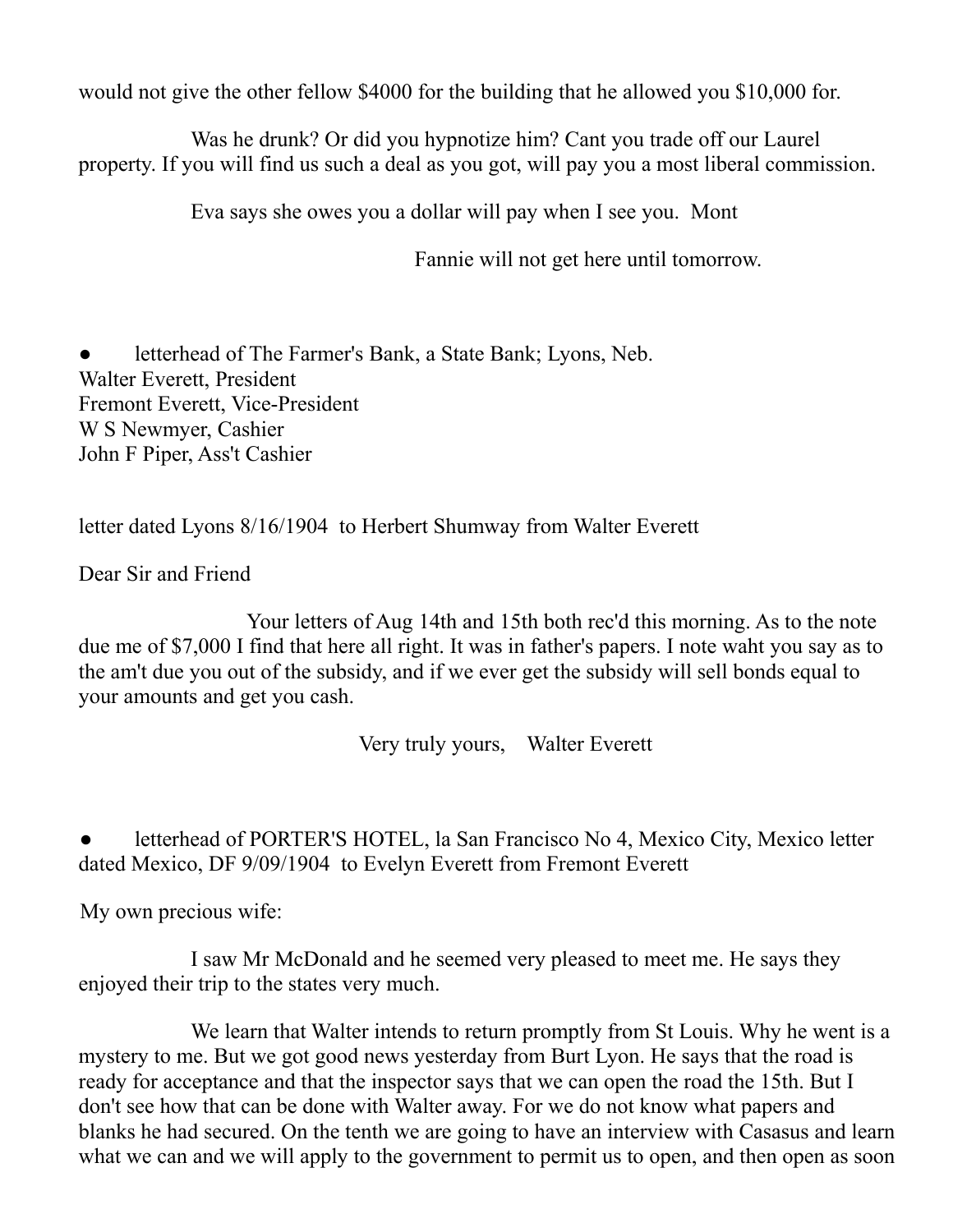as we can. I dont think Walter can get back before the 14th so the opening on the 15th looks impossible to me yet. If only we had come down here one week sooner. But we did not and here we are in a mixup owing to not catching Walt. But really it looks as though our road would be accepted right away. Lots and lots of love. Address as shown at the top of the sheet.

#### Fremont Everett

P S Let Father read my letters so I wont need to write the same things twice.

postscript by Evelyn Everett (sending on to Herbert Shumway); Tell Myron I will not be up to Wayne. He and Mattie are going up Saturday and wrote for me to meet them - Eva

postcard dated Lyons, Nebr 9/13/1904 to Herbert Shumway from Evelyn Shumway Everett

Dear Brother, Clara was so lonesome while I was away I haven't the heart to leave her. Her anticipations are so high and she is so joyous I can not bear to cast such a cloud over her. Disappointments and troubles come fast enough that can't be helped. I will let her be happy while I can. I will not always have it in my power.

Eva

letterhead of Hotel Iturbide, Mexico letter dated 9/15/1904 to Herbert Shumway from J D Haskell

#### My dear Shumway

I should have written to you before but supposed Fremont had done so until today he informed me that he had not been thinking that you would be in Seattle. I presume that Davies [?] has advised you so far as he could of the way things stand down here. A telegram, dated Omaha Sept 13, from Walter asked us all to await him here and to wire him care of Boyden. We had expected him here to-day but now not until next Monday. We are at sea as to causes for his extensive journeyings but take it for granted that they are weighty. He ought to be here but perhaps nothing is suffering. We look for Neeland to-morrow from St Louis where he has been with Walter. He has been made Gen. Supt. by Drak and Heinz has been made Supt. of Construction and also of operation. Heinz has been here for 2 weeks preparing schedule of freight rates with the help of an expert employed by Drak. This is necessary or road cannot be operated until this is done and rates published. Stringfellow arrived 2 days ago with maps and plats of surveys of the 3 routes below Tonila [sic]. One is called the upper passing right in from Tonila and leasing 20 Kilom. to port sidetrack and so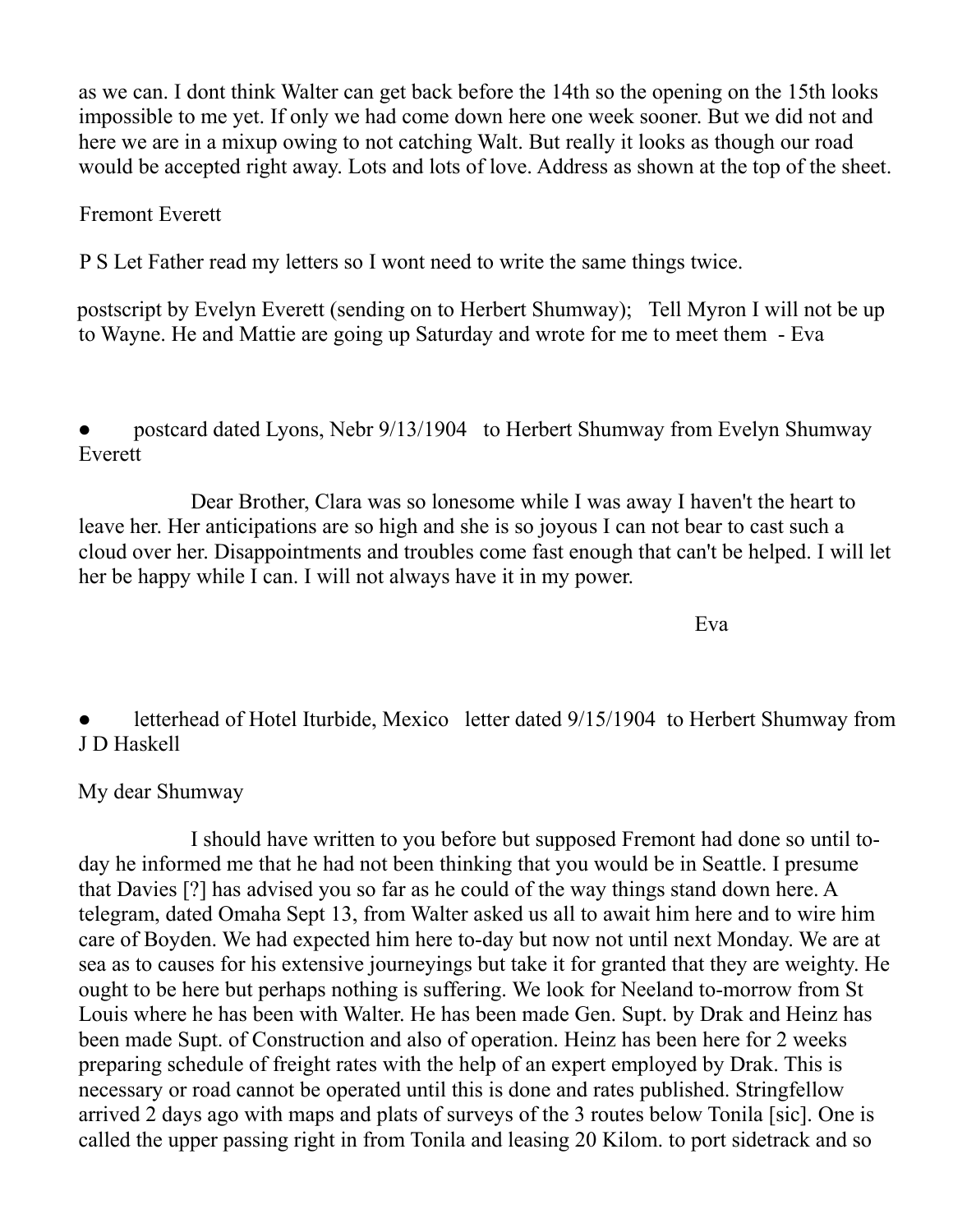without subsidys. Another, the middle or Baring [?], leasing track 6 Kilm from Port, the 3rd or Island route running from Port and near shore the easiest by far but not liked by Government as being too low. It is thought the middle route will be accepted. Everything points to the speedy acceptance of the road. The inspector has telegraphed Casasus that the road is acceptable. Casasus has notified the Government who have telegraphed Inspector asking if road is acceptable. On his reply that it is Government will accept and in 10 days or 2 weeks pay subsidy. Casasus has advised us that Limantour intends to pay subsidy in silver 80' on dollar. We are of course sorry for this. If this is done we will have a goodly pile to carry home. We are impatient to get things settled so as to go home but can do nothing until Walter comes. We are about to start a ballgame. I shall be glad to hear from you. Mr Milligan still stays and will probably until road is accepted.

Sincerely yours (unsigned but in same hand as others by J D Haskell)

letter dated Friday, 9/29; reference to World's Fair makes it 1904 to Herbert Shumway apparently from Evelyn Shumway Everett

Herbert My Dear Brother

Please sir arise to remark no I mean I sit down to write a few lines to you in regard to the World's Fair I have been looking about for means to go with I declare Herbert with such a family on day wages I cant see where it is coming from, besides we have about \$500 to raise by the first of Jan including the house repairs, all I complain of is why I was ever born to love so intensely such things, and a poor purse. The thought occured to me possibly you might get me a pass (do you feel like saying that is just like a woman to have no better business ideas) of course I dont understand such things: if I could have a pass I could make my other expenses come within my means I beleve I will have to hire a girl and other expenses I can't avoid if I go. I await your reply with a goodeal anxiety for if you and Mont folks go without me it will break my "pore heart sure enuf." Yours in haste, sister

letterhead of Hotel Iturbide, Mexico letter dated 10/02/1904 to Herbert Shumway from J.D. Haskell

#### My Dear Shumway

Casasus has notified us that the Government will pay our subsidy to-morrow at 11 AM. \$557,00 will be reserved for the completion of steel bridges, stations &c. Under our new contract with Drak he is to do all these things and receives \$300,000 while we get \$257,000 when they are done. The government pays cash 80% which makes \$1,176,400 now or \$547,163 gold. 65% will now be paid of the obligations. Drak has until next July 1 to pay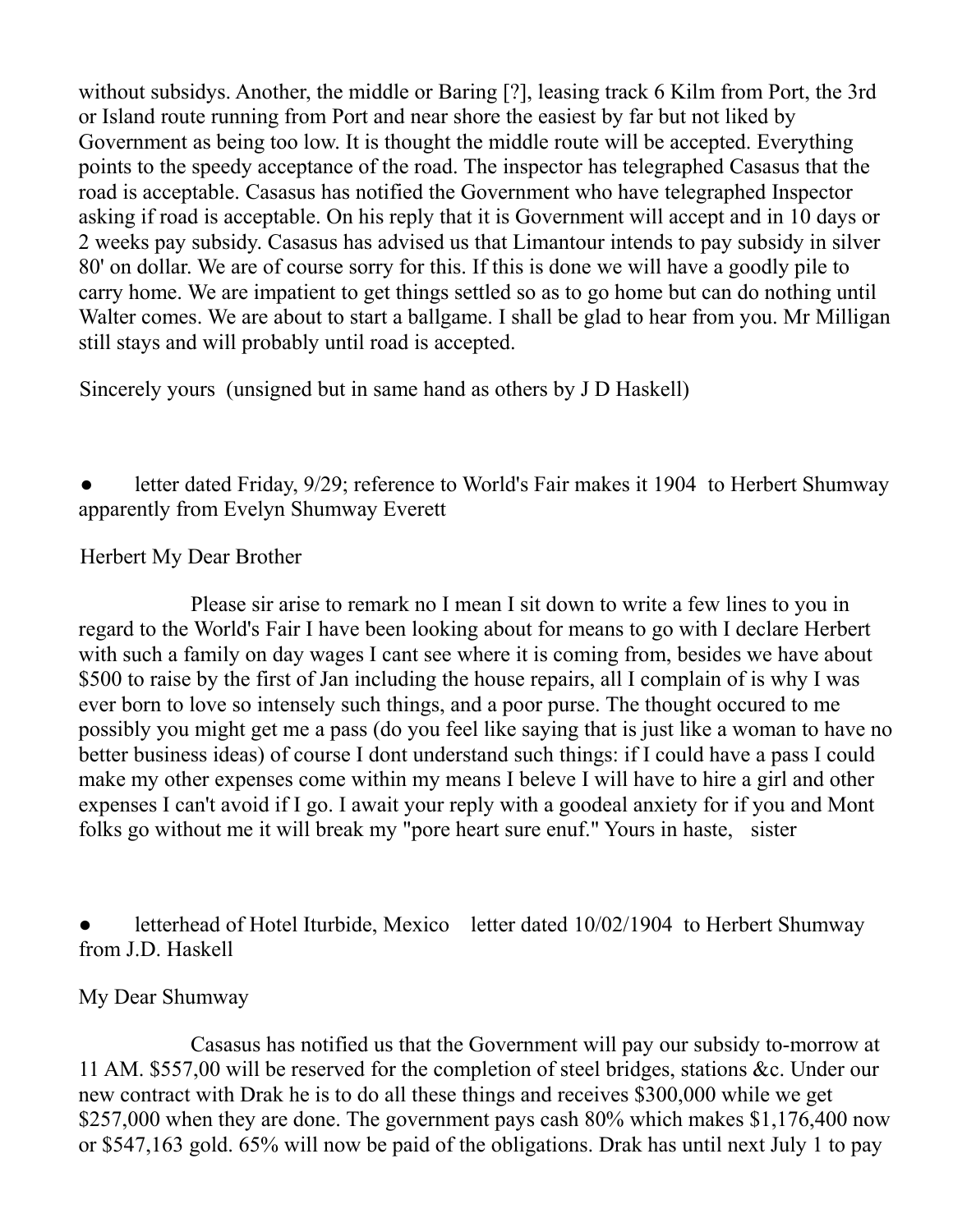cash for bonds. The enterprise will not pay as much as all had figured but there will [?] be fair profits if the R R bonds are paid as everyone expects. I secured for you an allowance of \$700 salary for you as treasurer, which I thought would not come amiss.

With kind regards and hopes that your Seattle trip may be most pleasant for you and Mrs Shumway I am Sincerely yours, J M D Haskell

note dated Mexico, 10/05/1904 to Herbert Shumway from Fremont Everett

Dear Brother:

I send draft for Neeland Note.

The note read 10% but it was a printed form and Walter and Neeland both were of the opinion that the understanding was 7% and I figured it that way. But Neeland paid the exchange which is an item here.

I start home tomorrow but will mail this today. Will explain all when I see you, it is too long to write.

Yours, Fremont Everett

letterhead of THE ROCKY MOUNTAIN FUEL COMPANY - miners and wholesalers of COAL

E E Shumway, President D W Brown, Vice-Pres. H E Stewart, Sec'y letter dated 10/31/1905 to Herbert Shumway, Wakefield, Nebr; from Fremont Everett

Dear Brother: I have received both your letters, one containing Yeaton Stock Certificates and one containing mine. I shall endeavor to see Mr Chas W Eberlein while he is at [Portland?].

I think your suggestion that I get in touch with the local agent at Portland, a good one. Will try to establish friendly relations with him.

Butterfield is here and will be in Wakefield in a few days and you can deliver the stock to him.

Yours, Fremont Everett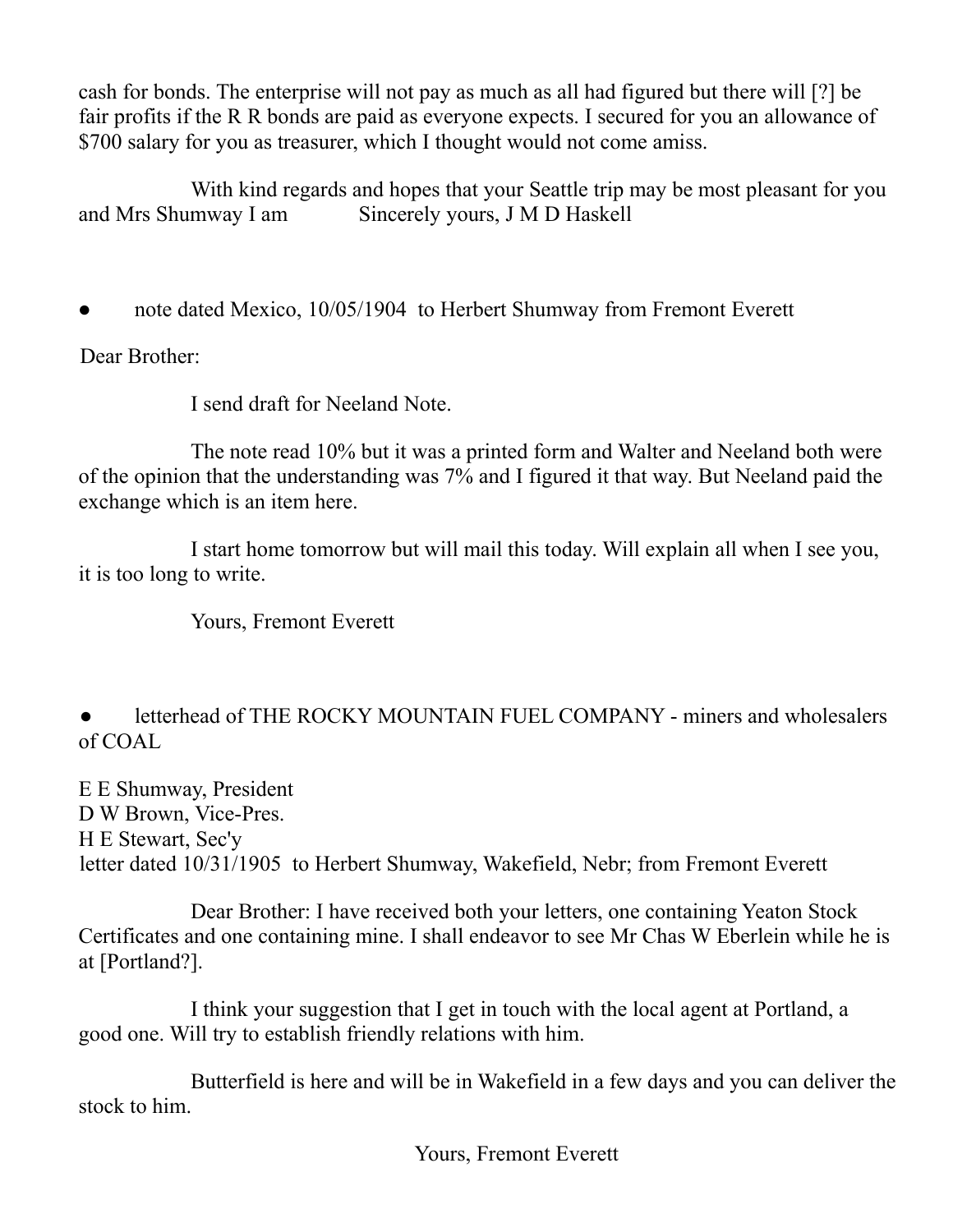#### letterhead of The Palmer House, Chicago (The Chicago Hotel Co, Lessee) Cable address REMLAP  $190$

letter dated Oct 31 (suppose this to be 1904 or 1905) to Fremont Everett, Lyons, Nebr; from Walter Everett

#### Dear Brother

I wrote you several days ago about the stock of Chiapas Construction Co that Milligan took to Neb for Herbert to sign  $\&$  return here. Up to date I have not heard from you, neither has the stock been rec'd by either Boyden or I. If it can't be sent very soon hold it till I come. I will leave here tomorrow or next day, I now expect. Have my mail held there. In haste, Walter Everett

note to HPS from Fremont Everett: I do not understand about the stock, for Boyden and Walter have done the business. Yours in haste, Mont.

Lyons "Sun" article PAN-AMERICAN RAILROAD The Everett Railroad in Mexico is Nearly Completed. .

Down in the southwestern part of Mexico, on the Pacific coast, is being carried on the most interesting piece of railroad construction that has been undertaken in the Republic since the through line was constructed which connected the City of Mexico with the border line of the United States, and opened up the great commerce which now exists between these two great Republics. This railroad when completed, will be known as the Pan-American. It is a work which the general public, owing to the manner in which it's promoters are carrying out their project, has heard as yet, but little, but one which, when the time grows near for the line to be thrown open to traffic, it will be more written and talked about, will probably have more interest centered in it, by the Government of Mexico, by foreign commercial interests, and by tourists, than any other railway line in Mexico.

The reason that very little is known in a public way up to the present writing is that this railroad is owned by hardly a dozen men, whose manifest purpose is to build a good railroad and let the public talk about it afterwards. They are doing this work with their own private fortunes, and as is always the case in such instances, they have avoided the reclame that invariably is a part of the atmosphere of the professional promoter.

The line of survey of the Pan-American R.R. extends from San Geronimo in the state of Oaxaca, where it forms a junction with the Tehuantepec R.R. to Tapachula in the southernmost part of the stale of Chiapas, and then on to the Guatemalan border and including their respective points, branches running from the main line to the capital of the State, and to the only two Seaports Chiapas has. This railroad opens up the lower end of the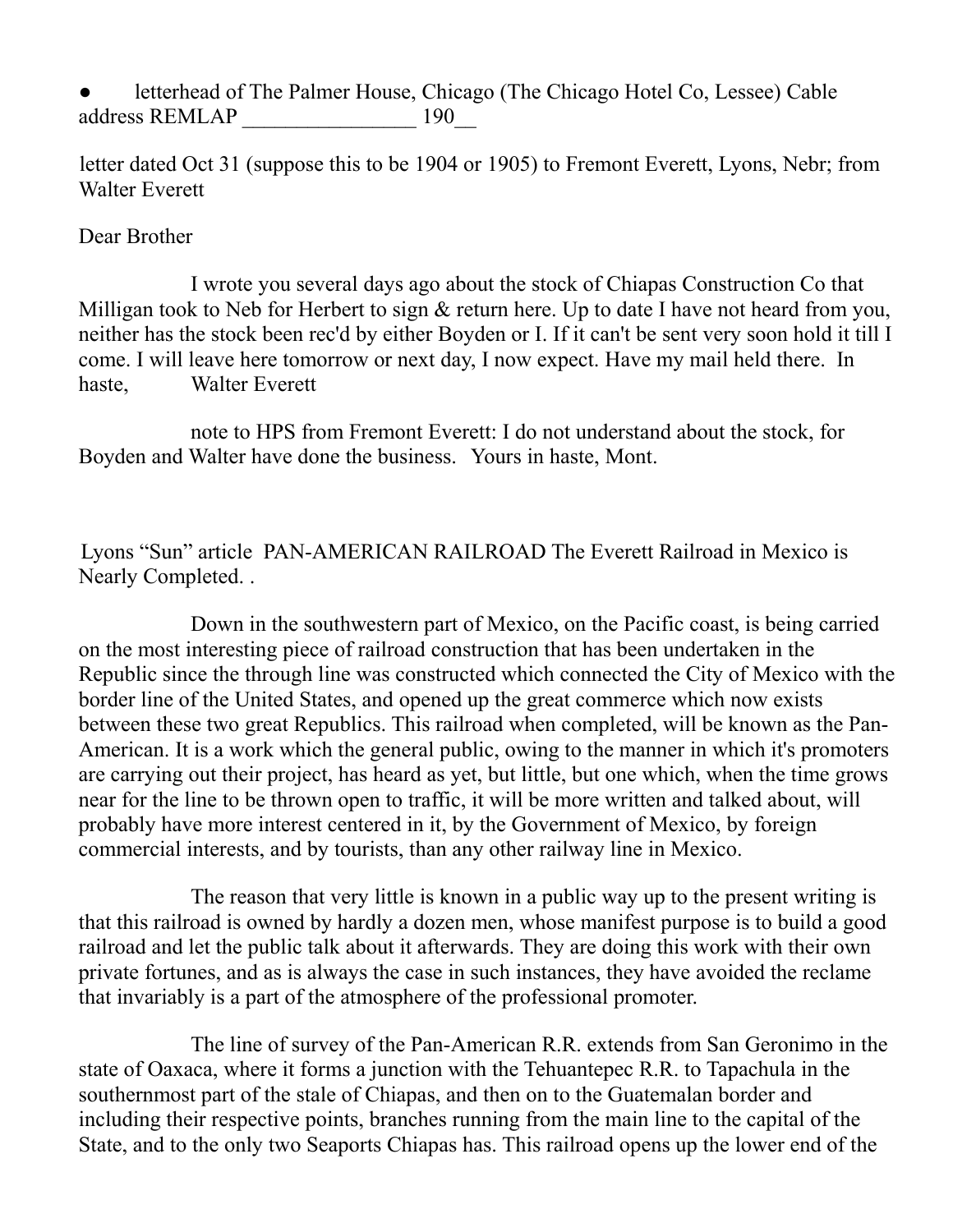state of Oaxaca and the entire state of Chiapas having contributory to it, about 300,000 people. The principal towns touched by it are San Geronimo, Juchitan, Tonalá, Tuxtla Gutierrez, Eshuintla, Tapachula, and the two ports, Arista and San Benito. It runs through more than a dozen small pueblas and all the large haciendas in this region.

The main line and the three branches will embrace a total of 800 kilometres.

The railroad will be of vast interest to Mexico and its government, not only from the fact that it opens up this great region to commerce and throws its agricultural, animal and mineral products, in which it is very rich, upon the market, but from the point of political strategical value, and in this President Diaz can and doubtless realizes it's great importance, and in lending his encouragement to it's builders, for astute statesman, patriot, and deep thinker that he is, be must welcome a project which gives the Mexican Government the only access, the only approach, it has to its southern border line and which places within its hands, should the time ever come when Mexico will be called upon to defend her southern frontier, the power to plant in a day or two on her southern threshold, an army which otherwise might occupy weeks in making the journey over the narrow pack mule trails which they have had for roads in this tropic region.

It will be of unusual interest to the great outside world of commence, for it is the foundation stone to what eventually will be the greatest railroad achievements in the western hemisphere, the connecting by railway of the vast North Central and South American Continents. It is of a particular immediate significance too, now that the Panama Canal is assured for the extension of the Pan American R. R. through Guatemala and San Salvador to Panama seem to be a certainty. All ready in Guatemala the railroad building there, has extended its line two-thirds of the way across that republic and the work on the northern end has stopped to await the exact connecting point with the P»n-American R.R. on the frontier so as to form a through line. That the tourist or commercial agent and his wares may leave New York City, Chicago or San Francisco and journey all the way to the South American Republics by rail, does not seem to be an accomplishment which the future holds very far away. To the vast number of tourists visiting Mexico each year, it will be equally as interesting, from the fact that the Pan-American R.R. passes through a section of the country which is as picturesque and beautiful as any in Mexico. Although it is in the southernmost part of the Republic it is separated from what is known as "the hot country" by a continuous chain of high mountains which extend from San Geronimo to Guatemala exactly parallel with the coast line, and about 30 kilometers inland. Between the range of mountains and the Pacific, one finds a rare climate indeed. Fenced off by nature by these high mountains it is like a secluded garden spot, where the terrific rainfalls of the adjacent tropicals come not, and where, fanned by the cool breezes of the Pacific, which does not penetrate inland further than the mountain range, one enjoys the whole year round an even and temperate climate. Here in the twelve months the thermometer docs not vary eight degrees, and the soil has the richness which is to be found in the nearby tropics where the trying climate and the fevers make it uninviting and dangerous to acclimated and unacclimated as well.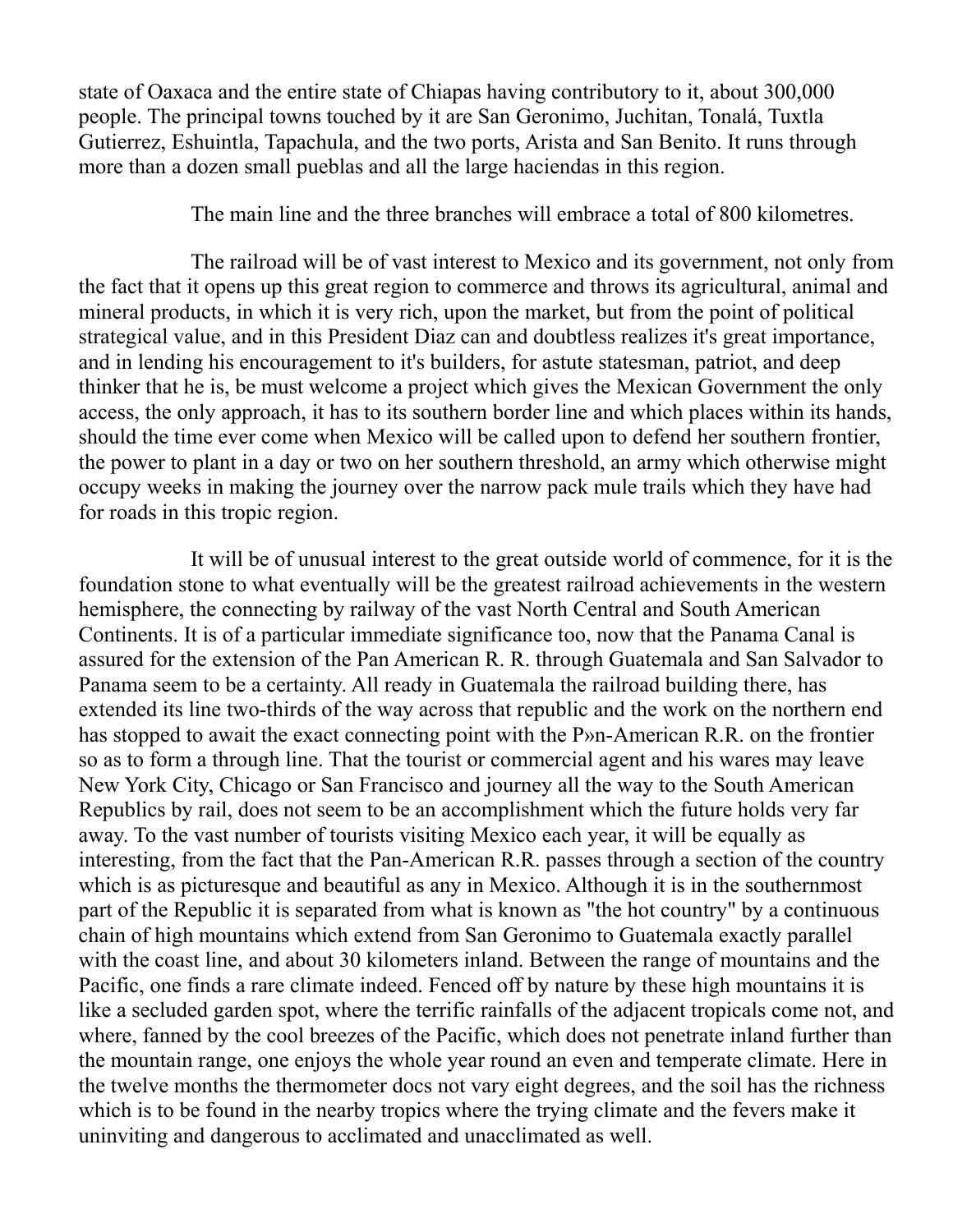Besides all the facts enumerated, it is interesting abstractly considered, in fact it contains a good lesson in railroad construction to the old timers who failed to accomplish what has been done by these men, who when they undertook the Pan- American project were entire strangers to railroad building. The Pan-American was agitated some seven years ago, when there looked as though there was no possible chance of building the Panama Canal. Of course the Mexican Government was greatly in favor of it for obvious reasons, and offered the English syndicate who undertook it, the concession with considerable financial inducement. The syndicate began operations, but after a year they abandoned it in spite of the advantages with which the Government tried to surround it.

Some time later a company of American and Mexican capitalists was formed to build the road, and this company too, gave up, after a struggle. Work was commenced by the Pan-American Co., a little more than a year ago, and the first division, from San Geronimo to Tonalá, which is 300 kilometres in length [more than half of the main line] is about completed. The first week in April has been set as the date for the last and completing stroke of the work on the upper division. It is presumed that this part of the road will be put into operation at once, but the Pan-American has as yet made no official announcement. When this division is fully completed it will be inspected by officials on the President's staff and there is some rumor that even President Diaz may find time and. interest to go on his special train and join in this inspection. To the country through which it runs this will be an occasion of great import. Reports from there say that the whole country side is going to make the event of the first train run over the line a feast day, in which speech making and public demonstration will be a marked feature of every town.

Technically considered from a rail-roaders point of view, the engineering problems in construction of this railroad have presented no great difficulties, such as might be found in a mountainous road, for the Pan-American runs through a very level country; but other difficulties almost insurmountable, there have been, and so intricate were they, that they sounded the death knell of the first two companies which were formed to build the line. There difficulties lay in the inability to get labor, local native prejudice, and inability to transport the railway material.

The men who, if it can be so put, privately form the Pan-American R.R. Co. are Americans, from the western part of the United States, Nebraska. There are only ten of them in the company, and more than half the road is owned by the Everett family, Franklin Everett, the father, Walter and Fremont Everett his sons. Walter Everett is the President and general manager of the road. They are the only members of the company in Mexico and it is to their efforts and more particularly to the efforts of Walter Everett, that the accomplishment of what seemed to be impossible is now being successfully brought into actual realization .

Walter Everett is a young man barely forty years of age. He is a typical son of the west, modest in his appearance and manner, sturdy and brown. He shows that he has grown up in the new country where in the early days a mans courage and the marrow of his force were tested to the utmost.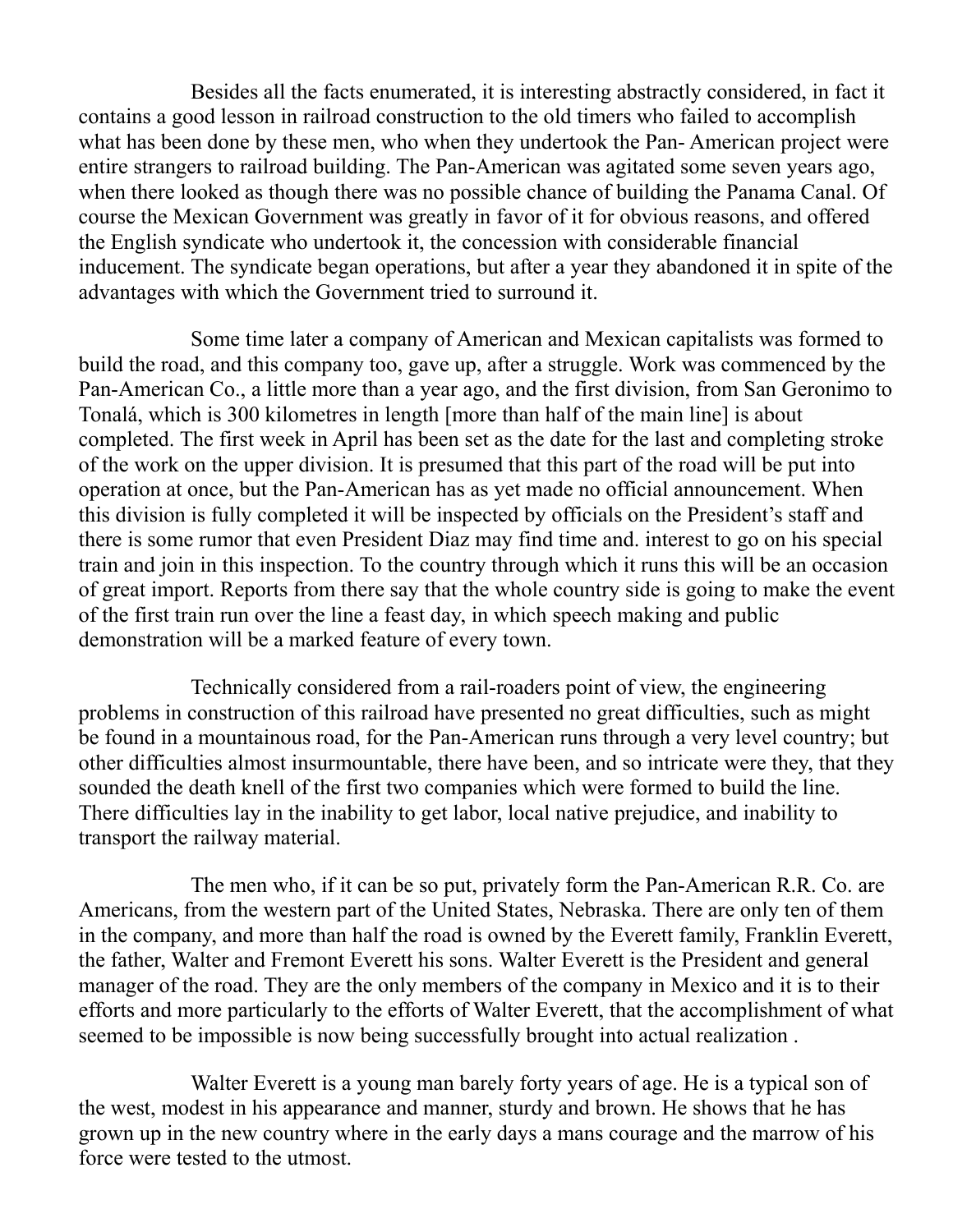In his business as in his social bearing he exhales all the atmosphere which has marked the moral, social and commercial strength of the great west of the United States, and made her a younger but as important and as powerful a factor in American affairs as her sister, the East.

When it is considered that where the Pan-American railroad is being built is practically the jumping off place so far as transportation of material is concerned, for excepting the narrow pack mule trails and in some places almost impossible mountain paths, the only other means of transportation is around South America by ocean, the delivery of railroad material to certain parts of this line presents a very difficult problem. And when it is further considered in this far away place where many of the Indians have never seen a man of any white race and were scared almost to death at the first engine that met their gaze, where labor is difficult to obtain and more difficult to manage, the things accomplished by Mr. Everett are nothing sort of remarkable. He made friends with the Indians overcoming their prejudices and through some gift particularly his own he has been able to manage them and conduct the building of the railroad to his own and laborers entire satisfaction.

Like all men capable of great deeds Mr. Everett is a man of a few words; without him, perhaps for many years Mexico would have never had the Pan-American railroad.. The Everetts in their home in Nebraska are bankers, real estate owners, and merchants. They are well known and highly valued as only men of the highest business principal and most honorable practices can be.

The correspondent for the Mexican Railway Journal has inspected the line of Pan-American railroad and while he has seen railroads more expensively constructed, he has as yet to see a prettier piece of track than that which now lies all but complete between San Geronimo and Tonalá. He had the pleasure of riding at fifty-five miles per hour on an ordinary work train with hardly any discemable shaking up which demonstrates the ability with which the line was constructed.

#### **June 23, 1904** Lyons Sun

Fremont Everett, 329 Artisan's Building, Portand Oregon letter dated 9/09/1922 to Howard Shumway, Wakefield, Nebr; from Fremont Everett

#### My Dear Boy:

Your welcome letter of Sept 2nd came duly to hand and as your aunt Eva probably will never get at it to answer I will do so for her. She will be glad to have the old letters that you are sending, and we thank you for them. We are pleased that you have your father's estate in fairly easy shape. I am getting on all right but in my effort to help others I have made myself hard up in my later years when I should have plenty of cash to spend. But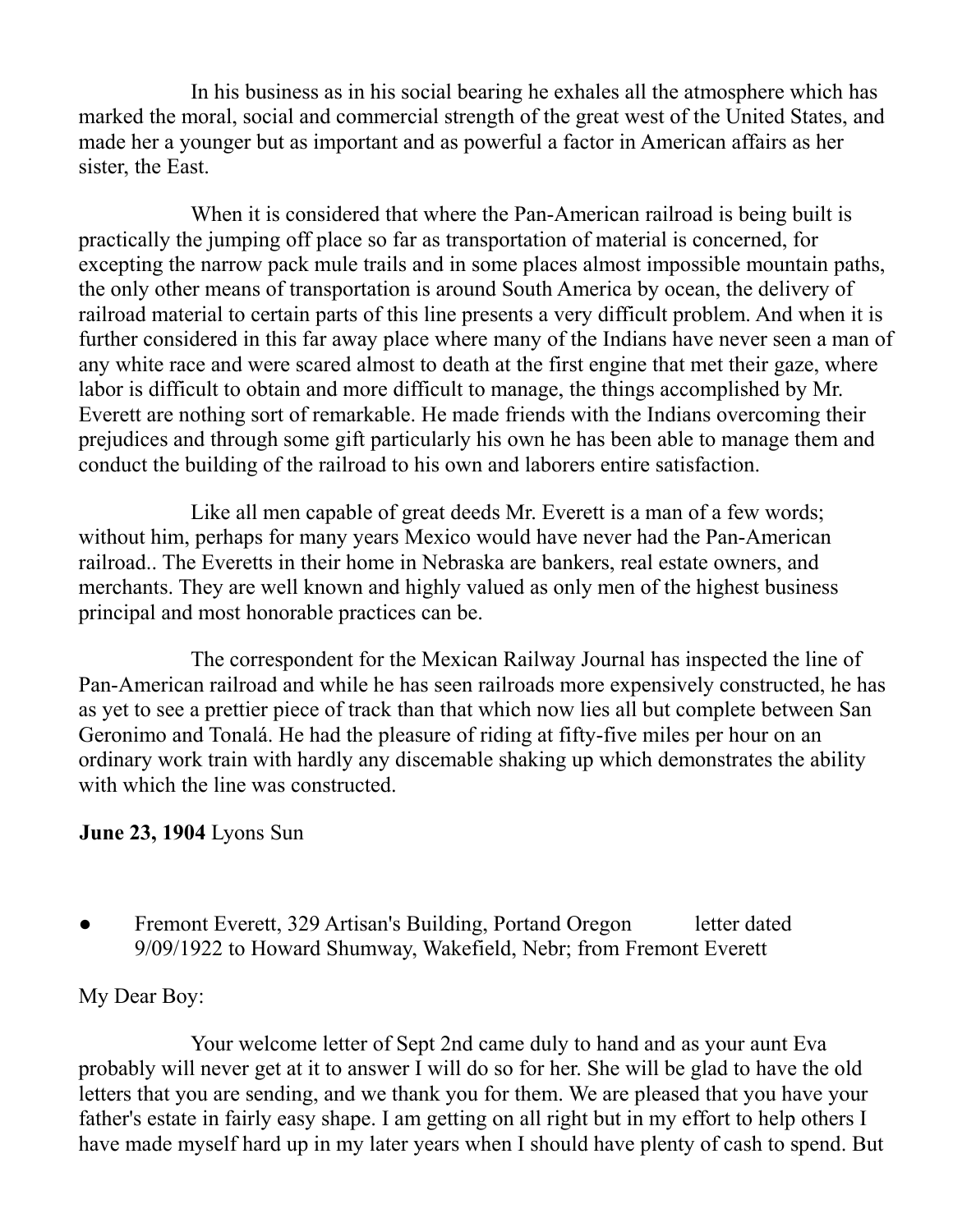perhaps it is just as well for all concerned. My grandchildren will get less from me and will have to work for themselves which will be greatly to to their advantage.

If you can get 72 for Rocky Mountain Fuel Bonds you are lucky. I sold mine for 55. I have little faith in our Mexican bonds - do not think the past due interest will ever be paid, and greatly doubt the payment of any part of the principal. Repudiation is in the air. Russia avows it. Germany would adopt it if she dared. Italy hints at it, France winks at it only Old England and the United States stand firmly against the rising tide of Bolshevism. Then what can we expect of Mexico - poor, ignorant revolution-ridden Mexico - with its eleven million illiterates. Its ignorant prejudiced population furnishes just the soil for the seeds of socialism and anarchy to spring up and flourish - like mushroom spores on a dung heap. President Obregon would do right if he dared.

Our government could easily compel Mexico to pay her debts to Americans; but any administration that undertook to do so would be howled down by the mass of socialists, pacivists, and other D\_\_\_\_\_nd "ists" of which our country is full. Political demegogues would rise up and howl that our power was being used to coerce a poor and downtrodden nation in the interest of "Grasping Money Lords."

Well Howard, we may get something out of our just claims against Mexico; but I doubt it. Write when you have time. We are always very pleased to hear from you. Lots of love to your Mother.

Your affectionate Aunt and Uncle, Mont and Eva

# from Dean Lobaugh<sup>[12](#page-43-0)</sup>'s writings.

In his "Some of the Everetts" Fremont wrote at some length and most interestingly (he had justifiably some pride in his literary skills) of the Mexican venture and adventure.

A Los Angeles promoter got in touch with Walter Everett about the possibilities in developing a railroad in southern Mexico, in the State of Chiapas, on the Guatemalan border. A European firm had gone bankrupt in such an attempt in the 1880's, but had left some completed track, and a great deal of machinery. The idea was to buy the concession from the Mexican government (those were the days of Porfirio Diaz, the long-time Mexican dictator, whom Fremont Everett thought one of the greatest men of the century) and complete the road. Included in the deal was the privilege of establishing a bank of issue in Chiapas; for working capital of \$250,000 the bank could issue currency worth three times as much.

Although his son Walter was convinced that the deal was a very attractive

<span id="page-43-0"></span><sup>12</sup> Dean Lobaugh was the husband of Clara Everett's daughter Eleanor Merewether.